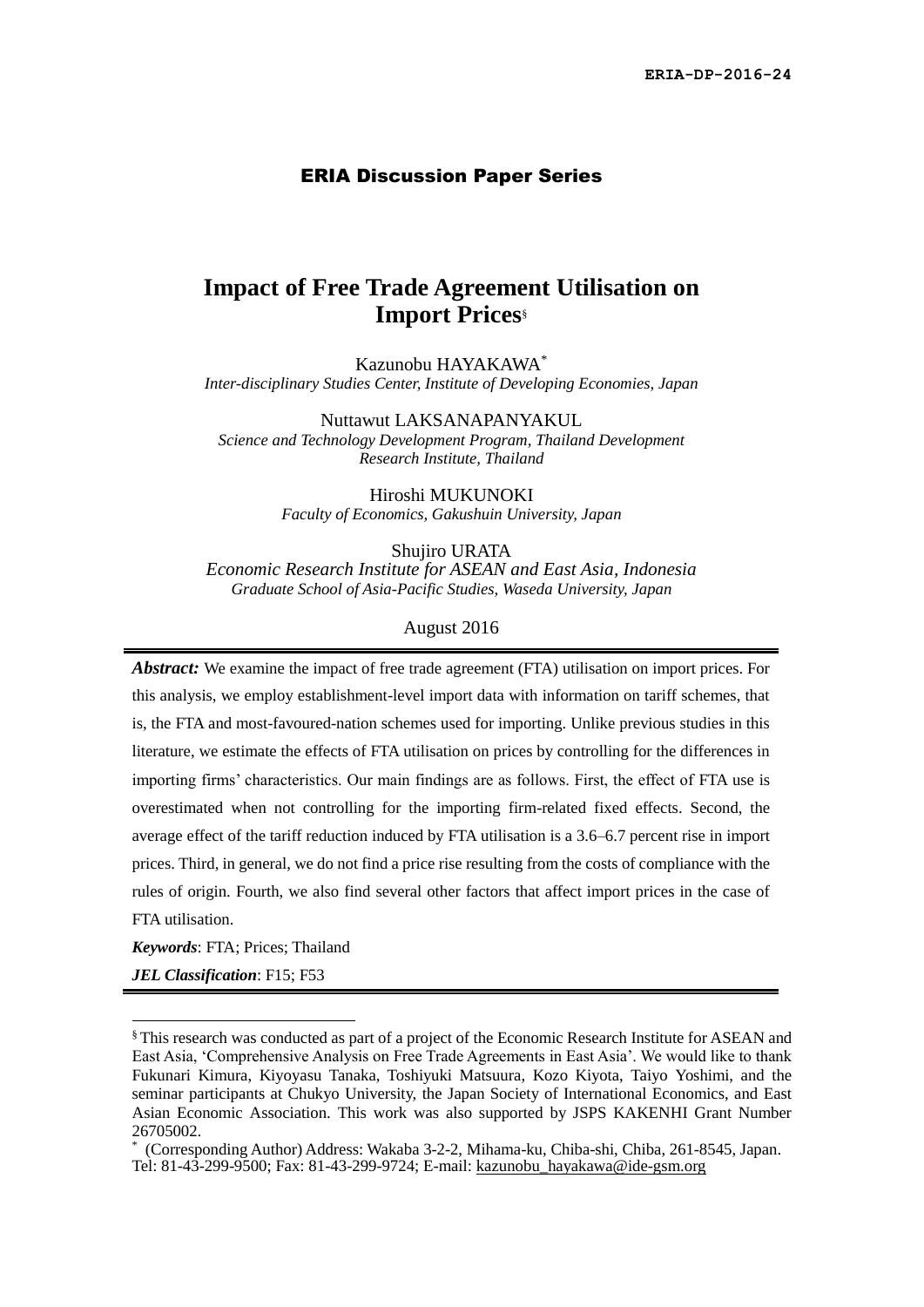## **Introduction**

 $\overline{a}$ 

The economic impact of trade liberalisation has received much attention from not only researchers but also policymakers. This attention is because both export-led growth and import-led growth have emerged as important tools for development strategies (see, for example, Lawrence and Weinstein [1999]). The reduction of tariffs has been implemented under the most-favoured-nation (MFN) principle, which is the backbone of policy discipline for the General Agreement on Tariffs and Trade (GATT) and the World Trade Organization (WTO). Tariff reductions under the WTO, however, have not advanced well in the Doha Development Agenda. As a result, most countries in the world have started to aggressively exploit the 'exceptions' to the MFN principle, of which a typical form is the free trade agreement  $(FTA)$ .<sup>1</sup> By July 2016, nearly 500 FTAs had been notified to the GATT and the WTO.

The purpose of this paper is to empirically investigate the effects of firms' FTA utilisation on trade prices. <sup>2</sup> One of the drivers of the economic impact of FTAs is the change in trade prices. The reduction of tariffs through FTAs basically lowers the consumer prices of imported products, benefiting consumers and promoting more efficient resource allocation. These effects result in improving welfare in importing countries. Meanwhile, the rise in (tariff-exclusive) trade prices amplifies the exporting country's benefits through increasing the value of exports and thus exporters' profits. Besides these benefits, the increased gains from exporting may reallocate resources from less productive firms to more productive firms, and thereby improve macro-level

<sup>&</sup>lt;sup>1</sup> In this paper, we interchangeably use the following expressions: free trade agreement (FTA), regional trade agreement, and economic partnership.

 $2\overline{)}$  Although another important factor will be the extent of the increase in export quantities, this paper focuses on the export price rise. We use the following expressions interchangeably: trade price, export price, and import price.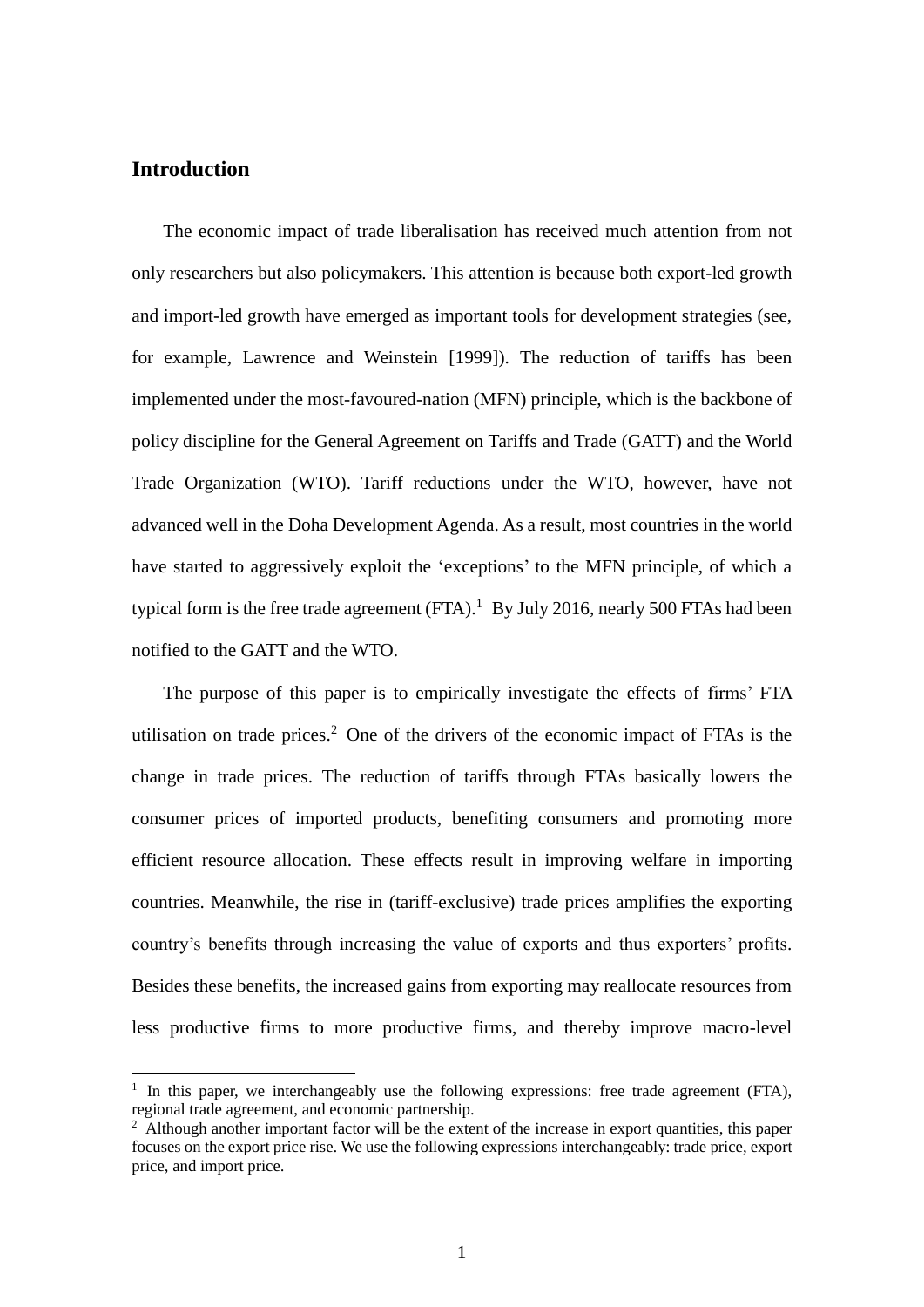productivity, as suggested by Melitz (2003). Such a change in trade prices may be driven by firms that start using FTA schemes or by the entry and exit of exporters and/or importers. In this paper, among those changes, we focus on and examine the withintransaction change of trade prices (i.e. the change by firms starting FTA utilisation).<sup>3</sup>

There are some channels for within-transaction price changes through FTA utilisation. The traditional channel is based on the change of markup due to the use of FTA preferential rates, which are lower than MFN rates. As is well summarised in Feenstra (2003), under some conditions, the reduction of tariff rates raises export prices. We call this effect the 'tariff effect.' Another possible channel is the rise of production costs due to the change of procurement sources in order to comply with the rules of origin (RoO). In this paper, we call this the 'RoO effect.' Price bargaining between exporters and importers may also raise export prices. The costs of FTA utilisation are borne by the exporters, while importers can benefit without incurring substantial costs. In addition to the above-mentioned procurement adjustment costs for RoO compliance, exporters incur costs in collecting several kinds of documents in order to certify the origin of goods, including lists of inputs, production flow charts, production instructions, invoices for each input, and contract documents. Because of these costs, potential FTA exporters bargain over export prices with importers.

 $\overline{a}$ 

<sup>&</sup>lt;sup>3</sup> We do not consider the price change by non-FTA users through the increased competition with FTA users. If this change is significant, our estimates in the empirical analysis will be biased, as in those found in all previous studies in this literature. Also, our focus on the within-transaction change is to identify the effects of FTA utilisation on import prices by controlling for firm-related fixed effects. In short, one of the aims of this paper is to show some of the biases that exist in previous studies.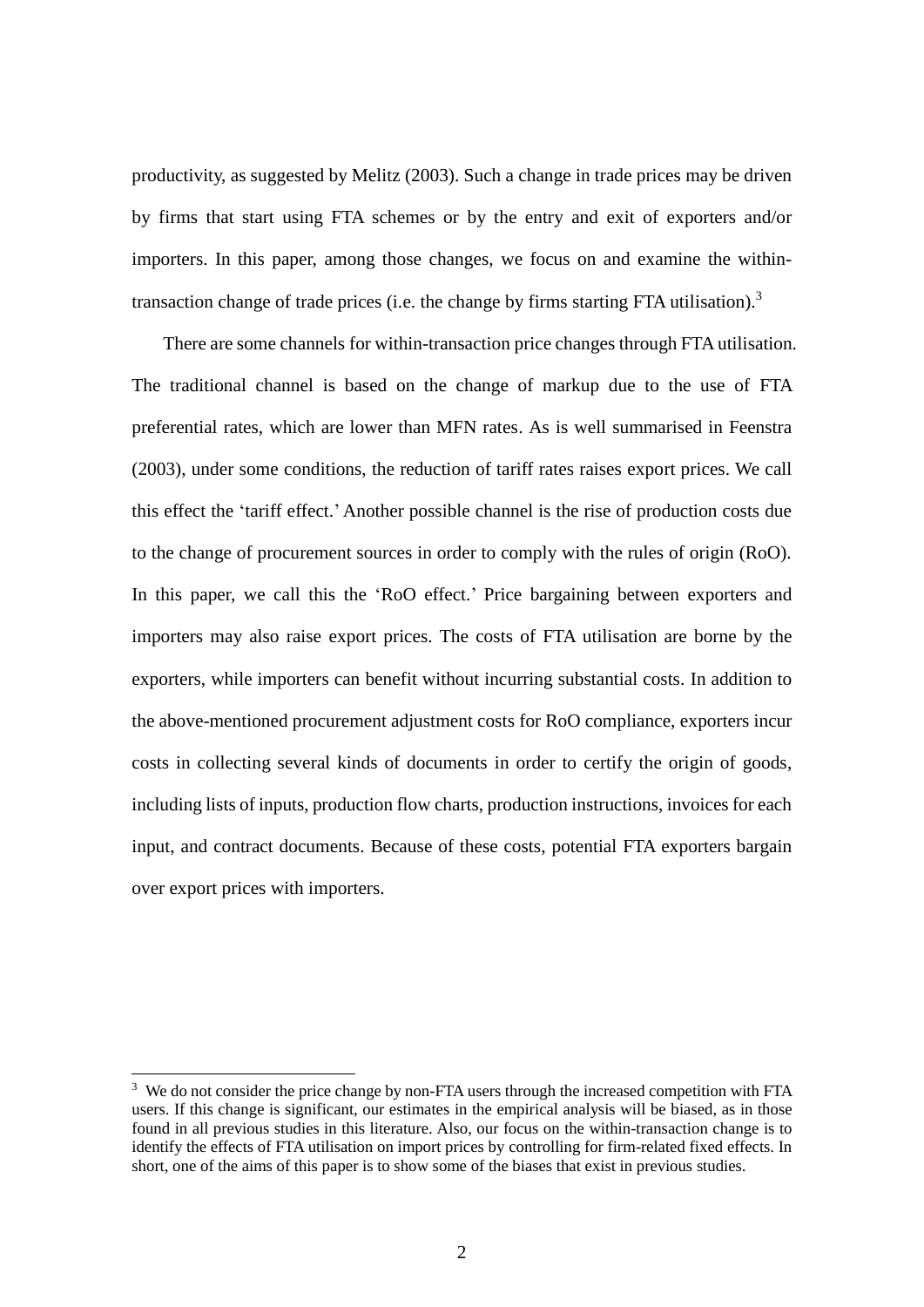Several studies have empirically quantified the effects of FTAs on trade prices.<sup>4</sup> Most of these studies employ product-level import data to differentiate trade values according to tariff scheme. Cadot *et al*. (2005) found a rise in export prices by Mexican textile and apparel exporters through the use of the North American Free Trade Agreement of around 80 percent of the tariff margin (the difference between the FTA and MFN rates). Ozden and Sharma (2006) examined the United States' Caribbean Basin Initiative's impact on the prices received by eligible apparel exporters and found that export prices rose by around 65 percent of the tariff margin. African apparel exporters captured 16–53 percent of the tariff margin under the African Growth and Opportunity Act (Olarreaga and Ozden, 2005). Cirera (2014) found the rise of export prices to the European Union through the use of the generalised scheme of preferences and its related schemes to be 17–80 percent of the tariff margin. Overall, previous studies using product-level data have found higher export prices for exporters trading under FTA schemes than under MFN schemes.

The difference in export prices may reflect not only the use of different tariff schemes but also the characteristics of the firms. Indeed, as demonstrated by Demidova and Krishna (2008), exporters under MFN and FTA schemes are systemically different in terms of, say, productivity.<sup>5</sup> Thus, for example, if productive firms have lower export prices due to having lower marginal costs and are likely to use FTA schemes when exporting, the export prices under the FTA schemes will be related not only to the effects of the FTA use but also the effect of the exporter's productivity when using the FTA scheme. In addition to these exporter characteristics, importer characteristics may also

 $\overline{a}$ 

<sup>4</sup> Feenstra (1989) was the first to examine the effects of tariff rates on trade prices, though he did not examine the tariff changes of FTAs. The general changes to trade prices by tariff rates are called the 'tariff pass-through'. For example, Gorg *et al*. (2010) examined the tariff pass-through for Hungarian exports at the firm level but did not find significant tariff pass-through.

 $5$  Demidova and Krishna (2008) introduce the choice of tariff schemes into Melitz's (2003) firmheterogeneity model.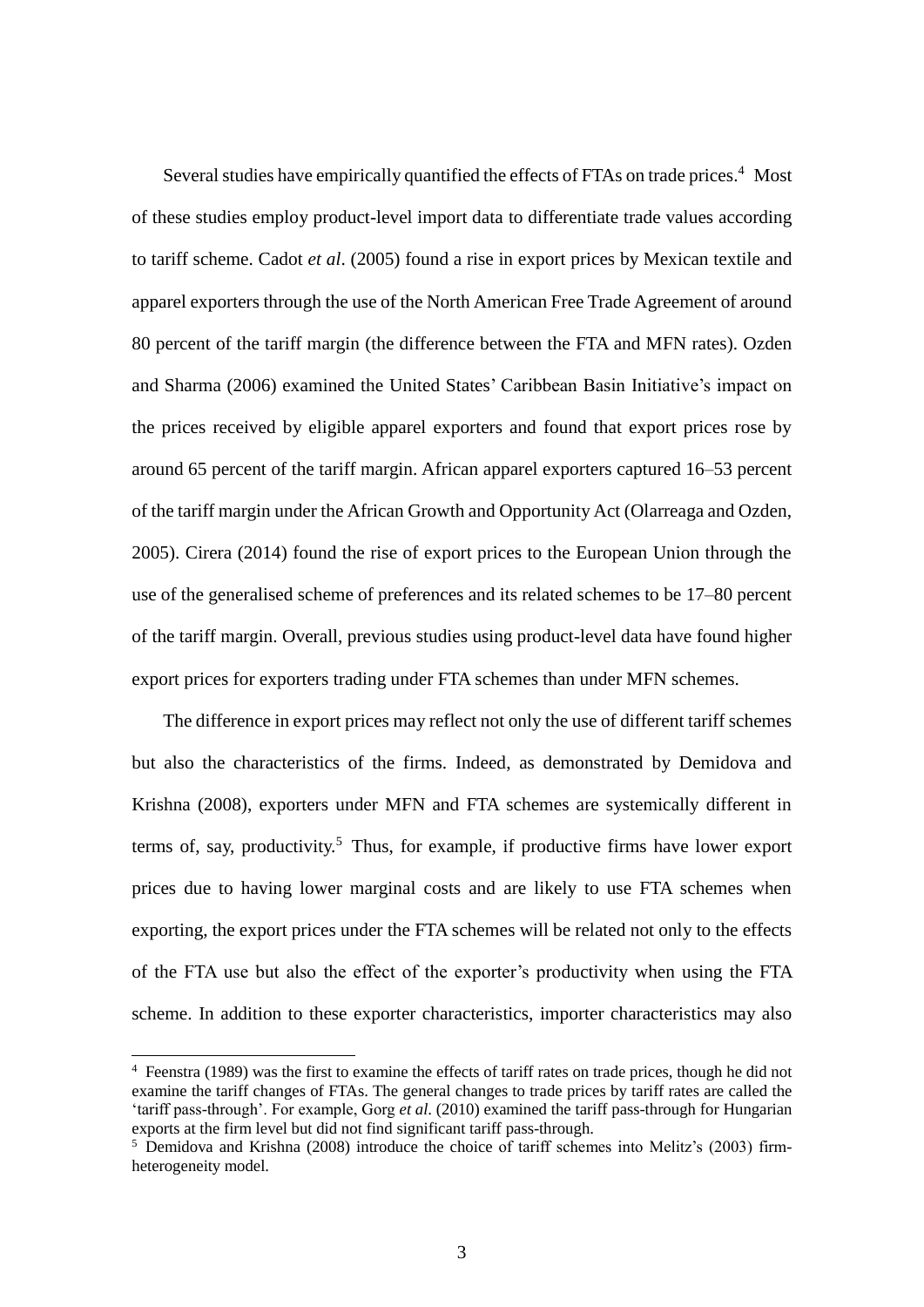affect the use of FTA schemes in trading and yield biases for the estimates on the effects of FTAs on export prices. In sum, obtaining unbiased estimates on the effects of FTAs on export prices requires consideration of firm-level factors. Indeed, to the best of our knowledge, there have not been any studies that have dealt with these problems successfully.

To examine the effects of FTA utilisation on import prices, we employ import data for Thailand. As mentioned above, exporting firm characteristics, such as productivity, play a crucial role in the choice of tariff schemes. Therefore, it is ideal to directly control for such exporting firm characteristics by employing export-side data. However, in general, the use of exporter-side data in the FTA literature has the following problems. First, the data on FTA utilisation for exports is difficult to obtain. FTA utilisation data is usually obtained from customs records in the case of imports and from issuance of certificates of origin (CoO) in the case of exports. In the case of FTAs adopting the selfcertification system, there is no way of knowing the tariff scheme of the exports, since the CoO information is kept by the exporting company.<sup>6</sup> Second, as in the case of regular trade data, import data is believed to be more accurate than export data. In the case of FTA utilisation data, export-side data based on the issuance of CoO is likely to overestimate the true value because exporters do not necessarily export the products under FTA schemes, even if they have obtained CoO.<sup>7</sup>

 $6$  For example, these include the North American Free Trade Agreement, the United States (US)-Australia FTA, the US-Singapore FTA, the Trans-Pacific Partnership, the Singapore-New Zealand FTA, the Thailand-New Zealand FTA, the Australia-New Zealand FTA, the Mexico-Chile FTA, and the US-Republic of Korea FTA.

 $<sup>7</sup>$  The difference in the tariff line-level harmonized system codes between exporting and importing</sup> countries is another reason for the difficulty in the use of export-side data. Since FTA eligibility or preferential rates are defined at the tariff line-level in importing countries, a correspondence table of tariff line-level harmonized system codes between exporting and importing countries is necessary. For more details on the non-use of preferential exports after obtaining CoO or the differences between export-side data and import-side data in the context of FTA utilisation, see Hayakawa *et al*. (2013a).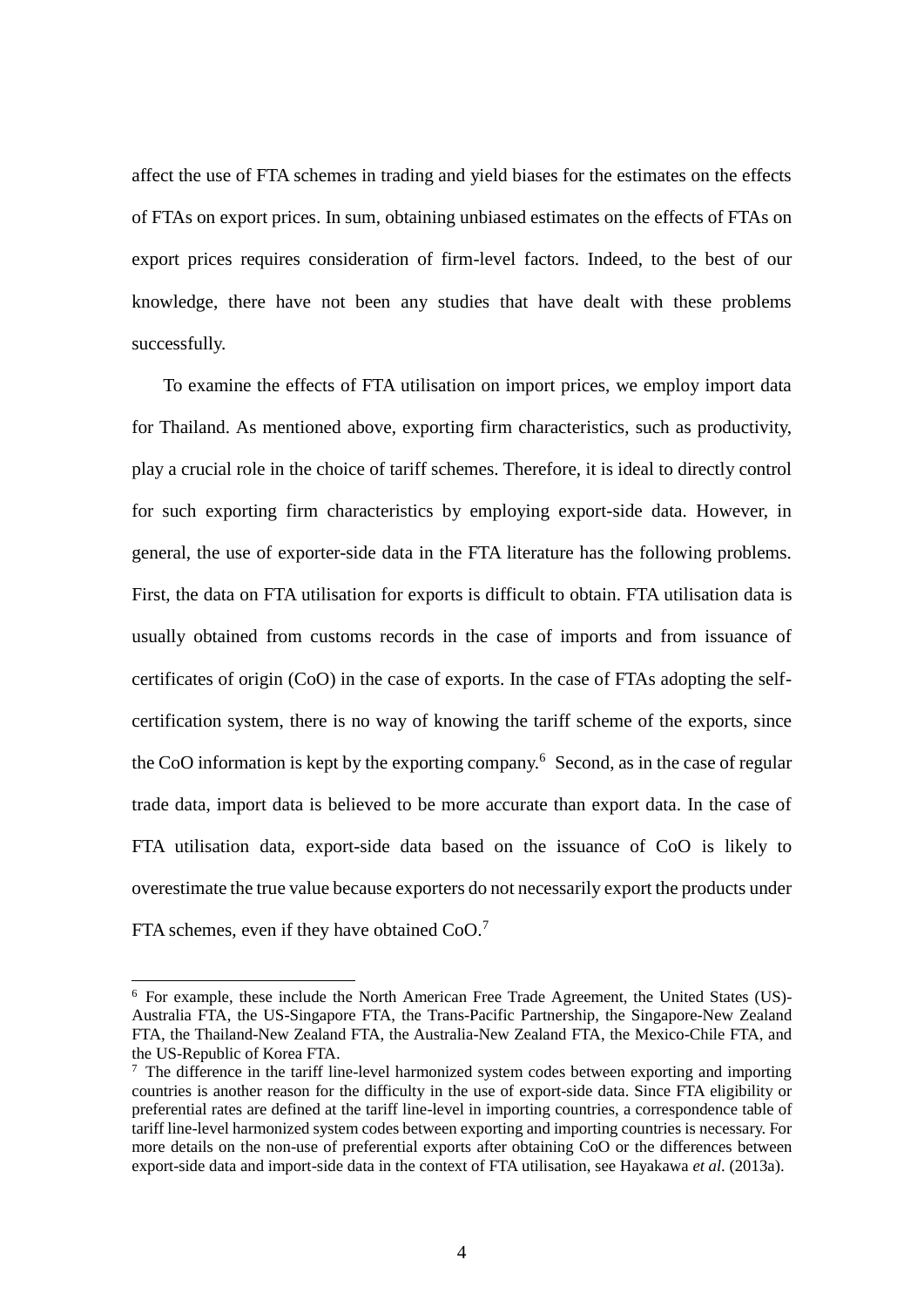Our dataset is based on transaction-level import data for Thailand during 2007–2011.<sup>8</sup> It enables us to identify not only the date of import, firm, branch, exporting country, and commodity (at the 2007 harmonized system (HS) eight-digit level) but also the tariff scheme (e.g. FTA scheme or MFN scheme) used by the importing firm and branch.<sup>9</sup> For the period 2007–2011, Thailand had bilateral and/or plurilateral FTAs with 15 countries.<sup>10</sup> Among those FTAs, we focus on the effects of utilising the FTA with the Republic of Korea (henceforth, Korea) (the ASEAN-Korea FTA, AKFTA). One of the main reasons for this choice is that the AKFTA entered into force in the middle of our sample period, in 2010. Also, the FTA came into force at a time that was unpredictable for firms in Thailand due to exogenous events, such as the coup d'état. These features make our empirical identification on the effects of FTA utilisation more valid. Another reason is that we can avoid firms' complicated decisions on tariff schemes. Most of the FTAs by Thailand have overlapped in country coverage. For example, Thailand has not only bilateral but also plurilateral FTAs with Japan, Australia, New Zealand, and India. When multiple FTA schemes are available, firms can choose the tariff scheme from among the MFN rates, bilateral FTA rates, and plurilateral FTA rates. Since our aim is not to examine such complicated decisions on tariff schemes, we focus on imports from Korea, which has a single FTA scheme with Thailand.

 $\overline{a}$ 

<sup>&</sup>lt;sup>8</sup> This period includes the global financial crisis in 2007/2008. If the rise of export prices is less likely to be accepted by the importers due to the crisis, our estimates on the effects of FTA utilisation may be underestimated.

<sup>9</sup> Although several recent empirical papers have used firm-level trade data (e.g. Amiti *et al*. (2014); Berman *et al*. (2012); and Eaton *et al*. (2011)), few studies have used data that enable us to identify the tariff scheme. One exception is Cherkashin *et al*. (2015), however, their dataset covered only the apparel industry, while our dataset covers all sectors. Takahashi and Urata (2010) and Hayakawa (2014) employed firm-level survey data that can identify firms' FTA use in their trading. However, the survey data these studies used only covered some of the trading firms and did not enable them to identify commodities at a detailed level.

<sup>&</sup>lt;sup>10</sup> These countries are Australia, China, Japan, Korea, India, New Zealand, Philippines, Brunei Darussalam, Cambodia, Lao PDR, Myanmar, Malaysia, Indonesia, Singapore, and Viet Nam.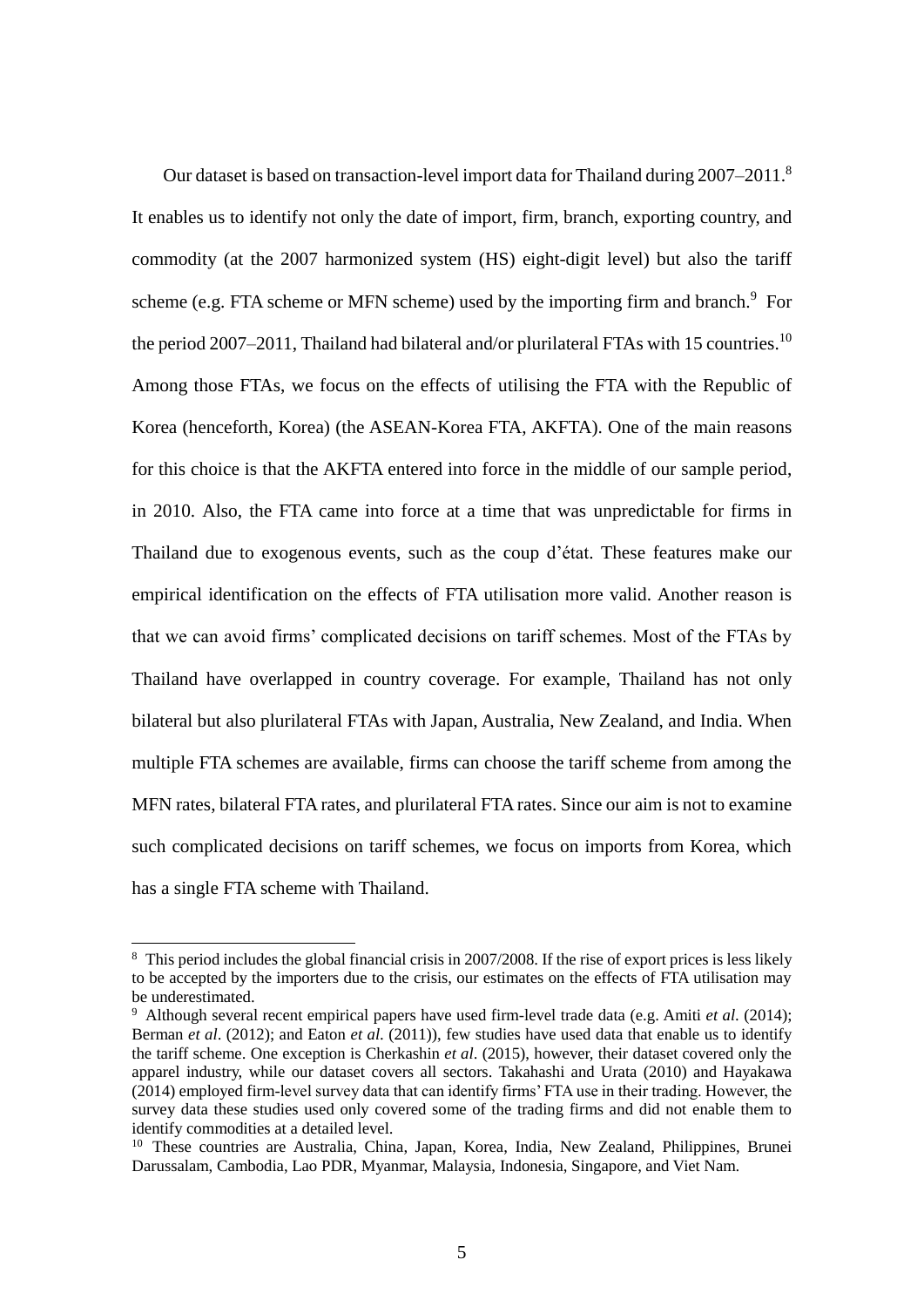More specifically, we examine the effects of FTA utilisation by controlling for various fixed effects. To do so, our estimation sample includes imports from not only Korea but also countries with which Thailand did not have an FTA. Furthermore, we estimate import price equations at the importing establishment-level rather than at the importing firm level. Since this yields more variation across observations within a given importing firm, it becomes easy to control for importing firm characteristics. As a result, we can examine how import prices change for the same establishment before and after AKFTA utilisation by controlling for time-variant importing firm fixed effects in addition to importing establishment-exporting country-product fixed effects and time-variant exporting country-sector fixed effects. Our estimates will thus be less biased compared to those obtained by previous studies.

With these strategies, we conduct various analyses on the effects of FTA utilisation on import prices. We first simply regress import prices on an FTA utilisation dummy in order to see how the results change when we control for various importing firm-related fixed effects. This analysis will uncover the existence of biases in the estimates found in previous studies. Then, we examine the tariff and RoO effects separately. As far as we know, no studies have presented these separate estimates. Such separate examination of the effects of FTA utilisation is important once one realises that the simple reduction of MFN rates yields the tariff effect but not the RoO effect. Namely, the RoO effect does not appear in the reduction of MFN rates because firms do not need to comply with RoO when exporting under MFN rates. In this sense, the effects of FTA utilisation on import prices may be qualitatively different from those from the reduction of MFN rates. Finally, we further investigate how the effects of FTA utilisation differ according to the size of the importing firm, the existence of competitors in terms of FTA users, and the invoicing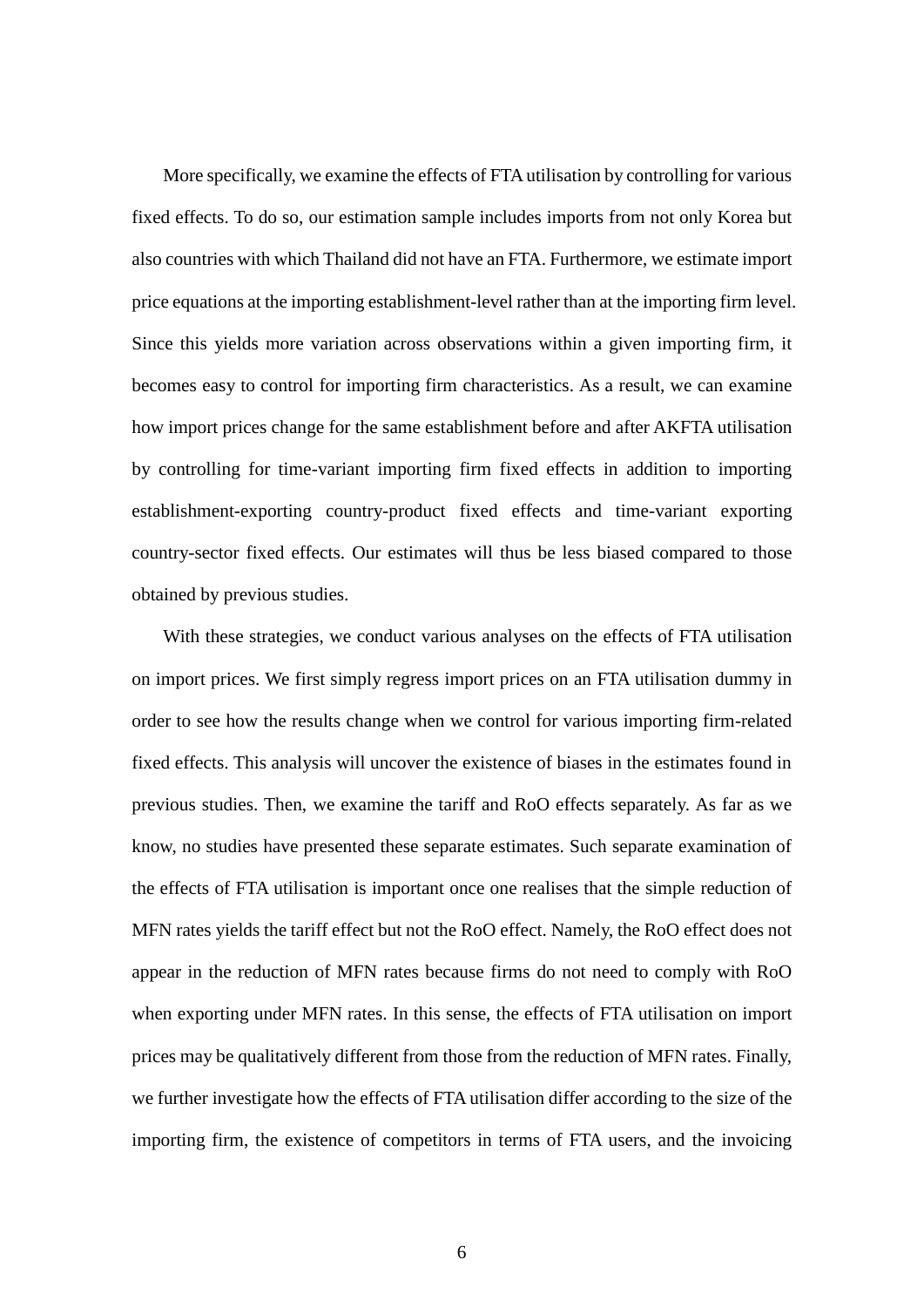currency. These analyses will contribute to enhancing our understanding on how the benefits from FTA utilisation are realised.

The rest of this paper is organised as follows. In Section 2, we theoretically demonstrate how FTA utilisation affects import prices, focusing particularly on the tariff and RoO effects. After specifying our empirical framework in Section 3, we report our estimation results in Section 4. Section 5 concludes the paper.

## **1. Theoretical Framework**

This section explains the theoretical background of our estimation. We first set up our model. Specifically, we consider a monopolistic competition model where products are differentiated within the same product category. Then, we examine how the tariff reduction and RoO compliance through FTA utilisation change import prices. Finally, in order to demonstrate that the choice of FTA schemes is not random across firms, we consider the selection of tariff schemes by exporters.

#### **1.1. Basic Setup**

Consider an economy with *L* consumers, who have symmetric preferences over a continuum of imported varieties of products supplied within the same product category. The utility of each consumer is given by

$$
U = \int_{i \in \Omega} u(c_i) di,
$$
 (1)

where  $c_i$  is each individual's consumption of product variety *i* and  $\Omega$  is the set of available product varieties. We assume  $u(0) = 0$ ,  $u'(c_i) > 0$ , and  $u''(c_i) < 0$  for  $c_i > 0$ . Each consumer supplies one unit of labour and earns *w*. Without loss of generality, we set  $w = 1$ . Let  $p_i$  denote the consumer price of product variety *i*.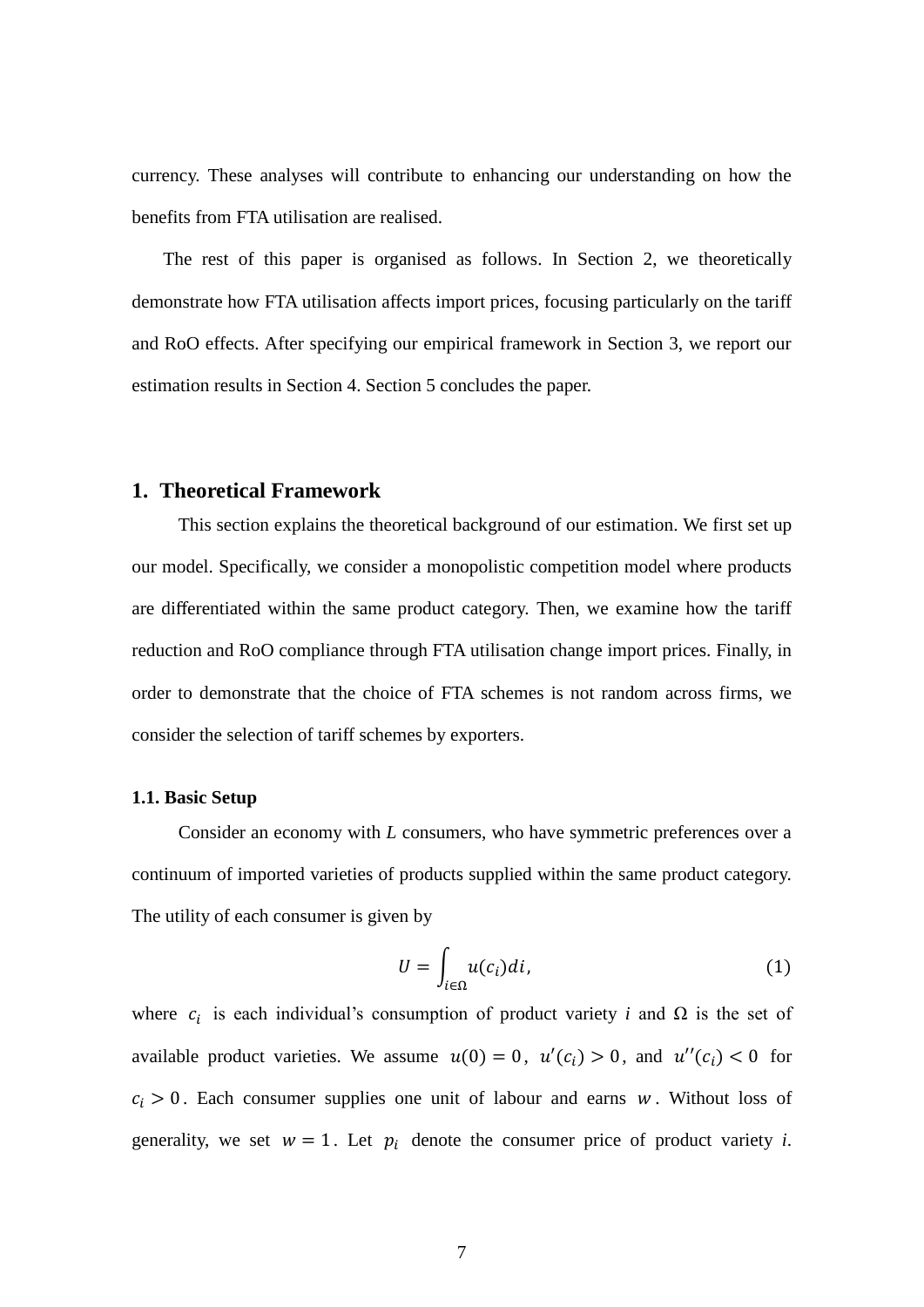Consumers individually maximise *U* subject to  $\int_{i \in \Omega} p_i c_i \, di \leq 1$ . By the first-order condition, the inverse individual demand becomes

$$
p_i(c_i) = \frac{u'(c_i)}{\lambda},\tag{2}
$$

where  $\lambda = \int_{i \in \Omega} u'(c_i) c_i di$  is the marginal utility of income. We can calculate the price elasticity of individual demand as

$$
\varepsilon_i(c_i) = -\frac{p_i(c_i)}{p'_i(c_i)c_i} = -\frac{u'(c_i)}{u''(c_i)c_i}.
$$
\n(3)

The elasticity needs to satisfy  $\varepsilon_i(c_i) > 1$  to derive the equilibrium price. Under constant elasticity of substitution preferences, which are often assumed for tractability in monopolistic competition models, the price elasticity of demand is constant and does not depend on  $c_i$ . Under constant price elasticity, however, a tariff reduction does not affect the import price, as we will see below. We need a variable price elasticity of demand to examine how a tariff reduction affects the import price.

Here, we focus on imported product varieties. Since demand is symmetric for all imported product varieties, we drop the variety index hereafter. The (tariff-exclusive) import price is denoted by  $p^{imp}$ . Let  $T \in \{T^{FTA}, T^{MFN}\}\$  be the ad valorem tariff imposed on the imports. Then, we have  $p = (1 + T)p^{imp}$ . The tariff under the FTA scheme should be lower than the tariff under the MFN scheme:  $T^{FTA} < T^{MFN}$ . If the firm utilises the FTA scheme, however, it must incur the fixed documentation cost to certify the origin of products, which is given by *F*.

Because consumers are symmetric, the production of each product variety is the sum of their individual consumptions and is given by  $q = cL$ . Let  $\theta$  denote a parameter that takes  $\theta = 1$  if the firm utilises the FTA or takes  $\theta = 0$  if it chooses the MFN tariff. Then, the tariff level that the firm faces is given by  $T(\theta) = \theta T^{FTA} + (1 - \theta) T^{MFN}$ . The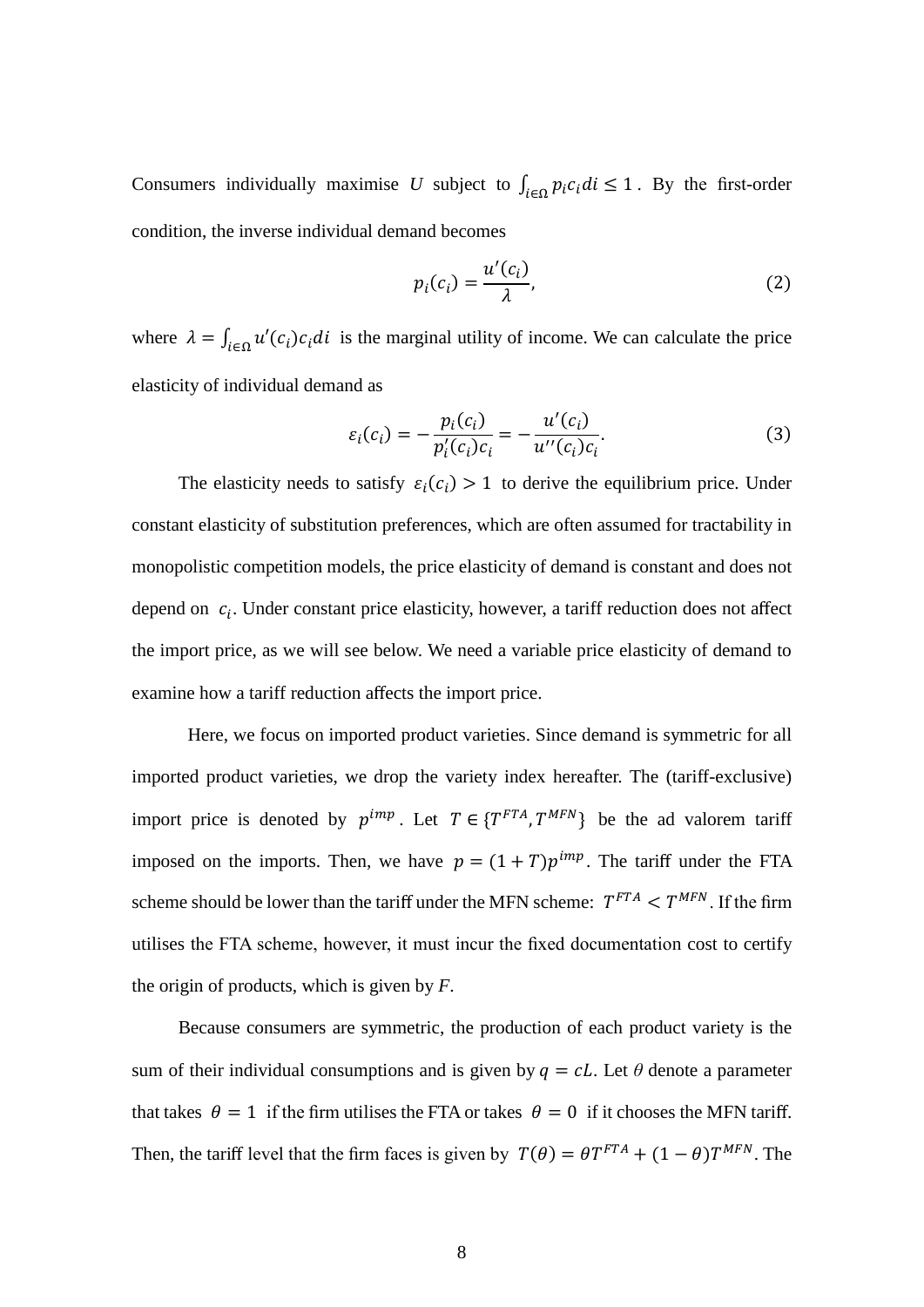marginal cost of the firm is given by  $\Gamma(\theta) = {\theta \delta + (1 - \theta)}\gamma$ , where *γ* is the firm-specific unit cost of production, i.e. the inverse of firm productivity. In order to comply with the RoO, firms may need to adjust their procurement sources. We capture the degree of an increase in the unit cost for such procurement adjustment by  $\delta$  ( $>$  1). The operating profit of the firm (i.e. the profit including the fixed cost) in a foreign country that produces each variety is given by

$$
\pi(q,\theta) = \left[\frac{p(q/L)}{1+T(\theta)} - \Gamma(\theta)\right]q.
$$
\n(4)

We follow the standard model of monopolistic competition and assume that the number of varieties is sufficiently large. Then, firms regard the level of  $\lambda$  as given. The firm maximises profit with respect to *q*. By the first-order condition of profit maximisation, the optimal level of production,  $\tilde{q}$ , is determined to satisfy

$$
\frac{\partial \pi(\tilde{q}, \theta)}{\partial q} = \frac{p(\tilde{q}/L)}{1 + T(\theta)} \left[ 1 - \frac{1}{\varepsilon(\tilde{q}/L)} \right] - \Gamma(\theta) = 0.
$$
 (5)

Accordingly, the equilibrium level of individual consumption and the equilibrium consumer price, respectively, become  $\tilde{c} = \tilde{q}/L$  and  $\tilde{p} = p(\tilde{c})$ . The second-order condition of the profit maximisation requires

$$
\frac{\partial^2 \pi(\tilde{q}, \theta)}{(\partial q)^2} = -\frac{p(c)\{2 - \eta(c)\}}{\{1 + T(\theta)\}q\varepsilon(c)} < 0,\tag{6}
$$

where  $\eta(c) = -cp''(c)/p'(c)$  is the elasticity of the slope of the inverse demand function. The demand curve is concave if  $\eta(c) \le 0$  and convex if  $\eta(c) > 0$ . To satisfy (6),  $2 > \eta(c)$  must hold. By rearranging (5), the equilibrium import price of each variety is given by

$$
\tilde{p}^{imp} = \frac{\tilde{p}}{1 + T(\theta)} = m(\tilde{c})\Gamma(\theta),\tag{7}
$$

where  $m(c) = \varepsilon(c)/\{\varepsilon(c) - 1\} > 1$  is the markup over the marginal cost.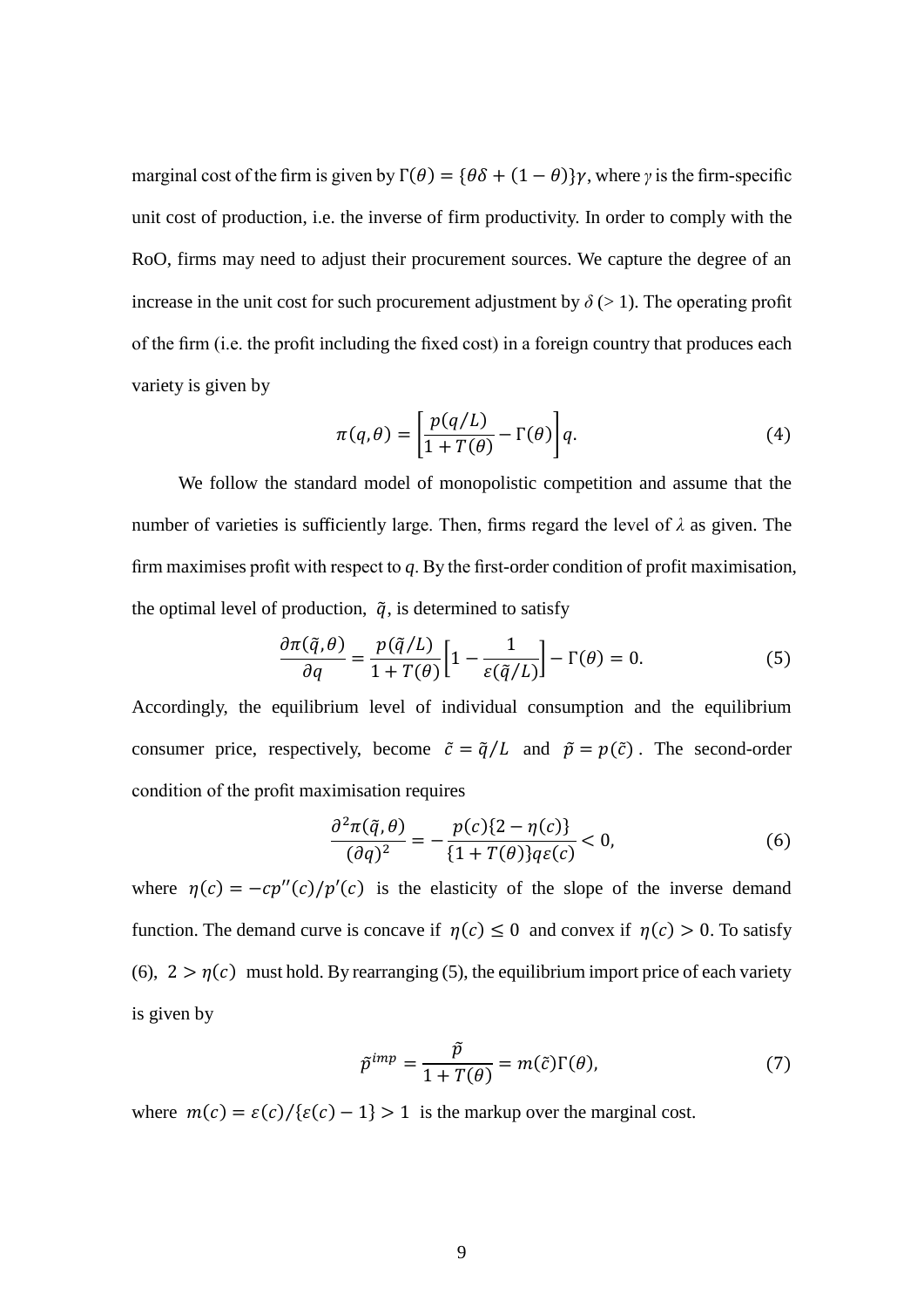#### **1.2. Effects of FTA Utilisation on Import Prices**

An ad valorem tariff does not directly affect  $\tilde{p}^{imp}$ , but it may indirectly change  $\tilde{p}^{imp}$  because it increases the consumer price,  $\tilde{p}$ . Specifically, an increase in  $\tilde{p}$  decreases  $\tilde{c}$ , and thereby changes  $\varepsilon(c)$  and the price-cost markup. By differentiating (5) with respect to  $1 + T(\theta)$  and  $\Gamma(\theta)$ , we have

$$
\frac{d\ln\tilde{c}}{d\ln\{1+T(\theta)\}} = \frac{d\ln\tilde{c}}{d\ln\Gamma(\theta)} = -\frac{\varepsilon(\tilde{c})-1}{2-\eta(\tilde{c})} < 0.
$$
\n(8)

An increase in  $T(\theta)$  or  $\Gamma(\theta)$  reduces the individual consumption of the variety. Then, the effect of an increase in a tariff on the import price is given by

$$
\frac{d\ln\tilde{p}^{imp}}{d\ln\{1+T(\theta)\}} = -\frac{d\ln m(\tilde{c})}{d\ln\tilde{c}}\frac{d\ln\tilde{c}}{d\ln\{1+T(\theta)\}} < 0.
$$
\n(9)

Hence, whether an import tariff increases or decreases the import price depends on the sign of  $d \ln m(\tilde{c})/(d \ln \tilde{c})$ , that is, on how a change in  $\tilde{c}$  affects the price-cost markup. If  $d \ln m(\tilde{c})/(d \ln \tilde{c}) > 0$ , then  $d \ln \tilde{p}^{imp}/[d \ln(1 + T(\theta))] < 0$  holds. In this case, a lower consumer price and an increase in consumption induced by the tariff reduction raise the markup and the import price. If  $d \ln m(\tilde{c})/(d \ln \tilde{c}) < 0$ , however, the tariff reduction lowers both the consumer price and the import price. If  $d \ln m(\tilde{c})/(d \ln \tilde{c}) = 0$ , in other words, if consumer preferences follow a constant elasticity of substitution function, the tariff reduction lowers the consumer price but the import price remains unchanged. More specifically, we have

$$
\frac{d \ln m(\tilde{c})}{d \ln \tilde{c}} = \frac{1}{\varepsilon(\tilde{c}) - 1} \left[ 1 + \frac{1}{\varepsilon(\tilde{c})} - \eta(\tilde{c}) \right].
$$
 (10)

Therefore,  $d \ln m(\tilde{c})/(d \ln \tilde{c}) > 0$  holds if the demand curve is not sufficiently convex to satisfy  $\eta(\tilde{c}) < \hat{\eta} \equiv 1 + 1/\varepsilon(\tilde{c})$ . A tariff reduction lowers the consumer price and increases the equilibrium consumption, and the increased consumption decreases the price elasticity of demand (i.e.  $\varepsilon'(\tilde{c}) < 0$ ) unless the demand curve is highly convex. The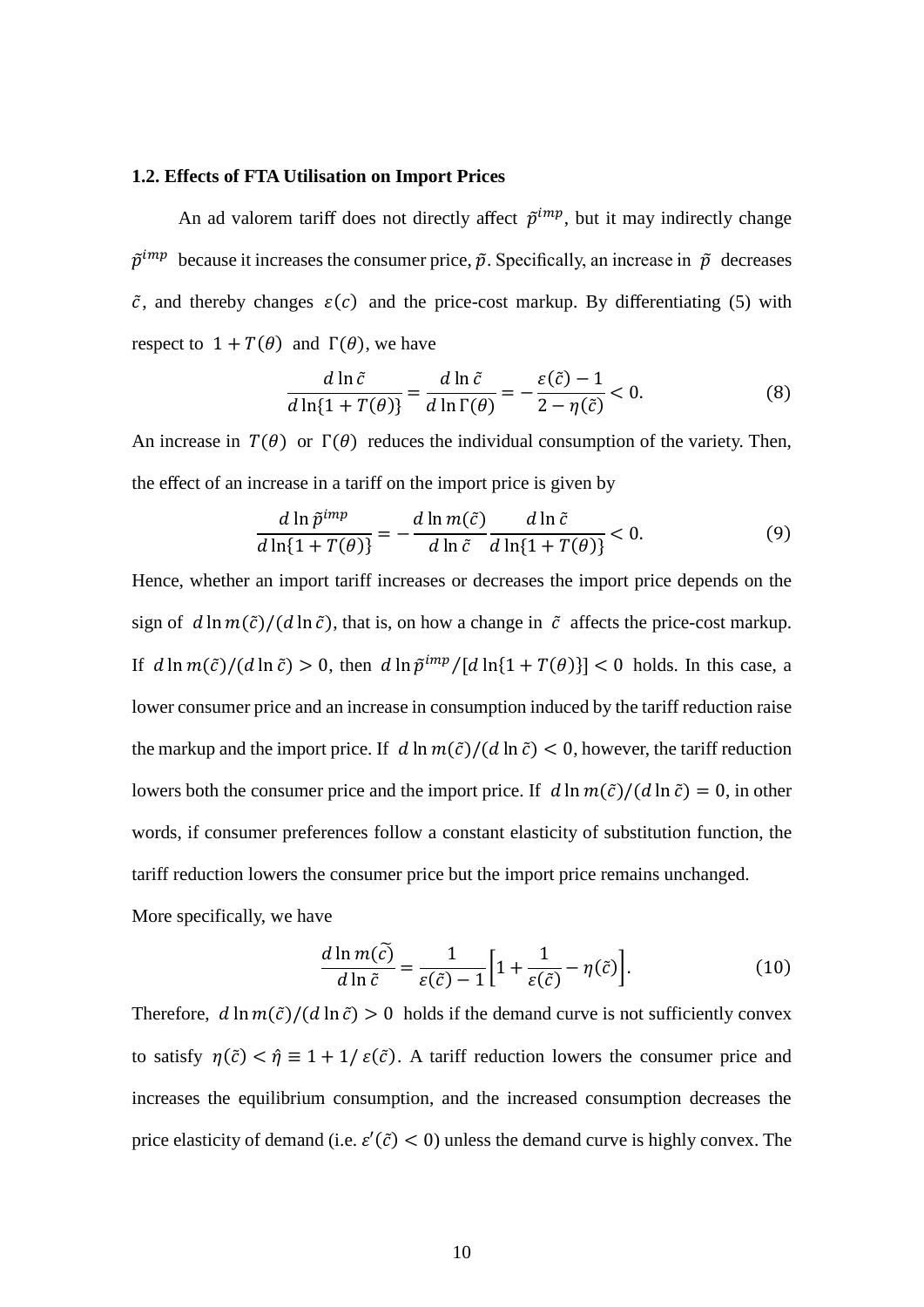decreased elasticity in turn increases the price-cost markup because consumers become less sensitive to price changes. In addition, by substituting (8) and (10) into (9), we have

$$
\frac{d\ln\tilde{p}^{imp}}{d\ln\{1+T(\theta)\}} = -\frac{\hat{\eta} - \eta(\tilde{c})}{2 - \eta(\tilde{c})}.
$$
\n(11)

A larger  $\eta(\tilde{c})$  diminishes the price-increasing effect of the tariff reduction.

Notice that the decreasing price elasticity of demand is not specific to our specification of the model. Krugman (1979) assumes the decreasing price elasticity in his seminal paper on intra-industry trade. Bertoletti and Epifani (2014) and Kichko, Kokovin, and Zhelobodko (2014) show that a decreasing elasticity of substitution in the utility function yields  $\varepsilon'(\tilde{c})$  < 0. The decreasing price elasticities are also obtained by Melitz and Ottaviano (2008) with a linear demand function and by Behrens and Murata (2007) with additively quasi-separable functions.

 We have examined how changes in the import tariff affect the import price. Next, we examine the effect of an increase in the marginal cost,  $\Gamma(\theta)$ , on the equilibrium import price. We have

$$
\frac{d \ln \tilde{p}^{imp}}{d \ln \Gamma(\theta)} = 1 + \frac{d \ln m(\tilde{c})}{d \ln \tilde{c}} \frac{d \ln \tilde{c}}{d \ln \Gamma(\theta)} = \frac{1}{m(\tilde{c})\{2 - \eta(\tilde{c})\}} > 0.
$$
 (12)

Hence, a higher marginal cost of a firm always leads to a higher import price. Note that a larger  $\eta(\tilde{c})$  increases the price-increasing effect of the marginal cost. As a result, we have the following proposition.

**Proposition 1** *If the demand curve is not sufficiently convex so that increased consumption decreases the price elasticity of demand, a reduction in the tariff increases the import price. Otherwise, it decreases or does not affect the import price. An increase in the marginal cost always increases the import price.*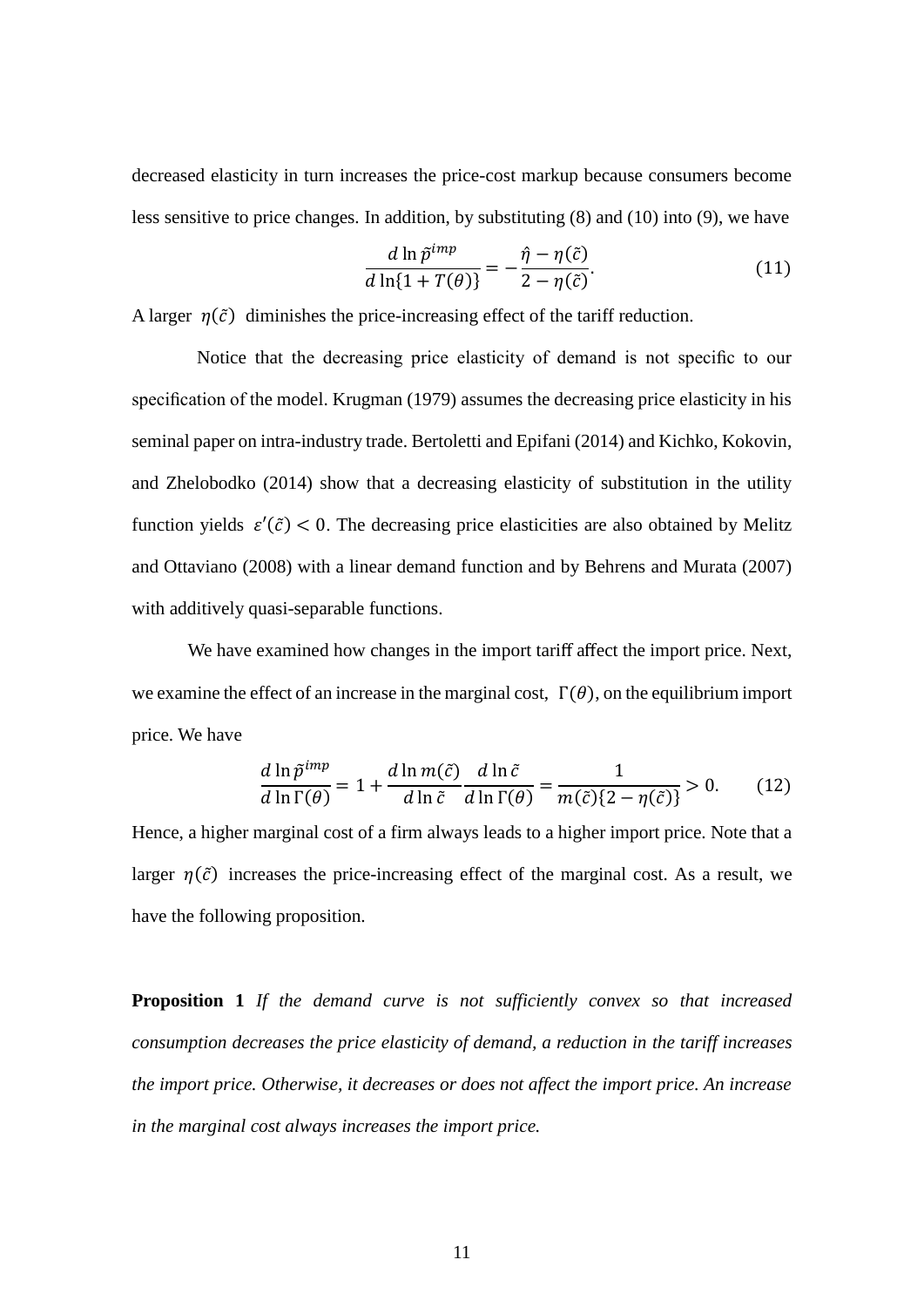Proposition 1 provides an important implication for the impact of FTA utilisation on import prices. By utilising an FTA scheme, a firm on one hand faces an FTA tariff that is lower than the MFN tariff (the tariff effect). On the other hand, the firm must incur the costs of meeting the RoO, part of which increases the marginal cost of the firm and thus the import price (the RoO effect). If the demand curve is not extremely convex, the tariff effect is more likely to increase the import price, while the RoO effect is less likely to increase the import price. If the demand curve is more convex, however, the tariff effect is less likely to increase (or will even decrease) the import price, while the RoO effect is more likely to increase the import price. This implies that, if an FTA utilisation increases the import price, the increased markup is the main driving force when the demand curve is not extremely convex, while the RoO effect plays an important role when the demand curve is more convex. In other works, if the RoO effect is not so significant, the firm gains more and consumers gain less from FTA utilisation in the former case, while a large part of the gains goes to consumers in the latter case.

 We have shown that several exogenous parameters govern the equilibrium import price. However, we cannot explicitly solve the equilibrium import price from (7), because the price elasticity of demand that affects  $\tilde{p}^{imp}$  is not constant and varies with  $\tilde{c}$ , which recursively depends on the level of  $\tilde{p}^{imp}$ . Hence, we implicitly define the import price function as

$$
\tilde{p}^{imp} = f(T(\theta), \Gamma(\theta), L). \tag{13}
$$

The effects of  $\Gamma(\theta)$  on the import price are positive, while those of  $T(\theta)$  and *L* depend on the shape of the demand curve. If the demand curve is less convex and satisfies  $\hat{\eta}$  >  $\eta(\tilde{c})$ ,  $T(\theta)$  and *L* have negative impacts on  $\tilde{p}^{imp}$ . If the demand curve is highly convex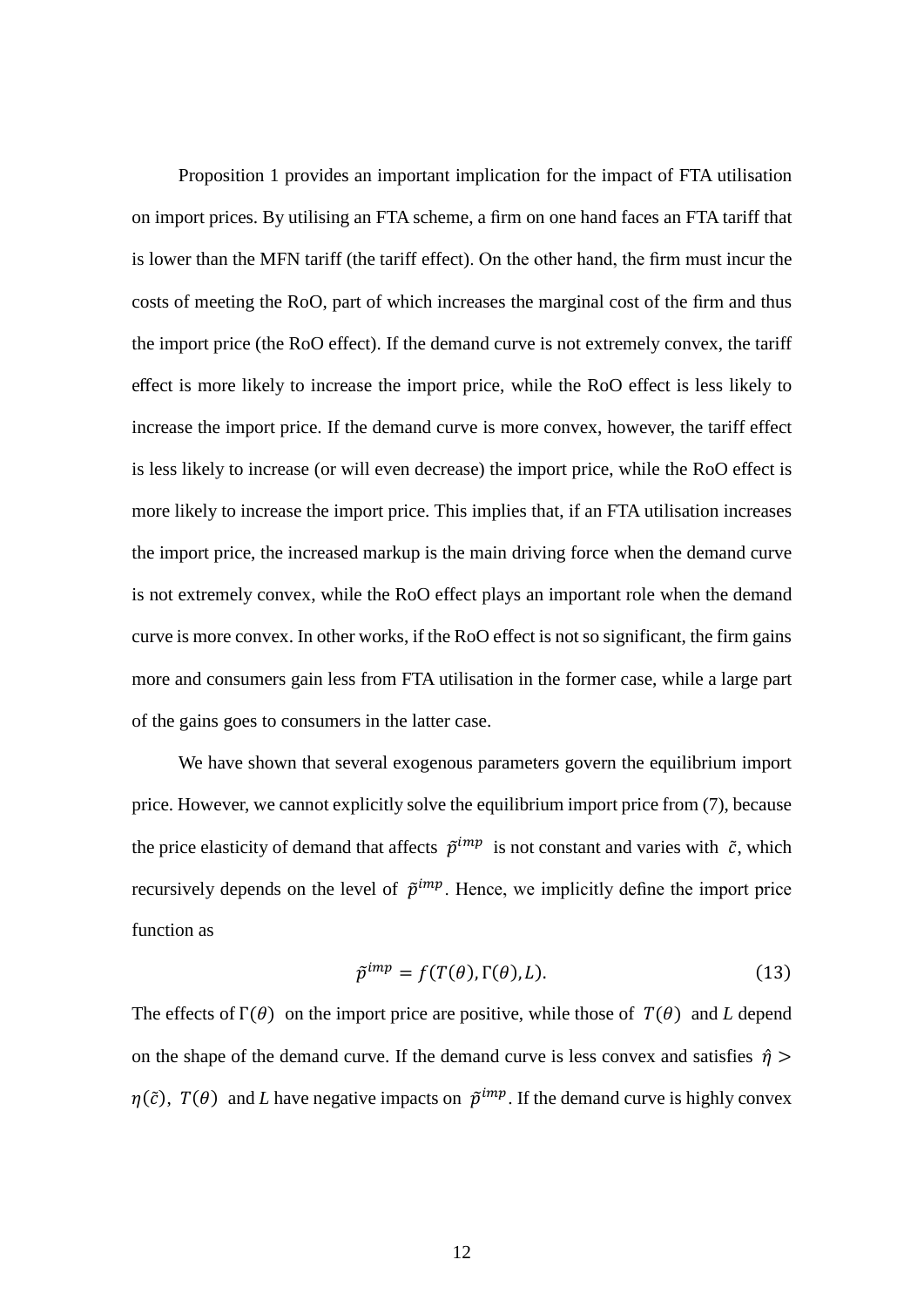and satisfies  $\eta(\tilde{c}) > \hat{\eta}$ ,  $T(\theta)$  and *L* have positive impacts on  $\tilde{p}^{imp}$ .<sup>11</sup> This equation is estimated in the following empirical sections.

#### **1.3. Choice between FTA and MFN Schemes**

In this last subsection, we investigate a firm's choice between an FTA scheme and an MFN scheme. By substituting (7) into (4), the equilibrium operating profit of the firm is given by

$$
\tilde{\pi}(\tilde{c}, \theta) = [m(\tilde{c}) - 1] \Gamma(\theta) \tilde{c} L. \tag{14}
$$

By differentiating (14) with respect to  $\tilde{c}$ , we have

$$
\frac{d\ln\tilde{\pi}(\tilde{c},\theta)}{d\ln\tilde{c}} = 1 + \frac{m(\tilde{c})}{m(\tilde{c}) - 1} \frac{d\ln m(\tilde{c})}{d\ln\tilde{c}} = m(\tilde{c})\{2 - \eta(\tilde{c})\} > 0.
$$
 (15)

Then, by differentiating (14) with respect to  $\Gamma(\theta)$ , and using (10) and (15), we can confirm that an increase in the marginal cost reduces the firm's operating profit:

$$
\frac{d\ln\tilde{\pi}(\tilde{c},\theta)}{d\ln\Gamma(\theta)} = 1 + \frac{d\ln\tilde{\pi}(\tilde{c},\theta)}{d\ln\tilde{c}}\frac{d\ln\tilde{c}}{d\ln\Gamma(\theta)} = -\{\varepsilon(\tilde{c}) - 1\} < 0.
$$
 (16)

Similarly, the effect of tariffs on the profit is given by

 $\overline{a}$ 

$$
\frac{d\ln\tilde{\pi}(\tilde{c},\theta)}{d\ln\{1+T(\theta)\}} = \frac{d\ln\tilde{\pi}(\tilde{c},\theta)}{d\ln\tilde{c}}\frac{d\ln\tilde{c}}{d\ln\{1+T(\theta)\}} = -\varepsilon(\tilde{c}) < 0. \tag{17}
$$

Based on these derivatives, we discuss the situation under which the producer of each product variety chooses an FTA scheme over an MFN scheme. If the producer chooses the FTA scheme,  $\theta = 1$  holds and the equilibrium price and the individual consumption are respectively denoted by  $p^{FTA}$  and  $c^{FTA}$ . Similarly, if it chooses the MFN scheme, we have  $\theta = 0$ , and the equilibrium price and the consumption are respectively denoted by  $p^{MFN}$  and  $c^{MFN}$ . Substituting these prices and consumption

<sup>&</sup>lt;sup>11</sup> An increase in *L* decreases  $\tilde{c}$ . Therefore, it decreases the import price if  $\varepsilon'(\tilde{c}) < 0$  and increases the import price if  $\varepsilon'(\tilde{c}) > 0$ .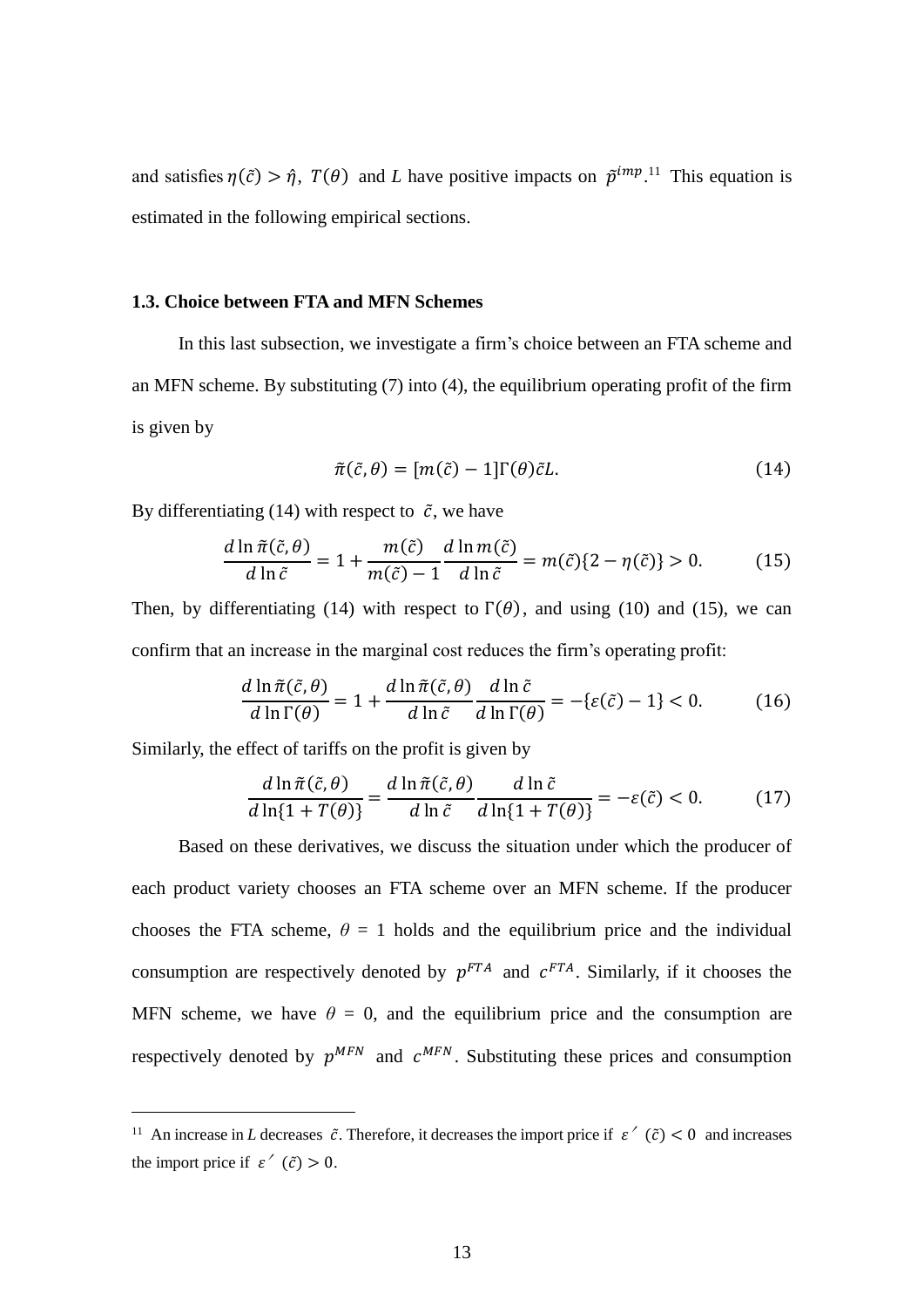into (14) yields the operating profit in each scheme:

$$
\pi^{FTA} \equiv \tilde{\pi}(c^{FTA}, 1) = (p^{FTA} - \delta\gamma)c^{FTA}L = \{m(c^{FTA}) - 1\}\delta\gamma c^{FTA}L, \tag{18}
$$

$$
\pi^{MFN} \equiv \tilde{\pi}(c^{MFN}, 0) = (p^{MFN} - \gamma)c^{MFN}L = \{m(c^{MFN}) - 1\}\gamma c^{MFN}L.
$$
 (19)

The difference between  $\pi^{FTA}$  and  $\pi^{MFN}$  is given by  $\Delta \pi \equiv \pi^{FTA} - \pi^{MFN}$ .

First, we examine the tariff effect of FTA utilisation on the profit. Suppose  $\delta = 1$ , that is, the RoO do not raise the marginal cost and the FTA utilisation only lowers the applied tariff from  $T^{MFN}$  to  $T^{FTA}$ . From (17), we have  $\Delta \pi > 0$ , meaning that the gain in the operation profit from utilising the FTA is positive with  $\delta = 1$ .  $\Delta \pi$  becomes larger as the tariff margin,  $T^{MFN} - T^{FTA}$ , becomes larger. If the gain is high enough to exceed the fixed cost of the FTA utilisation,  $\Delta \pi > F$ , the firm chooses the FTA scheme over the MFN scheme.

Next, we discuss the RoO effect of FTA utilisation. An increase in  $\delta$  reduces  $\pi^{FTA}$ , but does not affect  $\pi^{MFN}$ . From (16) and (18), we have

$$
\frac{d\ln\Delta\pi}{d\ln\delta} = \frac{\pi^{FTA}}{\Delta\pi}\frac{d\ln\pi^{FTA}}{d\ln\delta} = -\frac{\pi^{FTA}}{\Delta\pi}\{\varepsilon(c^{FTA}) - 1\} < 0.
$$
 (20)

Therefore, as the RoO become more stringent, firms are less likely to utilise the FTA scheme. In addition, a larger *F* obviously discourages FTA utilisation.

Finally, let us examine how a firm's productivity affects the FTA utilisation. Equation (16) tells us that an increase in *γ* reduces the firm's profit. By comparing the effect of *γ* on  $\pi^{FTA}$  and  $\pi^{MFN}$ , we have

$$
\frac{d\ln\Delta\pi}{d\ln\gamma} = -\{\varepsilon(c^{FTA}) - 1\} + \frac{\pi^{MFN}}{\Delta\pi} \{\varepsilon(c^{MFN}) - \varepsilon(c^{FTA})\}.
$$
 (21)

Given that  $\Delta \pi > 0$ , the effect of *γ* on  $\Delta \pi$  is always negative if  $\varepsilon (c^{FTA}) > \varepsilon (c^{MFN})$ holds, i.e. if the demand curve is sufficiently convex to satisfy  $\eta(\tilde{c}) \geq \hat{\eta}$  and  $\varepsilon'(\tilde{c}) > 0$ holds. However, when the demand curve is not as convex (i.e.  $\hat{\eta} > \eta(\tilde{c})$ ), the effect of  $\gamma$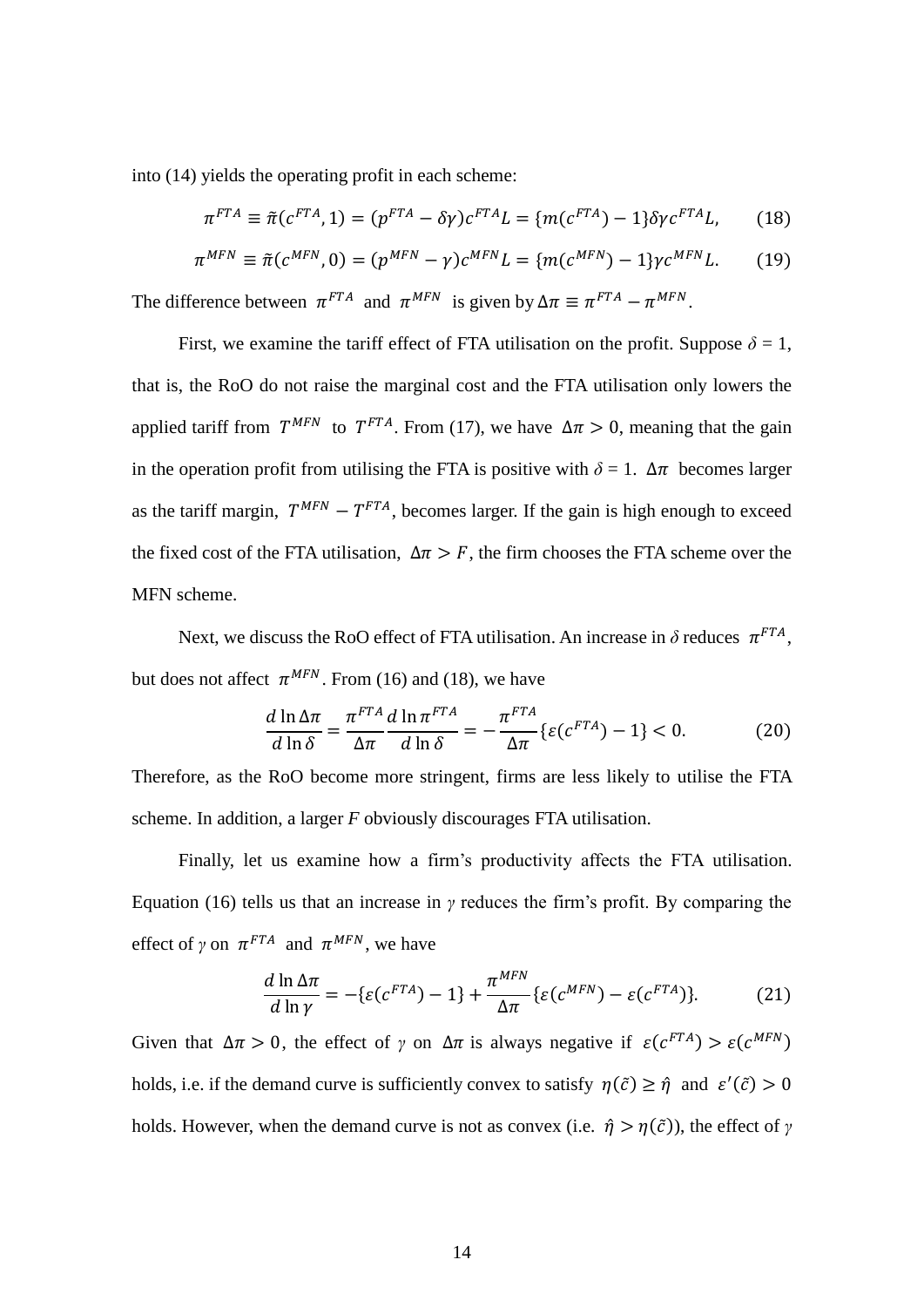on  $\Delta \pi$  can be positive if  $\varepsilon (c^{MFN}) - \varepsilon (c^{FTA})$  is large and  $\Delta \pi$  is small. Note that  $\Delta \pi$ becomes larger as the tariff margin becomes higher and the RoO less stringent. If  $d \ln \Delta \pi/(d \ln \gamma) < 0$  holds, firms with a higher productivity (i.e. lower *γ*) are more likely to choose the FTA scheme.

The following proposition summarises the firm's choice of tariff scheme.

**Proposition 2** *A firm is more willing to use an FTA scheme as the preference margin of utilising the FTA (i.e.*  $T^{MFN} - T^{FTA} > 0$ ) becomes larger. However, the firm is more *likely to choose the MFN scheme if the costs of the RoO (F and δ) are high. It is ambiguous whether a firm with higher productivity will tend to utilise an FTA. If the demand curve is sufficiently convex, the tariff margin is large, or the costs of meeting the RoO are small, productive firms are more likely to utilise the FTA scheme.*

Previous studies that assume a constant price elasticity of demand (e.g. Demidova and Krishna (2008)) all show a positive relationship between firm productivity and FTA utilisation. However, the above proposition reveals that this relationship becomes ambiguous if we assume a variable price elasticity of demand. Nevertheless, it does not change the conclusion that the selection of FTA utilisation is systematically determined and is not random.

## **2. Empirical Framework**

This section explains our empirical strategy to examine the effects of FTA utilisation on import prices, as described in Proposition 1. We first introduce our equation to be estimated and our dataset, then give a brief overview of FTA utilisation in our dataset.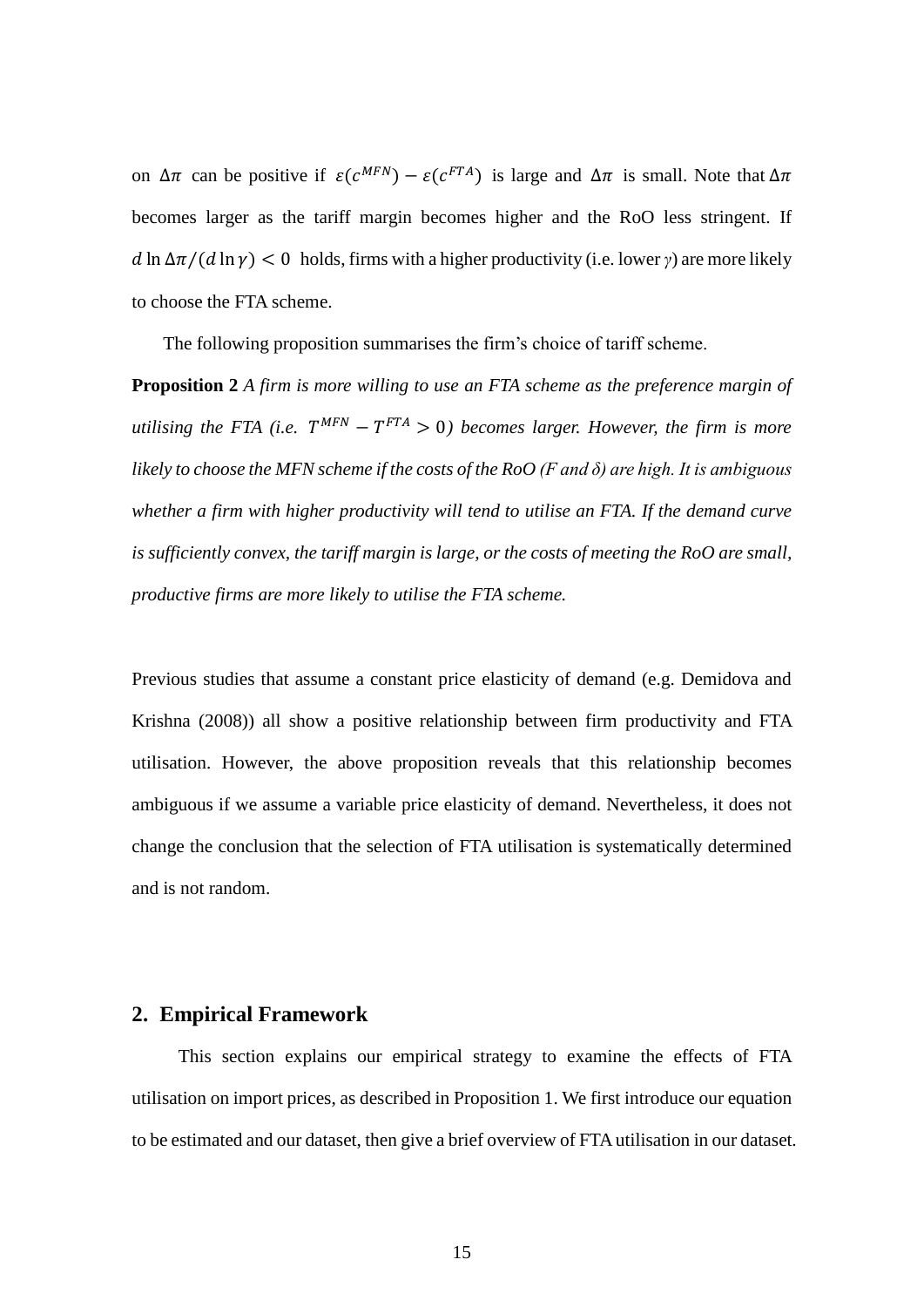#### **2.1. Specification**

 $\overline{a}$ 

As mentioned in the introductory section, our main dataset is comprised of transaction-level import data for Thailand from 2007 to 2011, obtained from the Customs Department of Thailand.<sup>12</sup> The dataset covers imports of all commodities for Thailand and contains data on the customs clearing dates, HS eight-digit codes, exporting countries, importing firm codes, firm branch codes, invoicing currencies, tariff schemes (e.g. FTA or MFN), and import values in Thai baht. We classify the tariff schemes into three categories: MFN schemes, FTA schemes, and other schemes. The other schemes include imports under the schemes of bonded warehouses, free zones, investment promotion, duty drawbacks under Section 19, and duty drawbacks for re-exports. <sup>13</sup> Although it is interesting to take into account the choice of these other schemes, we do not include imports under the other schemes in our sample, in order to keep our analysis simple.

During our sample period, Thailand had 10 FTAs, most of which overlap in country coverage. Thailand had both bilateral and plurilateral FTAs with Japan, Australia, New Zealand, and India. With other members of ASEAN, Thailand had six plurilateral FTA schemes: ASEAN FTA, ASEAN-Australia-New Zealand FTA, ASEAN-China FTA, ASEAN-Japan Comprehensive Economic Partnership, AKFTA, and ASEAN-India FTA. In this paper, we define the following 15 countries as 'FTA member countries': Australia,

 $12$  The data was collected confidentially. We have been given permission to use it for academic purposes only.

<sup>&</sup>lt;sup>13</sup> Goods imported under the schemes of bonded warehouses, free zones, and investment promotion may be exempted from the customs duties, subject to certain conditions. The duty drawback under Section 19 or for re-exports enables exporting firms to obtain a refund on customs duty paid on imported goods when those goods are used as an input for goods for export or are re-exported without any transformation. Under these schemes, only firms with approval from the authorities in charge can claim such privileges. Eligible imported goods and duty privileges vary among the schemes. For example, virtually all goods imported under bonded warehouse and free zone schemes are duty-free. Under the investment promotion scheme, raw materials are duty-free, while machinery may be either duty-free or subject to a 50 percent tariff reduction. On the other hand, machinery is ineligible for a refund on import duty paid under duty drawback schemes.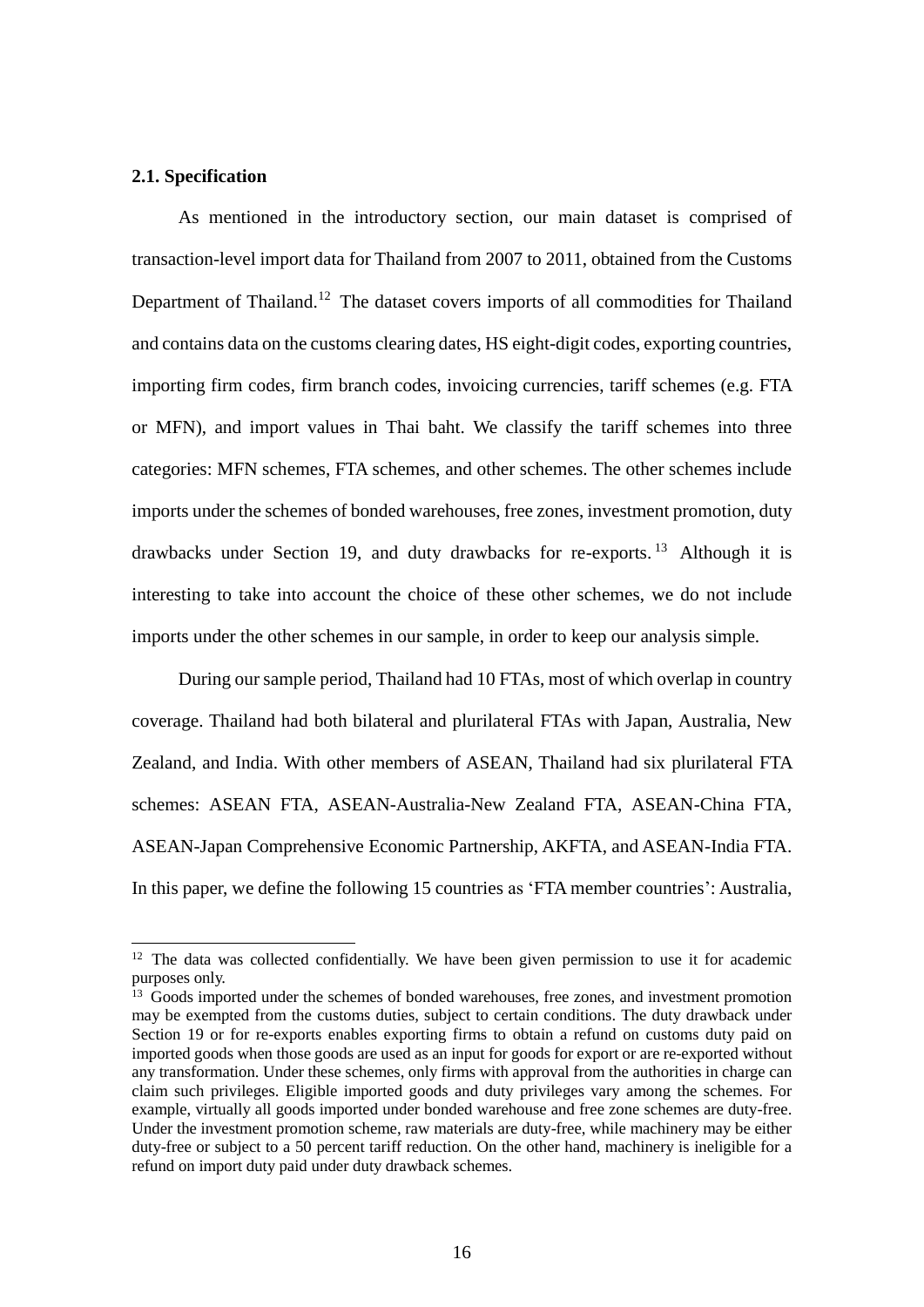Brunei, Cambodia, China, India, Indonesia, Japan, Korea, Lao PDR, Malaysia, Myanmar, New Zealand, Philippines, Singapore, and Viet Nam. Except for Korea, with which Thailand concluded an FTA in 2010, all these countries have been FTA partner countries for Thailand since at least the beginning of our sample period of 2007. Other countries are defined as 'FTA non-member countries'.

One empirical issue that needs attention when examining the effects of FTA utilisation on import prices is that FTA utilisation and import prices are simultaneously determined. Also, as shown in Proposition 2 in Section 2.3, the selection of FTA utilisation is not random. Our identification strategy is the following. First, by taking advantage of the nature of our transaction-level panel data, we conduct a difference-indifferences (DID) analysis on the effects of FTA utilisation on import prices. To do so, in addition to all FTA non-member countries, we include only one FTA member country, Korea, as an exporting country. As mentioned, the FTA with Korea was the only one to enter into force during our sample period (i.e. in 2010). Therefore, during 2007–2009, the sample firms could not utilise an FTA scheme, but some were able to do so during 2010– 2011.

Second, another advantage of focusing on the AKFTA is that firms at the time were not able to accurately predict when the FTA would enter into force. The ASEAN countries and Korea began the FTA negotiations in 2003. However, the suspicion of illegal equity trading by Prime Minister Thaksin Shinawatra and his family and the coup d'état by the Royal Thai Army caused significant political turmoil in Thailand in 2006. As a result, proceedings on various kinds of external economic policy, including FTA policy, stopped in Thailand. As a result, the AKFTA was signed by Korea and the ASEAN member states, with the exception of Thailand, in 2006. The AKFTA entered into force for all other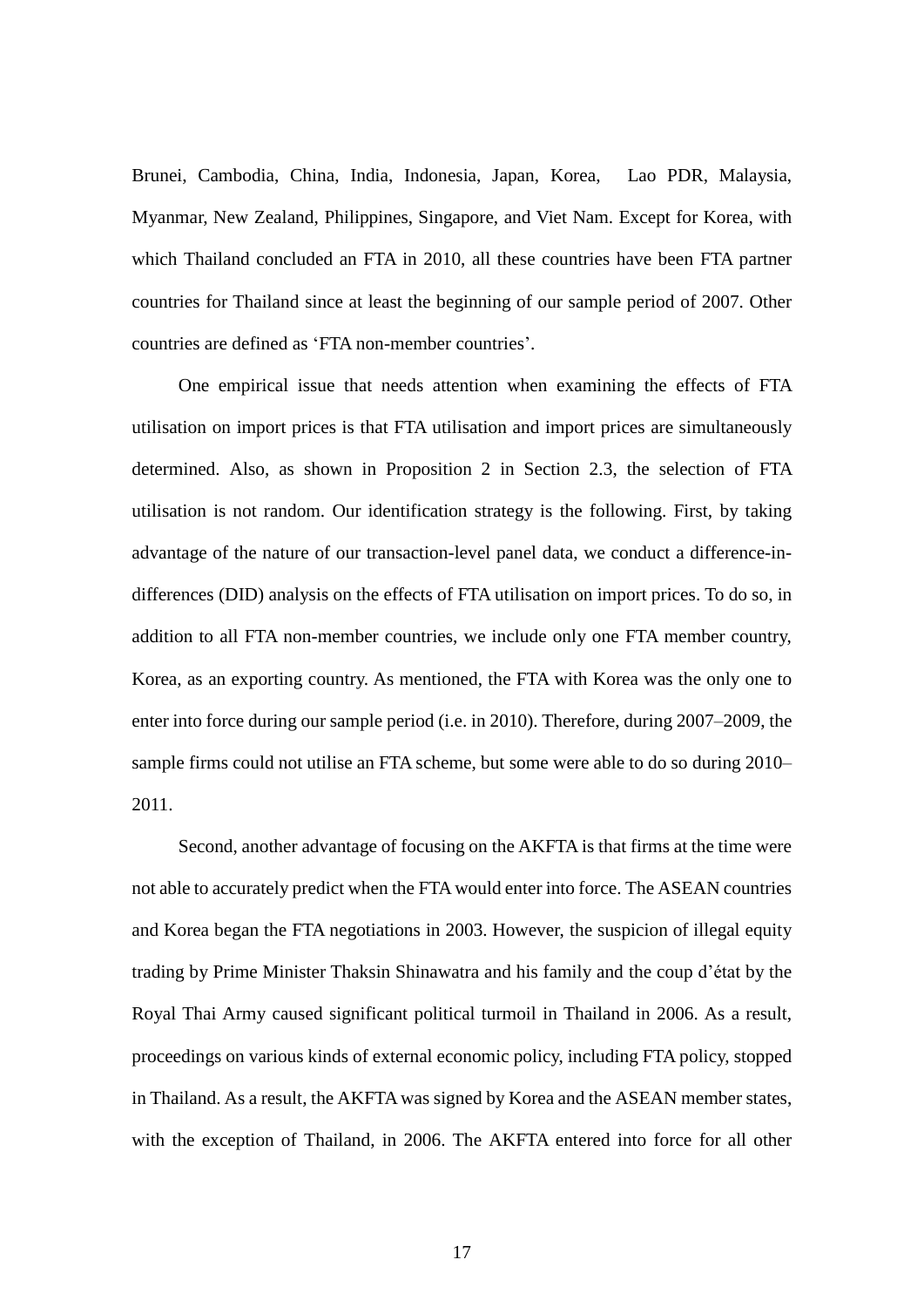countries in either 2007 or 2008, but for Thailand it was unclear when or whether the negotiations on AKFTA would restart. The agreement was finally signed in 2009 and entered into force in 2010. This unpredictable situation of the AKFTA for Thailand due to exogenous shocks to firms may enhance our identification for DID.<sup>14</sup>

Third, we examine establishment-level import prices rather than firm-level import prices.<sup>15</sup> We identify establishments by combining firm and branch identification codes. Also, as mentioned, our sample's exporting countries include FTA non-member countries.<sup>16</sup> These two notable characteristics of our dataset enable us to easily control for all time-variant importing firm characteristics (e.g. productivity) in addition to fixed effects with various dimensions. Namely, we can completely control for importing firmspecific elements that affect both FTA utilisation and import prices.<sup>17</sup> As a result, we use the data on imports aggregated by importing firms, their branches, exporting countries, HS eight-digit codes, tariff schemes, and years.

For empirical analysis, we parameterise the import price equation specified in (13). In particular, we assume that it can be log-linearised as follows.

$$
\ln p_{fbcpt} = \alpha \theta_{fbcpt} - \beta \ln(1 + T_{fbcpt}) + u_{fbcpt} + u_{ft} + u_{cst} + \varepsilon_{fbcpt}, \qquad (22)
$$

where

$$
1 + T_{fbcpt} = \begin{cases} 1 + MFN_{pt} & \text{if } \theta_{fbcpt} = 0\\ 1 + FTA_{pt} & \text{if } \theta_{fbcpt} = 1 \end{cases}
$$
 (23)

 $p_{thcont}$  denotes the import price (average unit value) by branch *b* of firm *f* for an HS eight-

<sup>&</sup>lt;sup>14</sup> As mentioned in the introductory section, another advantage of focusing on AKFTA is to avoid firms' complicated decisions on tariff schemes, which arise under the existence of multiple FTA schemes.

<sup>&</sup>lt;sup>15</sup> We have greater firm-level variation if we examine transaction-level import prices, not the annual average of import prices.

<sup>&</sup>lt;sup>16</sup> We also estimate our model for all exporting countries, including the other FTA member countries. We will introduce the estimation result for this case later.

 $17$  Instead of a model that controls for firm-specific elements, we also estimate a model that takes into account to some extent the decision on FTA utilisation. The estimation results for this case are reported in Table B1, Appendix B.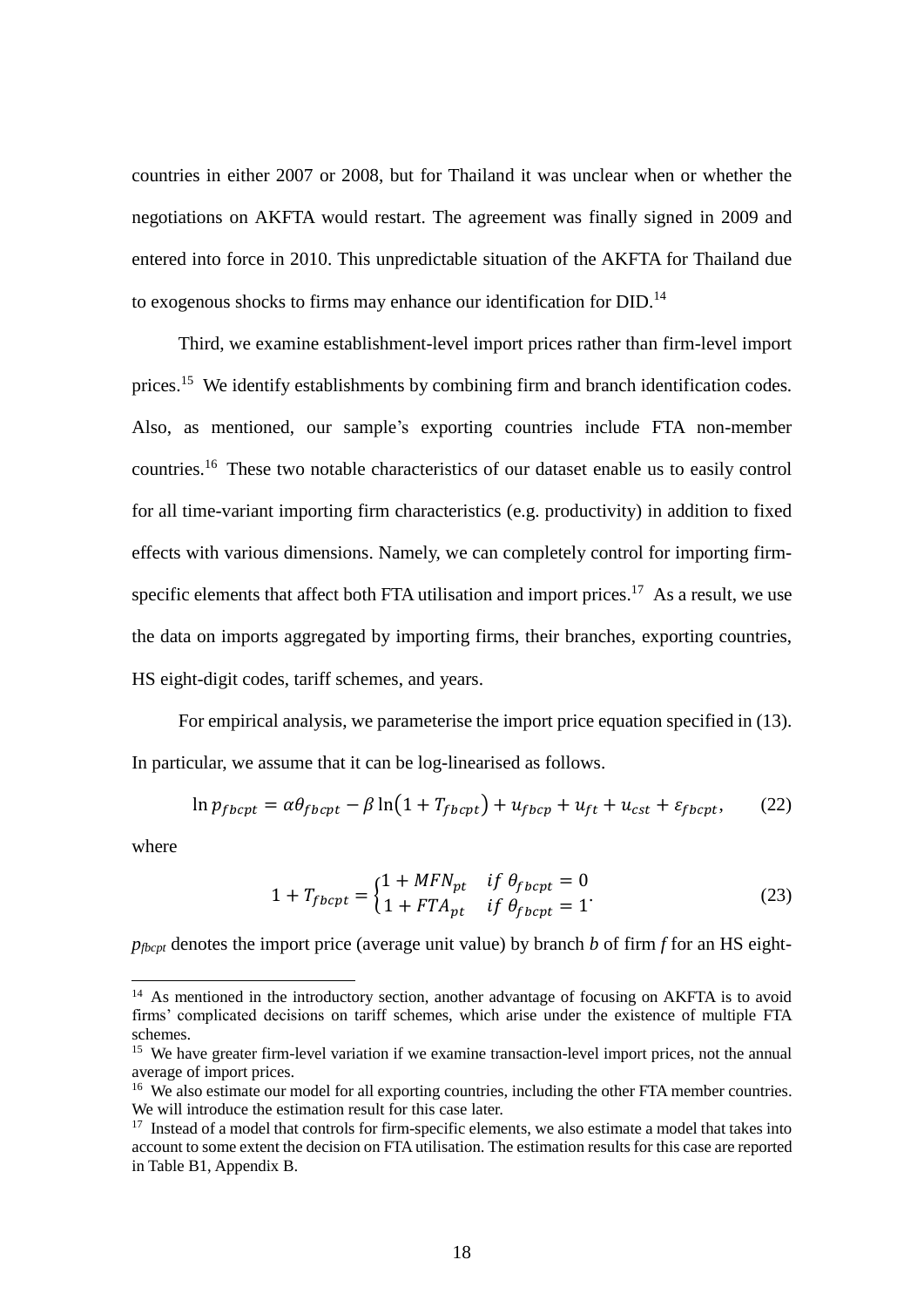digit product *p* from country *c* in year *t*.  $\theta_{\text{fb}cpt}$  indicates the tariff scheme and takes the value one if an observation is based on an import under AKFTA, and zero otherwise (called the 'FTA dummy'). *Tfbcpt* is the tariff rate, which differs according to the tariff scheme used for importing. *MFN* and *FTA* are the MFN rates and AKFTA preferential rates, respectively. The coefficient  $\alpha$  captures the RoO effect, i.e.  $\delta$  in Section 2, while the coefficient  $\beta$  is related to the tariff effect. As shown in Proposition 1, both coefficients are expected to be positively estimated, particularly when the (inverse) demand curve is not highly convex. Specifically, when an establishment starts to import product *p* under AKFTA in year  $t$ , the magnitude of the tariff effect can be expressed as<sup>18</sup>

$$
-\beta\{\ln(1 + FTA_{pt}) - \ln(1 + MFN_{pt-1})\} > 0. \tag{24}
$$

As mentioned, we control for various elements. *ufbcp* are the time-invariant, importing establishment-exporting country-product fixed effects, which will control for the importing establishment-product-specific inherent characteristics.  $u_{ft}$  are the timevariant firm fixed effects used to control for all of the time-variant importing firm characteristics. *ucst* are the time-variant, exporting country-sector fixed effects. We define sectors by their HS two-digit level codes. The fixed effects will control for production factor prices (e.g. wages) in the exporting countries, in addition to the sector-level demand sizes (i.e. *L* in Section 2) or the degree of competition in the importing country, i.e. Thailand. We expect that these various fixed effects control for elements that affect both import prices and the tariff scheme choice.

As mentioned in the introductory section, our specification controls for biases that were not controlled for in previous studies. The estimates of the product-level studies, such as Cadot *et al*. (2005), Ozden and Sharma (2006), and Olarreaga and Ozden (2005),

 $\overline{a}$ 

<sup>&</sup>lt;sup>18</sup> Note that MFN rates are unchanged in 99.98 percent of all observations during our sample period.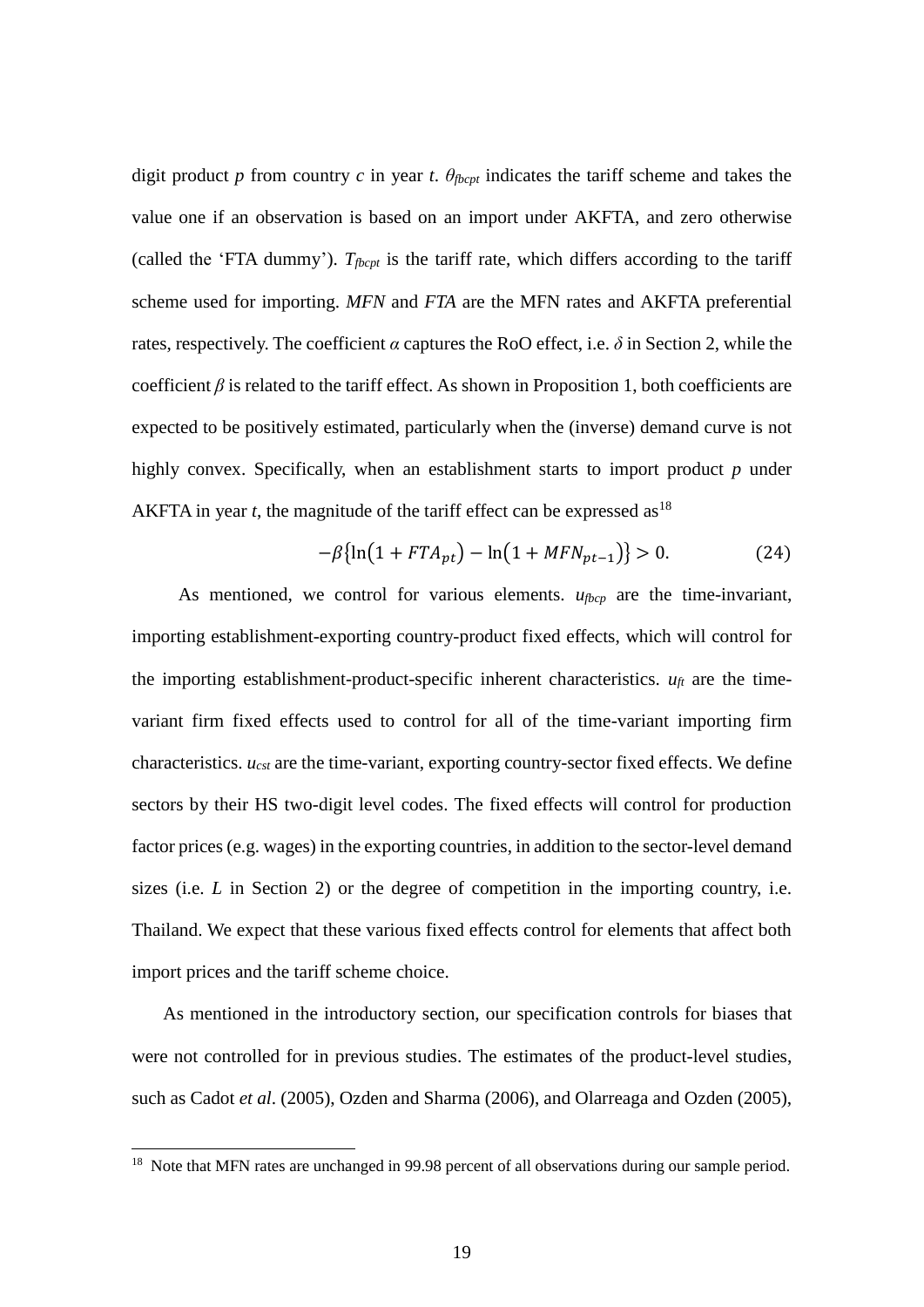include not only the effect of FTA utilisation but also the differences in exporter and/or importer characteristics between FTA users and non-users. Our inclusion of time-variant importing firm fixed effects controls for all of the importing firm characteristics, such as firm productivity. Moreover, if importing firms do not change their country-product-level trading partners frequently, our importing establishment-country-product dummy variables will, to some extent, be able to control for exporting firm characteristics (e.g. exporter productivity, 1/*γ* in Section 2).

The remaining noteworthy point is that some establishments import products from Korea under both the MFN and FTA schemes. There are some possible reasons for this use of multiple tariff schemes. One is that firms may import from different firms under different tariff schemes (e.g. a productive export firm under the FTA scheme and a less productive export firm under the MFN scheme). The other is that firms may make a decision on the tariff scheme for each transaction and choose the FTA scheme for transactions with a large trade value.<sup>19</sup> For such observations, in the estimation sample, we keep those importing under the FTA scheme but drop those importing under the MFN scheme in order to control for exporter characteristics as much as possible through our importing establishment (-product-country) fixed effects.<sup>20</sup>

 $\overline{a}$ 

<sup>&</sup>lt;sup>19</sup> Indeed, we find significant evidence that transactions with larger values are more likely to be under FTA schemes. The results are shown in Table B2, Appendix B.

<sup>&</sup>lt;sup>20</sup> Imagine that establishment A imported a product from firms B and C under the MFN scheme in 2009, and again imported that product from firm B under the MFN scheme and from firm C under the FTA scheme in 2010, although our dataset does not enable us to explicitly identify whether firms B and C are different or not. In this example, we drop the observation of importing under the MFN scheme in 2010, i.e. that of importing from firm B in 2010. Otherwise, our import establishment( product-country) dummy variable would take the value of one for two observations (i.e. two tariff schemes) in 2010. To focus on the impacts of changing from the MFN to the FTA scheme, we drop observations of importing under the MFN scheme for establishments that import products under both the MFN and FTA schemes. As a result, in terms of the share of observations, 0.2 percent are dropped.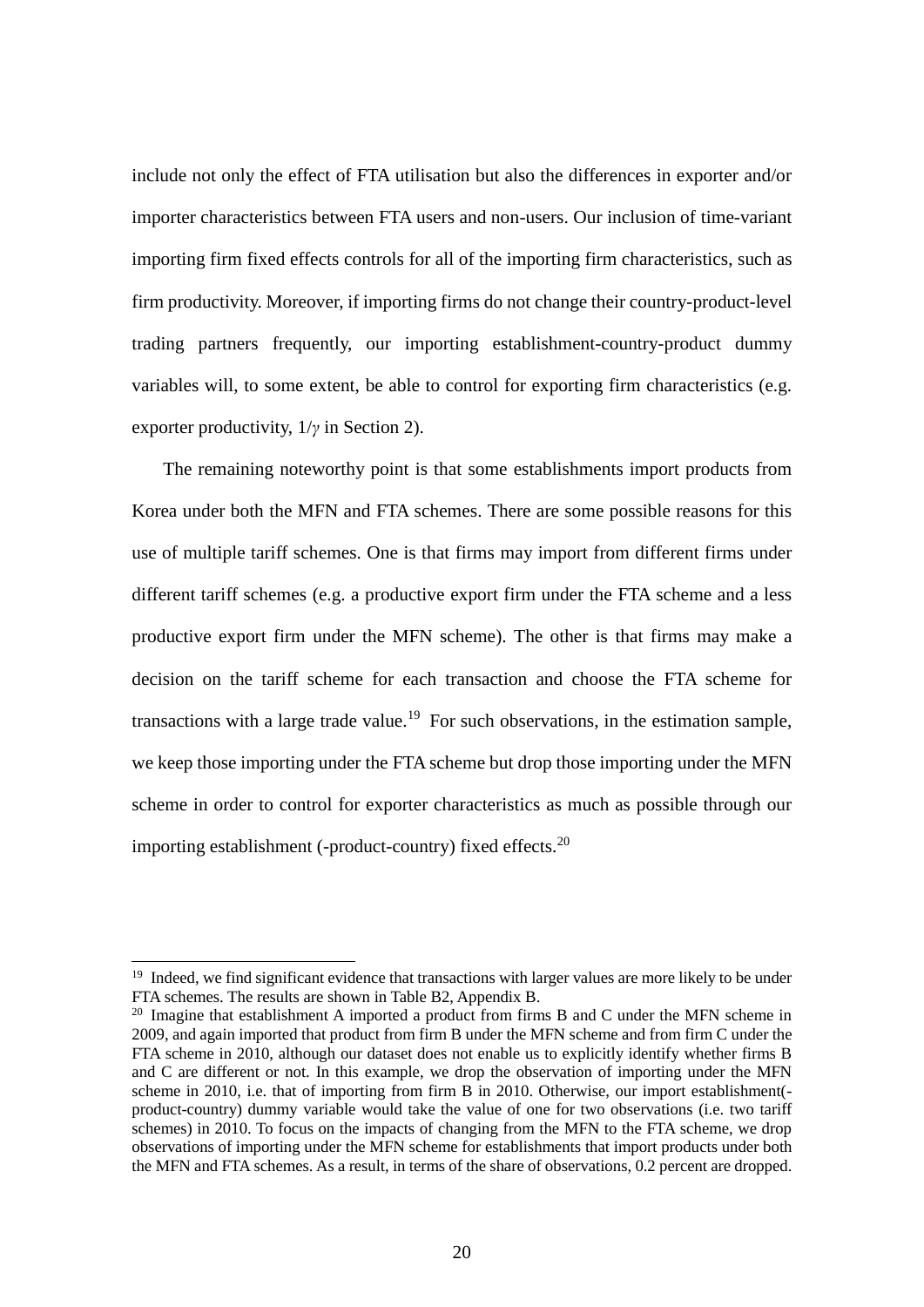#### **2.2. Data Overview**

 $\overline{a}$ 

Before reporting our estimation results, we give an overview of AKFTA utilisation. As mentioned, the AKFTA entered into force for Thailand in 2010 (signed in October 2009). Under the agreement, tariffs were reduced according to the category in which each product is classified. The categories are normal track products, sensitive list products, and highly sensitive list products. Since the tariff reduction for the products in the sensitive and highly-sensitive lists started in 2012, AKFTA preferential rates are available only for products placed in the normal track during our sample period after the enactment of AKFTA (i.e. 2010 and 2011). The eligibility and level of the AKFTA preferential rates did not change in 2010 or 2011. In both years, 70 percent of all tariff-line products (8,300 products) were eligible under the AKFTA. The average preferential margin, the difference between the FTA and MFA rates, for the eligible products was approximately 12 percent. The median and the maximum margins were 7 percent and 266 percent, respectively. The most commonly applied RoO was for a 'change in heading or regional value content', accounting for 77 percent of all tariff-line products. Other rules with a relatively high share include 'change in chapter or regional value content' and 'wholly-obtained' (8%).<sup>21</sup>

Next, we give a brief overview of Thai imports from Korea. Table 1 reports various statistics on Thai imports from Korea, including the number of importing establishmentproduct observations, total import values, and the average import values at the importing establishment-product level by year and tariff scheme. The left-hand panel shows the statistics for the products with the same MFN rate as the FTA rate in 2011 and the right panel shows those for products with a lower FTA rate than the MFN rate in 2011. Since our sample FTA is a multilateral FTA (i.e. an FTA among Korea and 10 ASEAN member

<sup>&</sup>lt;sup>21</sup> More detailed statistics on the RoO and the preference margin are provided in Appendix A.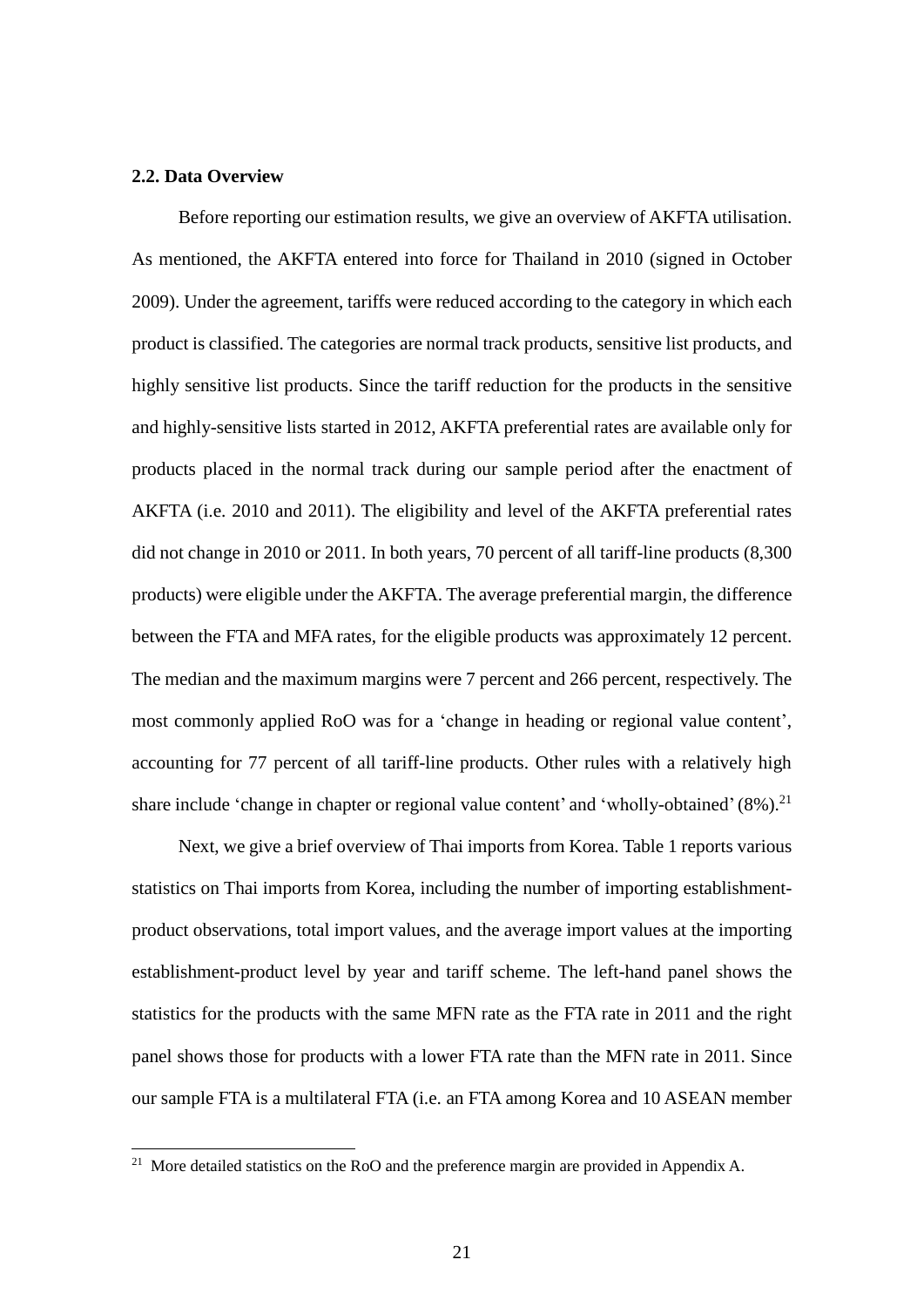states) with cumulation rules, firms have incentives to use FTA schemes, even for products with the same MFN rate as the FTA rate, as they can enjoy the benefits from cumulation. When firms export their products to other AKFTA member countries, such as Indonesia, under the AKFTA by using materials from Korea as inputs for their products, those materials are imported under the AKFTA even if the MFN rate for those materials is zero (see Hayakawa *et al*. [2013b]).

**MFN FTA Others MFN FTA Others Number of importing establishment products** 2007 11,073 4,116 19,467 6,589 2008 11,664 5,050 20,909 8,275 2009 9,902 3,406 19,287 5,942 2010 10,495 272 3,124 21,014 1,644 5,303 2011 11,162 302 3,084 22,513 2,218 5,585 **Total import value (B million)** 2007 58,916 53,549 34,880 38,418 2008 66,090 81,097 36,875 43,260 2009 53,738 63,628 27,298 41,251 2010 79,404 1,728 73,016 30,139 14,712 54,910 2011 79,165 1,662 62,478 31,372 29,719 46,138 **Average import value (B million)** 2007 5.3 13.0 1.8 5.8 2008 5.7 16.1 1.8 5.2 2009 5.4 18.7 1.4 6.9 2010 7.6 6.4 23.4 1.4 8.9 10.4 2011 7.1 5.5 20.3 1.4 13.4 8.3  $MFN = FTA (# = 2,527)$  **MFN > FTA**  $# = 5,773$ 

**Table 1: Number of Importing Establishment-product Observations and Import Values for Imports from Korea**

 $B =$ Thai baht, FTA = free trade agreement, LPM = linear probability model, MFN = most-favoured nation.

*Source*: Customs Department, Thailand.

In this table, we focus on the right-hand panel, and define the products for which the FTA rates are lower than MFN rates as 'eligible products'. Taking a look at the number of importing establishment-product observations, we can see that the number of FTA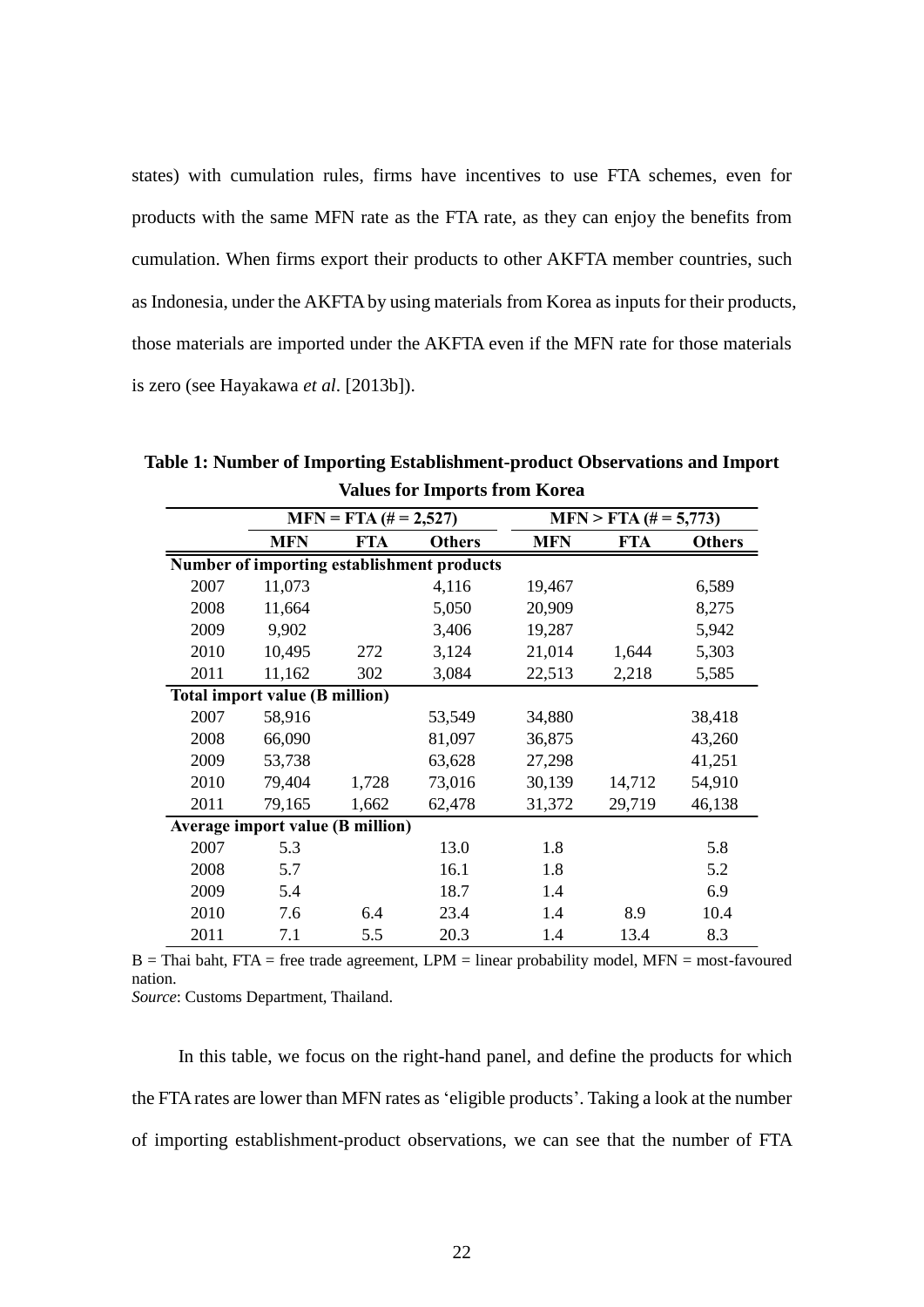users is small compared to the number of MFN users and importers under other schemes. In particular, the number of MFN users is at least 10 times larger than that of FTA users. However, total import values do not differ much between MFN and FTA users, particularly for 2011. These observations imply that average imports at the importing establishment-product level are much larger in FTA users than in MFN users, although they are not so different between FTA users and the importers under other schemes. The FTA users have nearly 10 times larger average import values than the MFN users. This pattern is likely to reflect the qualitative differences in importing firms' characteristics between FTA users and MFN users.

Table 2 reports the changes in tariff schemes at the importing establishmentproduct-level between 2007 and 2011. In the table, we restrict the sample products to those in which FTA rates were lower than MFN rates in 2011. 'Both' indicates observations for which an establishment imported a product under both the FTA and MFN schemes. 'None' comprises cases of no imports under the MFN and FTA schemes, but includes imports under other schemes. There are a large number of 'only MFN' users that started or stopped importing. Each case accounts for more than 40 percent of the observations. A relatively large number also started importing under only the FTA scheme. The number of observations that changed from 'MFN' to 'only FTA' is the smallest, accounting for 0.1 percent. This is even smaller than for the case of 'both' in terms of numbers.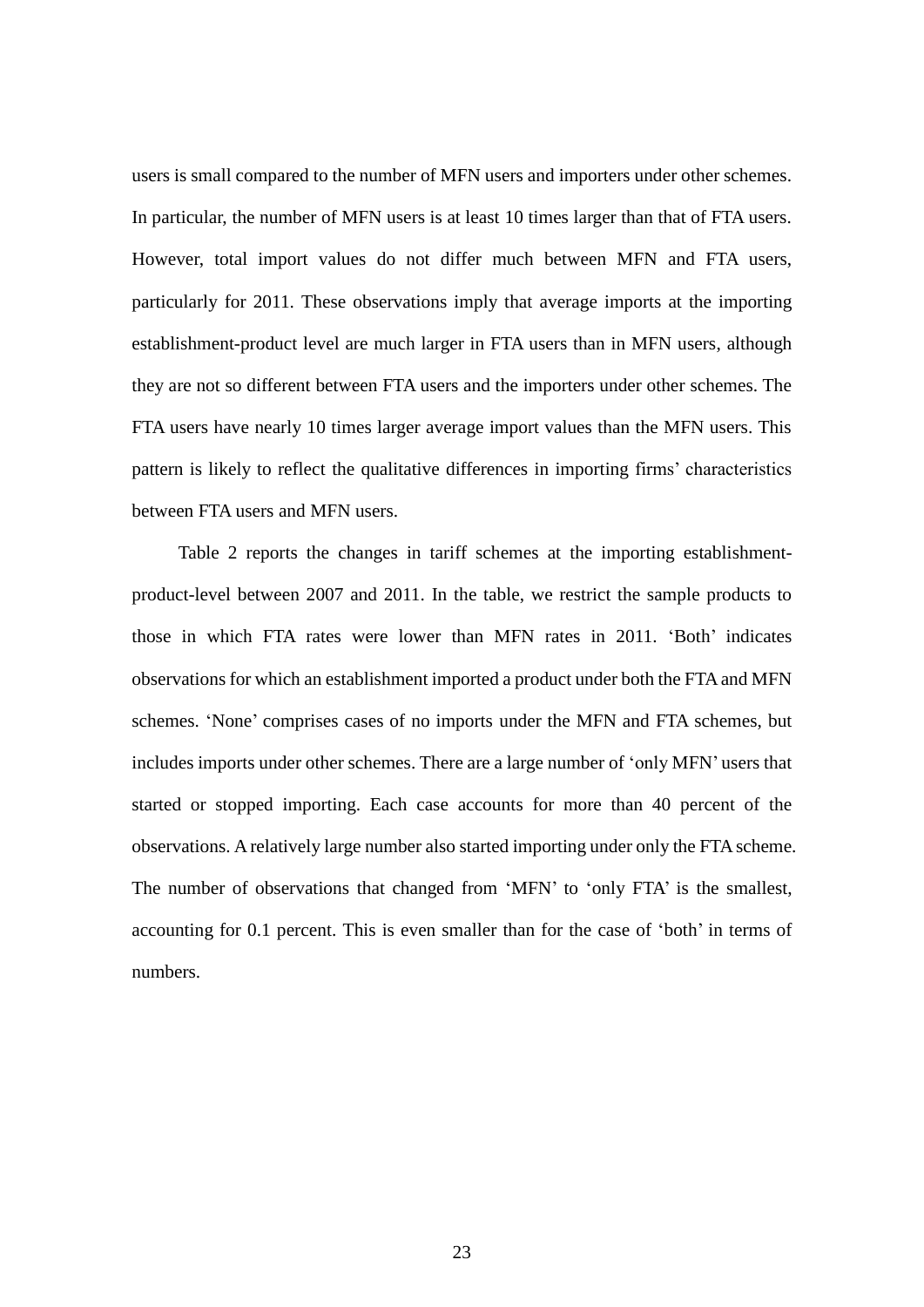|                |              | Scheme in 2011 |                          |       |             |
|----------------|--------------|----------------|--------------------------|-------|-------------|
|                |              | <b>None</b>    | <b>Only MFN Only FTA</b> |       | <b>Both</b> |
| Scheme in 2007 |              |                |                          |       |             |
| <b>None</b>    | Number       |                | 21,092                   | 1,408 | 723         |
|                | Share $(\%)$ |                | 49                       | 3     |             |
| <b>MFN</b>     | Number       | 18,777         | 580                      | 23    | 63          |
|                | Share $(\%)$ |                | 14                       | 0 I   | 0.2         |

**Table 2: Importing Establishment-product-level Changes in Tariff Scheme Status for Imports from Korea, 2007–2011**

 $FTA = free trade agreement, MFN = most-favoured nation.$ 

*Note*: 'Share' indicates the share of the total observations.

*Source*: Customs Department, Thailand.

Table 3 reports the means and medians of the log-differences of importing establishment-product-level changes in import prices (import unit values) from 2007 to 2011. In this table, we restrict the sample to observations that existed in both 2007 and 2011 and that used the MFN scheme in 2007. In the case of 'both', we calculated the price changes for the MFN and FTA schemes separately. The 'nominal'row shows a relatively large increase in import prices for observations that changed in status to 'only FTA'. The median also shows a positive change in observations that changed in status to the FTA scheme under 'both'. These results are unchanged when we deflate import prices using the commodity-level consumer price index (normalised to 1 in 2007) obtained from the Bureau of Trade and Economic Indices (Ministry of Commerce) of Thailand. The results for real import price changes are shown in the row titled 'real'. In sum, a relatively large increase in import prices is observed for the products for which the status changed to importing under the FTA scheme.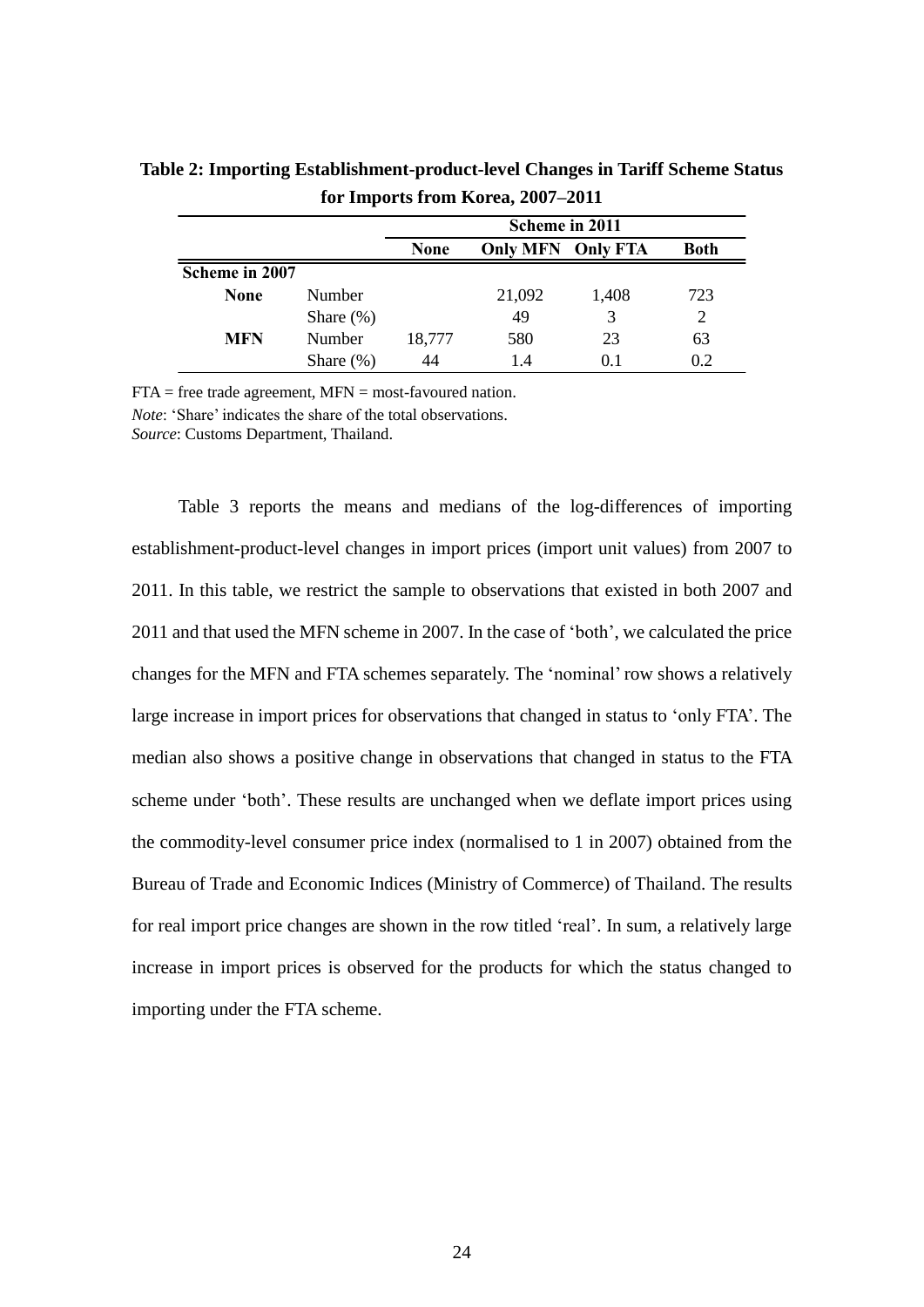|                |        | Scheme in 2011                          |          |            |            |  |
|----------------|--------|-----------------------------------------|----------|------------|------------|--|
|                |        | <b>Only MFN Only FTA</b><br><b>Both</b> |          |            |            |  |
|                |        |                                         |          | <b>MFN</b> | <b>FTA</b> |  |
| <b>Nominal</b> | Mean   | $-0.106$                                | 0.002    | $-0.285$   | $-0.124$   |  |
|                | Median | $-0.064$                                | 0.022    | $-0.082$   | 0.024      |  |
| Real           | Mean   | $-0.131$                                | $-0.003$ | $-0.314$   | $-0.153$   |  |
|                | Median | $-0.090$                                | 0.009    | $-0.144$   | 0.004      |  |

**Table 3: Log-difference of Importing Establishment-product-level Import Prices for Imports from Korea, 2007–2011**

 $FTA = free trade agreement, MFN = most-favoured nation.$ 

*Notes*: The importing establishment-product observations are restricted to those for which the MFN scheme was used in 2007. 'Nominal' indicates nominal price changes, while 'real' shows the change in prices, deflated by the product-level consumer price index in Thailand.

*Sources*: Customs Department, Thailand; Bureau of Trade and Economic Indices (Ministry of Commerce), Thailand.

## **3. Empirical Results**

This section reports our estimation results on the effects of FTA utilisation on import prices. We first present our basic estimation results to show how the results change when we control for various importing firm-related fixed effects. Then, we report the estimation results for equation (22). We also examine the role of some elements that are not explicitly considered in Section 2. The basic statistics are provided in Table 4.

|                              | <b>Obs</b> | Mean  | Std. Dev. | Min       | Max    |
|------------------------------|------------|-------|-----------|-----------|--------|
| In Price                     | 1,071,985  | 6.720 | 2.886     | $-11.575$ | 20.976 |
| FTA Dummy                    | 1,071,985  | 0.003 | 0.051     |           |        |
| $ln(1+Tariff)$               | 1,071,985  | 0.074 | 0.074     |           | 1.164  |
| FTA Dummy * In Total Imports | 1,071,985  | 0.008 | 0.150     |           | 3.252  |
| FTA Dummy * Preference Share | 1,071,985  | 0.001 | 0.024     |           |        |
| FTA Dummy * THB Invoice      | 1,075,739  | 0.000 | 0.004     |           |        |

**Table 4: Basic Statistics**

 $FTA = free trade agreement, THB = Thai bath.$ 

*Note*: 'Total Imports', 'Preference Share', and 'THB Invoice' are defined in Section 4.3. *Source*: Authors' computation.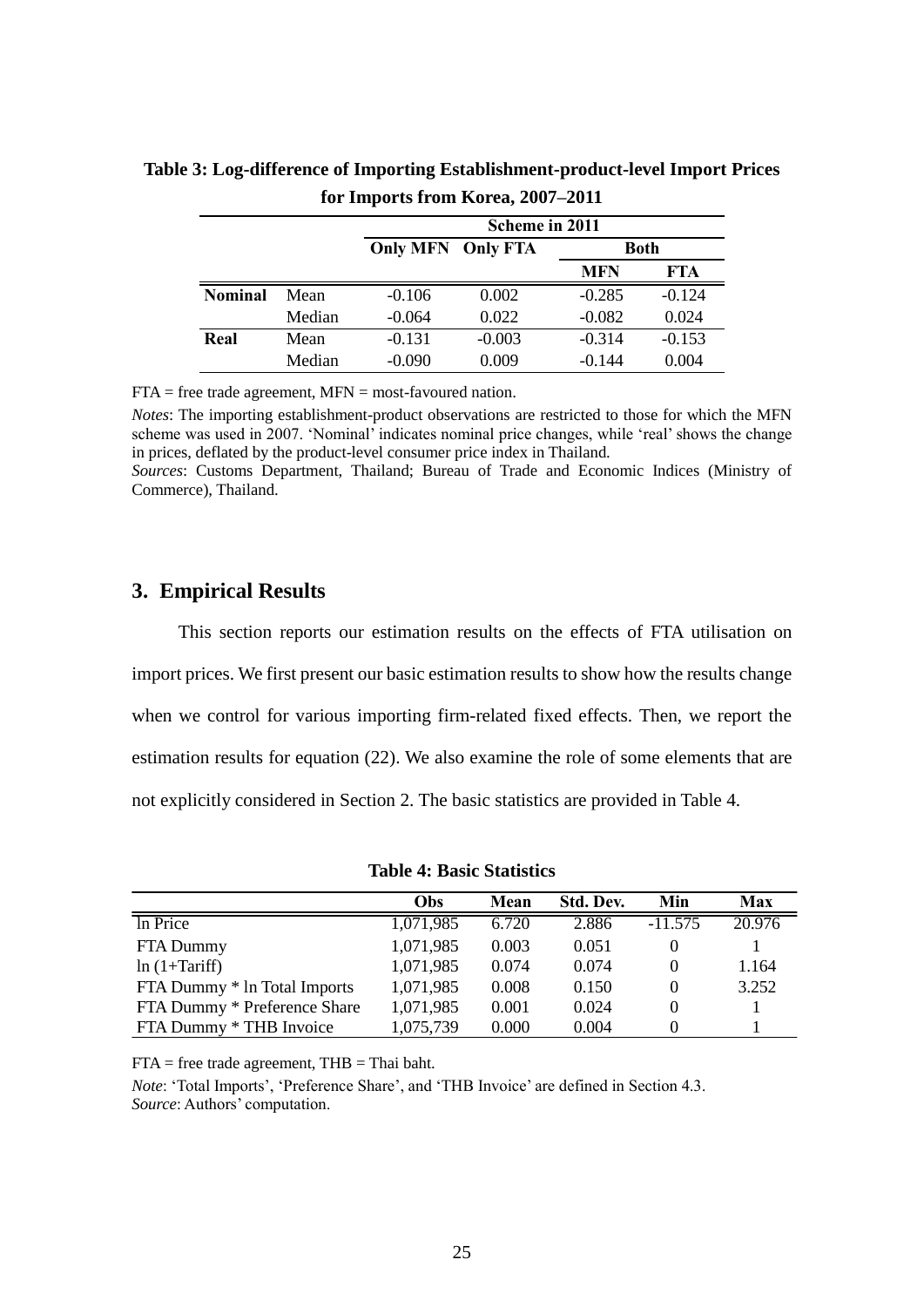#### **3.1. Basic Estimation**

Before estimating equation (22), we examine the existence or magnitude of the bias in the estimation of the effects of FTA use on import prices when not controlling for importing firm-related characteristics. To do so, we simply regress the log of import prices on the FTA dummy variable by including only country-sector-year fixed effects. The estimation result is reported in column (I) in Table 5. As in previous studies at the product level, the coefficient for the FTA dummy is estimated to be significantly positive, indicating that import prices were 12 percent higher in international transactions under the FTA scheme than in those under the MFN scheme. Since, as was noted above, the average reduction in tariff rates for the FTA scheme was 12 percentage points, this result implies that, on average, the FTA tariff margins were absorbed by the increase in import prices.

|                                                   |           | (II)      | (III)     |
|---------------------------------------------------|-----------|-----------|-----------|
| FTA Dummy                                         | $0.110**$ | 0.023     | 0.013     |
|                                                   | [0.051]   | [0.034]   | [0.039]   |
| Country-Sector-Year FE                            | YES       | YES       | YES       |
| <b>Importing Establishment-Country-Product FE</b> | NO.       | YES       | YES       |
| <b>Importing Firm-Year FE</b>                     | NO.       | NO.       | YES       |
| Number of obs                                     | 1,071,985 | 1,071,985 | 1,071,985 |
| Adj R-squared                                     | 0.2863    | 0.8688    | 0.8719    |

**Table 5: Basic Estimation Results**

 $FE = fixed effects, FTA = free trade agreement.$ 

*Notes*: The dependent variable is the log of import prices at the importing establishment-countryproduct-year level. \*\*\*, \*\*, and \* indicate 1%, 5%, and 10% significance, respectively. Robust standard errors are in brackets.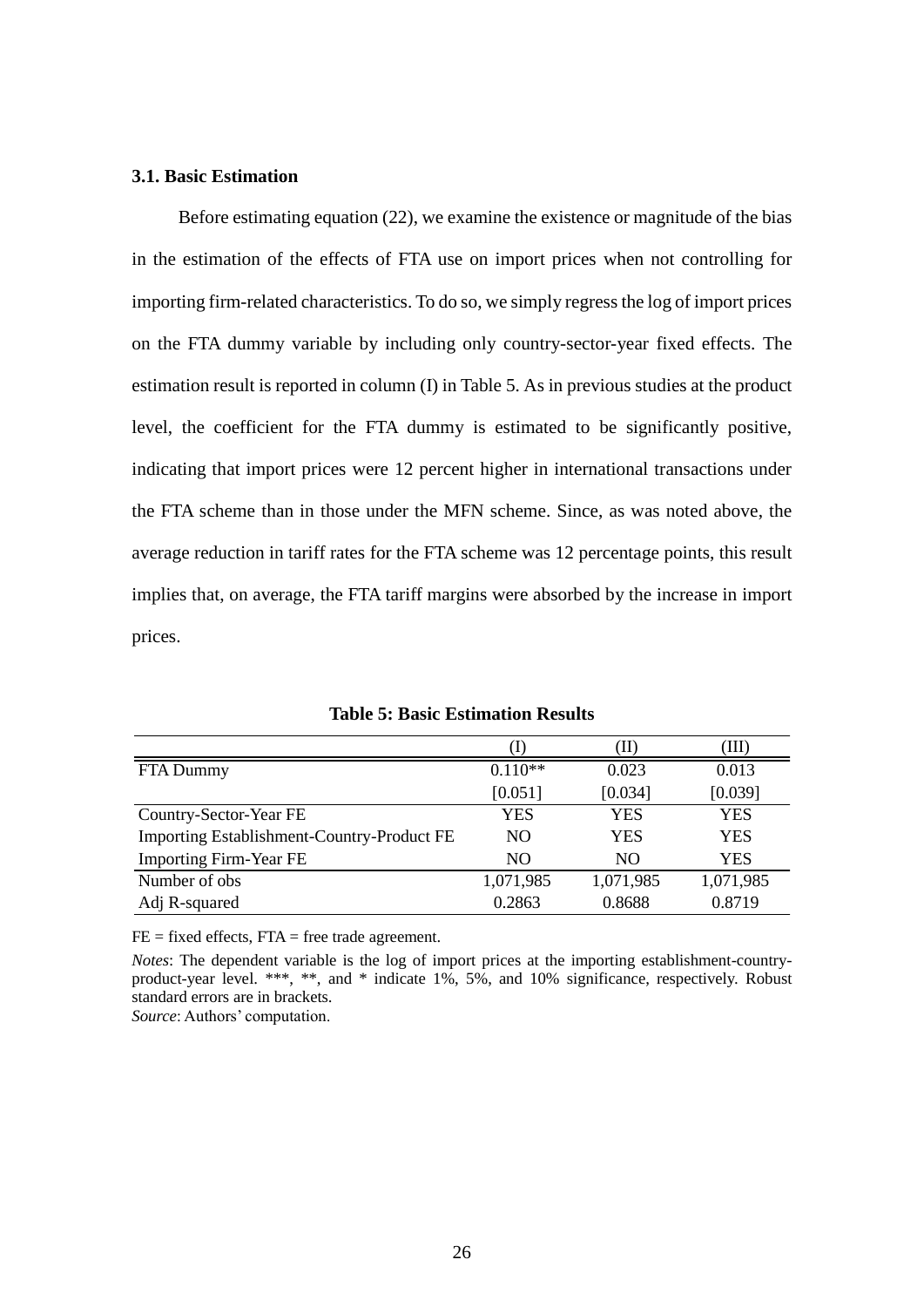The result changes significantly if we control for importing firm-related fixed effects. Column (II) includes importing establishment-country-product fixed effects. The coefficient for the FTA dummy is insignificant and its magnitude is greatly reduced. This result implies that the estimates of the effect found in previous studies contain the inherent characteristics of importing firms (establishments), which contributed to overestimation of the effect. When controlling for not only importing establishment-country-product fixed effects but also importing firm-year fixed effects, the coefficient is estimated to be insignificant, as shown in column (III). Its magnitude is further reduced. Our findings indicate that not only the inherent characteristics of importing firms but also the timevariant characteristics resulted in overestimation in previous studies. In short, the effects of FTA use on import prices are overestimated when not controlling for these importing firm-related fixed effects.

#### **3.2. Tariff and Rules of Origin Effects**

Next, we estimate equation (22), which decomposes the effects of FTA utilisation into tariff and RoO effects. Table 6 shows the results of the estimation, which control for importing establishment-exporting country-product, importing firm-year, and exporting country-sector-year fixed effects. In column (I), we include only the tariff rates, of which the coefficient is estimated to be significantly negative. This result is consistent with the theoretical prediction for the case of an insufficiently convex (inverse) demand curve, as is demonstrated in Section 2. Namely, the tariff reduction resulting from the FTA utilisation raises import prices. From the quantitative perspective, the average MFN and AKFTA rates among eligible products are 12.8 percent and 0.8 percent, respectively. Therefore, based on equation (24), the tariff effect contributes on average to raising import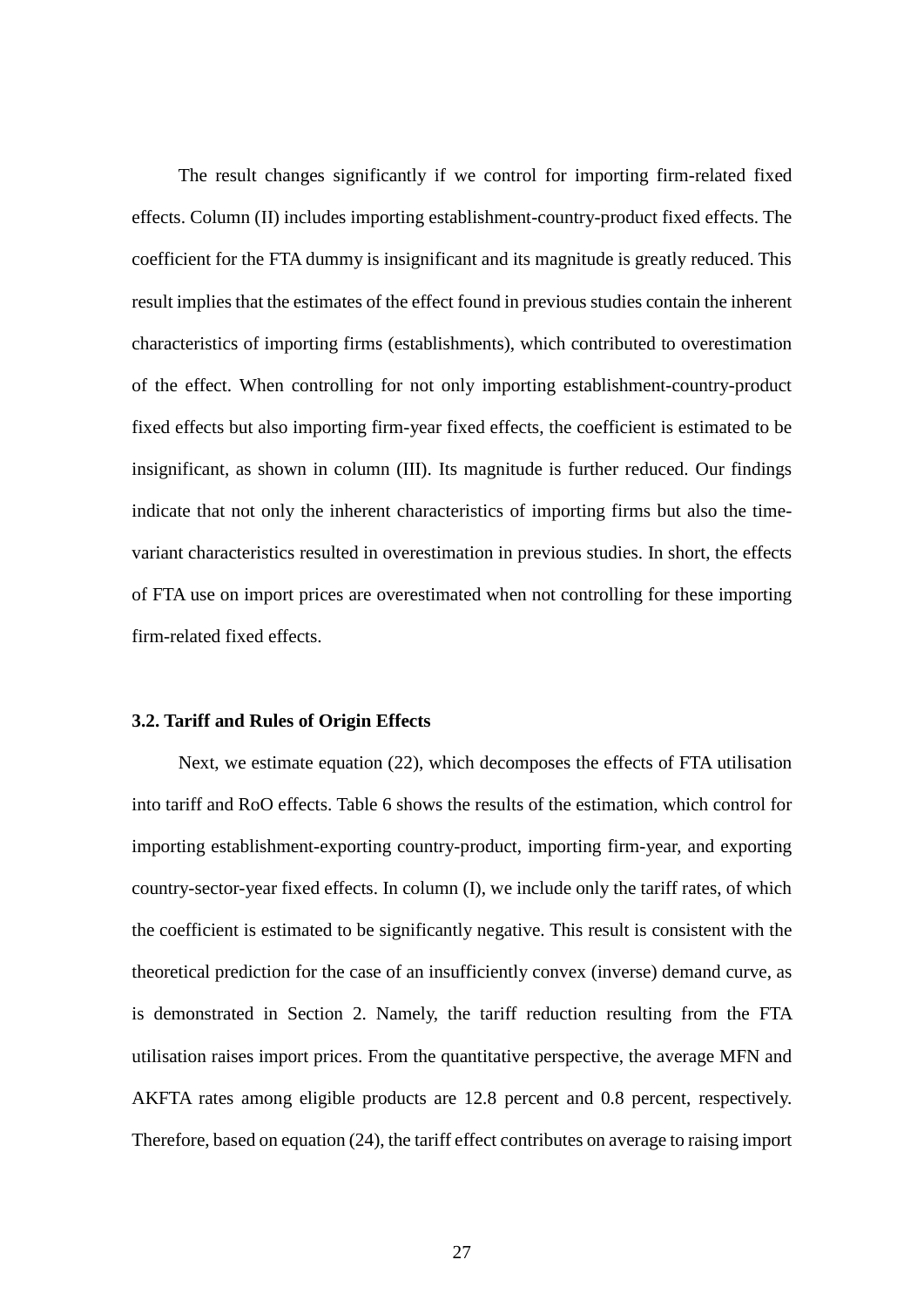prices by  $3.6\%$  (=−0.737\*(0.0034−0.0525)\*100). This rise implies that approximately 30% (=100\*3.6/12.0) of the tariff margin is allocated to exporters based on the tariff effect.

|                |           | w          |
|----------------|-----------|------------|
| FTA Dummy      |           | $-0.075$   |
|                |           | [0.059]    |
| $ln(1+Tariff)$ | $-0.737*$ | $-1.374**$ |
|                | [0.391]   | [0.596]    |
| Number of obs. | 1,071,985 | 1,071,985  |
| Adj R-squared  | 0.8719    | 0.8719     |

**Table 6: Tariff and Rules of Origin Effects**

FTA = free trade agreement.

*Notes*: The dependent variable is the log of import prices at the importing establishment-countryproduct-year level. \*\*\*, \*\*, and \* indicate 1%, 5%, and 10% significance, respectively. Robust standard errors are in brackets. All specifications include importing establishment-country-product, importing firm-year, and sector-country-year fixed effects. *Source*: Authors' computation.

Column (II) of Table 6 includes both the FTA dummy and the tariff rate, which respectively capture the RoO and tariff effects. The coefficient for the tariff rate is again estimated to be significantly negative. Its absolute magnitude rises sharply from 0.737 to 1.374. A similar calculation as above indicates that, on average, the tariff effect raises import prices by 6.7 percent and that approximately 56 percent of the tariff margin is attributed to exporters. On the other hand, the coefficient for the FTA dummy is estimated to be insignificant. These results are consistent with the theoretical demonstration in Section 2.2., in that the tariff and RoO effects are more and less likely, respectively, to raise import prices if the demand curve is not extremely convex. In short, on average, the effects of FTA utilisation on import prices are mainly based on the tariff effect, not the RoO effect. This implies that the effects of tariff reduction on import prices may be indifferent between the cases based on FTA enactment and on multilateral liberalisation (i.e. tariff reduction on the MFN basis).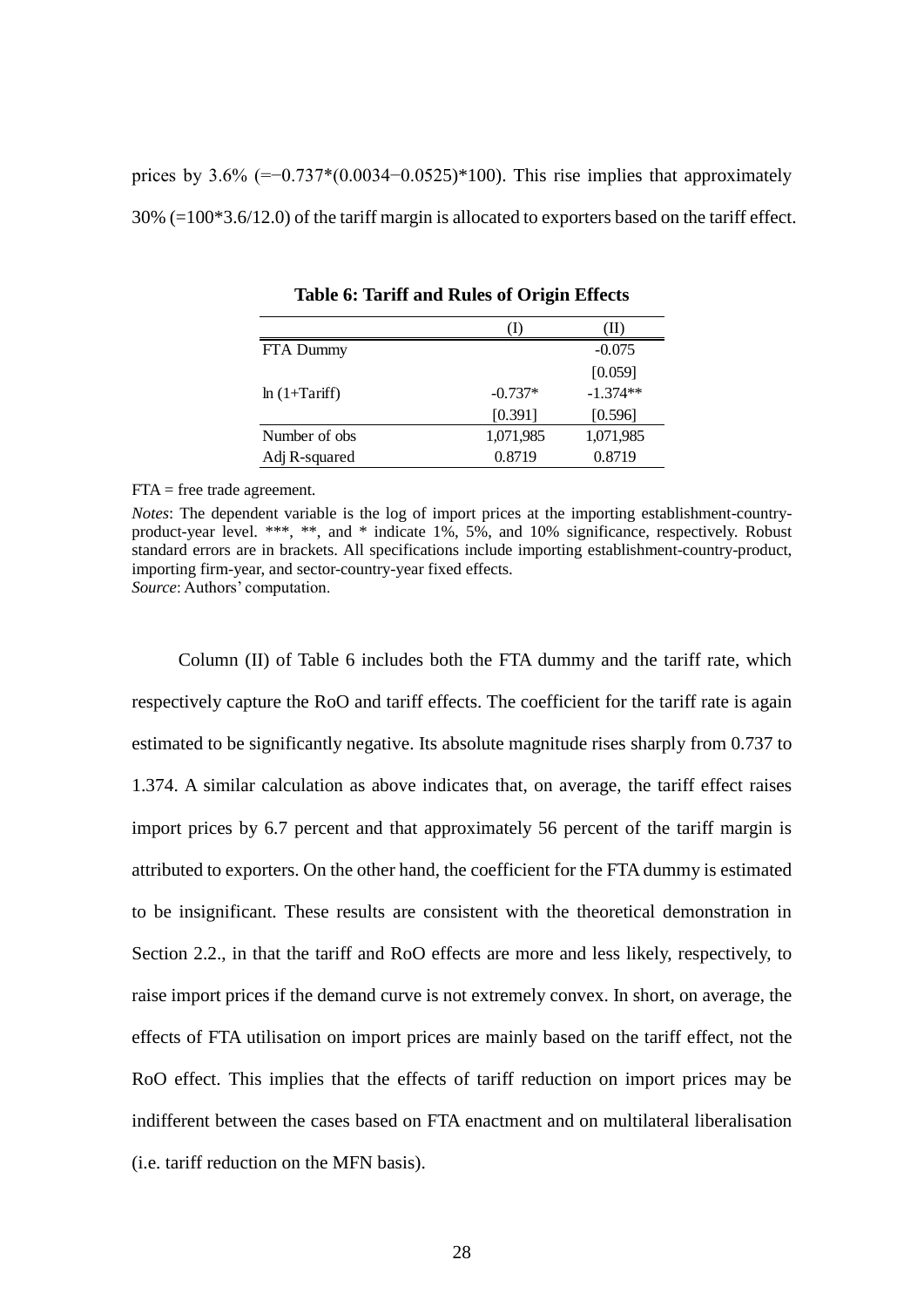We conduct some robustness checks.<sup>22</sup> First, we estimate our model for the imports from all countries, including those from other FTA member countries. We obtain significant results for the FTA dummy and the tariff rate when introducing the variables separately. In particular, the coefficient for the FTA dummy is estimated to be significantly positive. However, the coefficient for the tariff rate is insignificant when introducing both variables. Second, we use transaction-level data rather than aggregated data according to the year. The results are similar to those in the first robustness check when introducing the two variables separately, although the coefficient for the FTA dummy is negative when introducing both variables. Third, in order to examine the differences in the RoO effect across RoO, we introduce interaction terms of the FTA dummy variable with various dummy variables indicating RoO. The results show that only the interaction term with the regional value content rule is significantly negative. This sign is not consistent with our expectation. Furthermore, the absolute magnitude of the coefficient is abnormally large.

#### **3.3. Other Estimations**

 $\overline{a}$ 

We also examine how the coefficient for the FTA dummy is related to some elements not explored in our theoretical model. First, we consider the difference in the bargaining power between an importer and an exporter in the determination of import prices. Specifically, we examine the role of an importing firm's size, since larger importers are expected to have stronger bargaining power in price negotiation and may thus curtail the extent of a price rise. To investigate this effect, we introduce an interaction term of the FTA dummy with the importing firms' total imports of all products from the

<sup>&</sup>lt;sup>22</sup> The results are shown in Tables B3–B5 in Appendix B. In Appendix B, we also report the estimation results for the equations with an interaction term of the tariff variable with demand elasticity.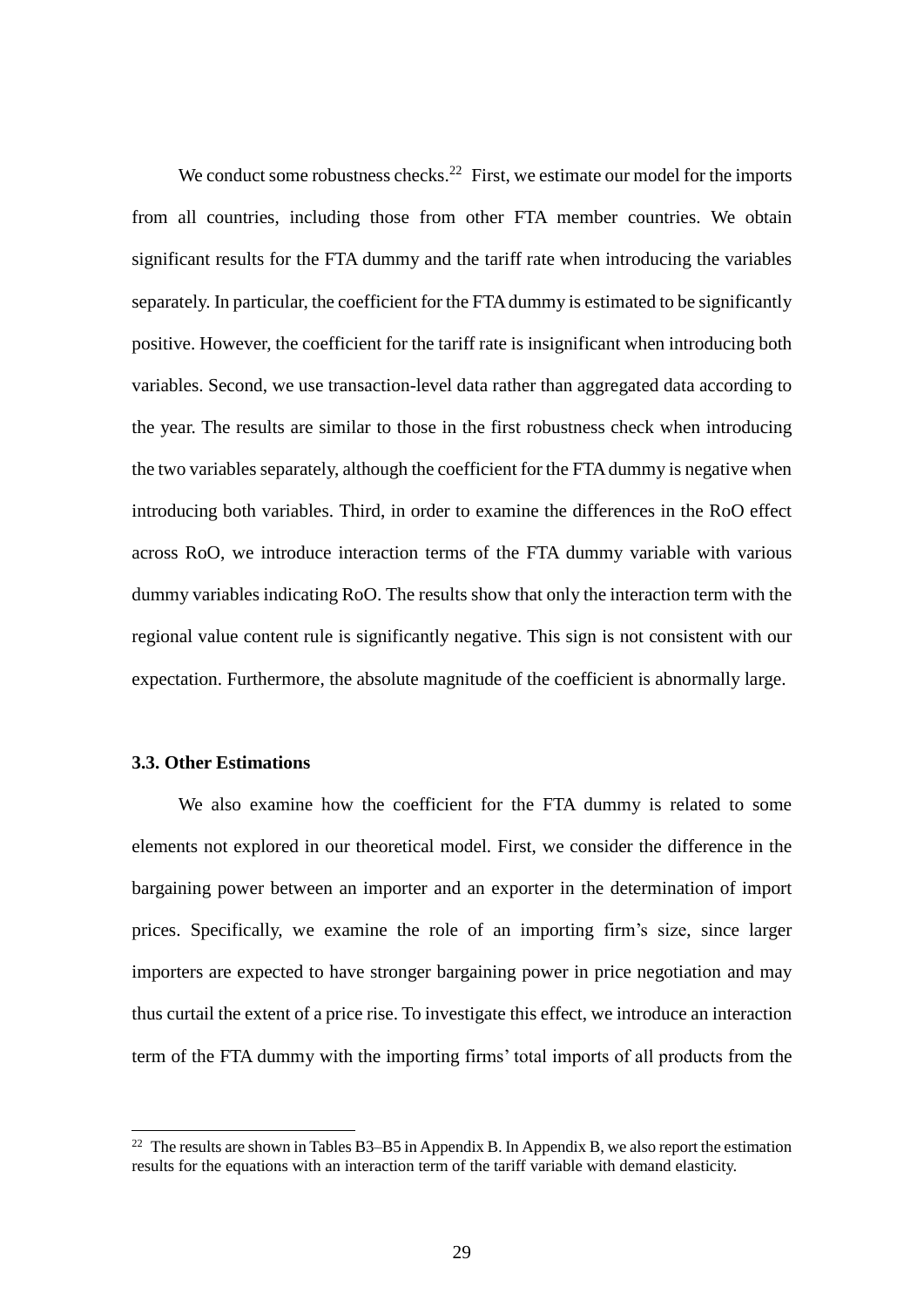rest of the world (denoted by *Total Imports*). The use of importing firms' total imports rather than importing establishments' total imports reduces the biases that arise from the fact that importing establishments' import prices and values are simultaneously determined.

The results are shown in column (I) in Table 7. The coefficient for the FTA dummy is estimated to be significantly positive. Its interaction term with the importing firm's size has a significantly negative coefficient. These results imply that, as is consistent with the above expectation, the rise in import prices through the FTA utilisation is smaller when the importer size is larger. From a quantitative perspective, since the average of the log of total imports among AKFTA users is 2.913, the resulting magnitude of the FTA dummy coefficient is −0.055 (=1.687−0.598\*2.913). The additional rise in import prices is found when trading under the AKFTA with importers that are smaller than the average size, probably because of their weak bargaining power in price negotiation.

Second, we take the presence of competitors into account. The larger the number of FTA users, including users of FTAs other than AKFTA, the smaller the advantage of utilising the AKFTA scheme will be. In such a situation, importers may not allow exporters to raise import prices by large percentages. To examine this effect, we introduce an interaction term of the FTA dummy with the share of imports under all FTA schemes in total imports for each tariff-line product (denoted by *Preference Share*). In the computation of this variable, we do not include an establishment's own imports (i.e. the establishment's imports of a given product from Korea). As reported in column (II), we do not find a significant result for either the FTA dummy or its interaction term with Preference Share.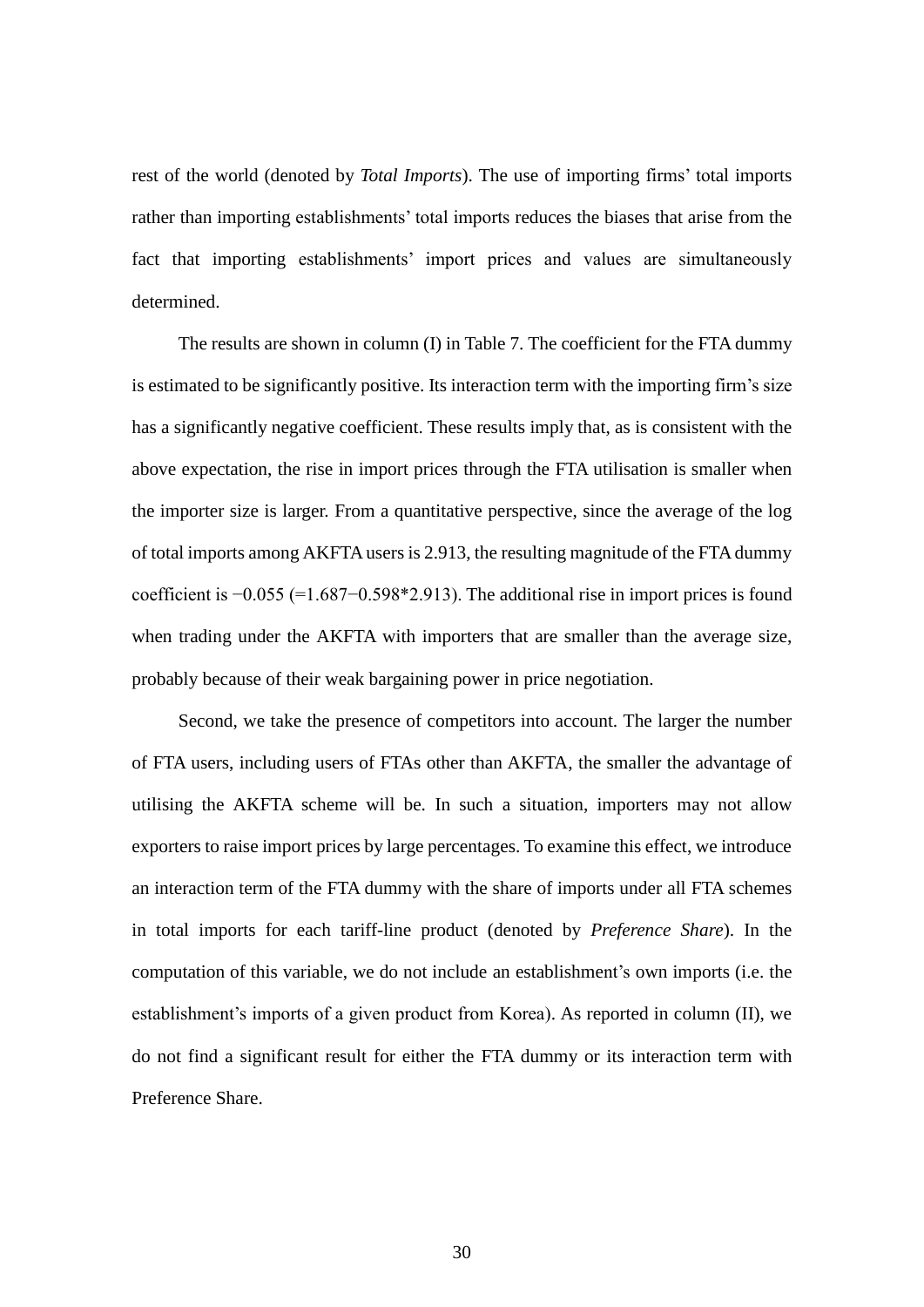|                              | (I)        | (II)       | (III)      |
|------------------------------|------------|------------|------------|
| FTA Dummy                    | $1.687*$   | $-0.102$   | $-0.089$   |
|                              | [0.993]    | [0.072]    | [0.060]    |
| FTA Dummy * In Total Imports | $-0.598*$  |            |            |
|                              | [0.338]    |            |            |
| FTA Dummy * Preference Share |            | 0.100      |            |
|                              |            | [0.128]    |            |
| FTA Dummy * THB Invoice      |            |            | $0.376*$   |
|                              |            |            | [0.212]    |
| $ln(1+Tariff)$               | $-1.327**$ | $-1.286**$ | $-1.510**$ |
|                              | [0.598]    | [0.608]    | [0.604]    |
| Number of obs.               | 1,071,985  | 1,071,985  | 1,075,739  |
| Adj R-squared                | 0.8719     | 0.8719     | 0.8721     |

#### **Table 7: Other Estimations**

#### $FTA = free trade agreement, THB = Thai bath.$

*Notes*: The dependent variable is the log of import prices at the importing establishment-countryproduct-year level. \*\*\*, \*\*, and \* indicate 1%, 5%, and 10% significance, respectively. Robust standard errors are in brackets. The specifications in columns (I) and (II) include importing establishment-country-product, importing firm-year, and sector-year fixed effects. Column (III) includes importing establishment-country-product-THB invoice, importing firm-year, and sectorcountry-year fixed effects. 'Total imports' are the importing firms' total imports of all products from the rest of the world. 'Preference share' indicates the share of imports under all FTA schemes in total imports for each tariff-line product. 'THB invoice' is a variable taking the value one if the invoicing currency is the Thai baht, and zero otherwise.

*Source*: Authors' computation.

 $\overline{a}$ 

Lastly, we introduce an interaction term between the FTA dummy and the invoicing currency. The invoicing currency dummy variable is constructed so the dummy variable takes the value one if the invoicing currency is in Thai baht (THB), i.e. the local currency, and zero otherwise (denoted by *THB Invoice*). The literature has revealed that more productive exporters, i.e. exporters with a higher market share, are more likely to choose the local currency (i.e. the importing country's currency) as an invoicing currency (Devereux *et al.*, 2015).<sup>23</sup> Therefore, the interaction term may capture the effects of FTA utilisation on import prices through the exporter's characteristics. For this estimation, we use data on imports aggregated by importing firm, their branches, HS eight-digit codes,

<sup>23</sup> See also Asprilla *et al*. (2015) for several analyses on pricing-to-market.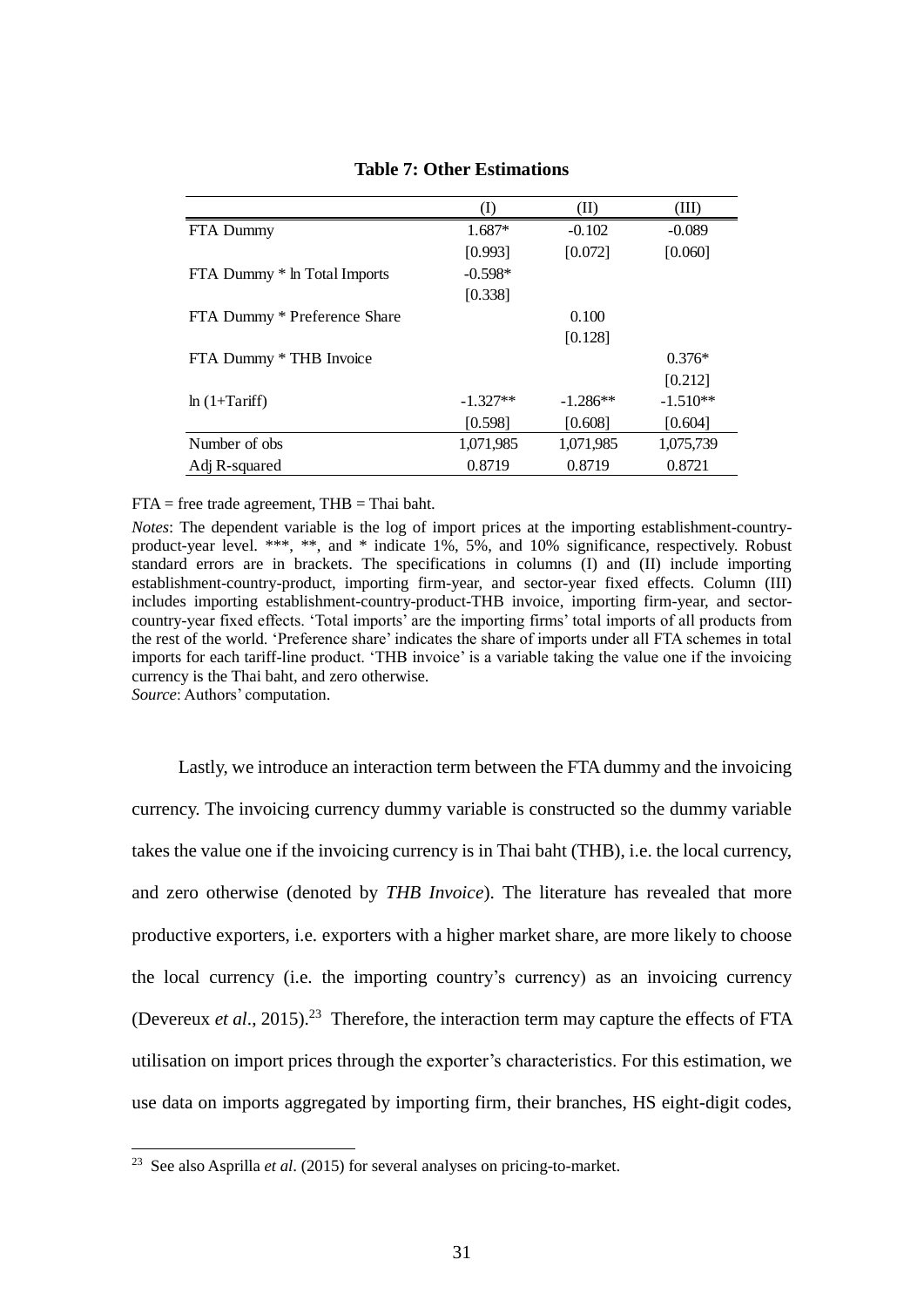tariff schemes, years, and the value of *THB Invoice*. Similarly, we introduce importing establishment-country-product-*THB Invoice* indicator fixed effects. The results are shown in column (III). While the FTA dummy has an insignificant coefficient, the coefficient for its interaction with *THB Invoice* is estimated to be significantly positive. This finding appears to indicate that productive exporters raise import prices, probably because of their strong bargaining power in price negotiation.

## **4. Concluding Remarks**

In this paper, we examined the impact of FTA use on import prices. For the analysis, we employed establishment-level import data with information on the tariff scheme, the FTA or MFN scheme, used for importing. Unlike previous studies in this literature, we estimated the effects of FTA use on prices by controlling for the differences in importing firm characteristics. Our main findings are as follows. First, the effect of FTA use on import prices is overestimated when not controlling for importing firm-related fixed effects. Second, the average effect of a tariff reduction based on FTA utilisation was a 3.6–6.7 percent rise in import prices. Third, in general, we did not find evidence of a price rise due to the costs associated with RoO compliance. Fourth, we found several factors that affect import prices. Specifically, importing firms with higher total import values are found to reduce the rise of import prices. Also, the effect of FTA utilisation on import prices is found to be larger for Thai baht invoiced transactions. These findings probably reflect the difference in bargaining power between importers and exporters.

These results have the following implications. First, the rise in import prices through FTA utilisation, accompanied by a fall in consumer prices, will become one of the sources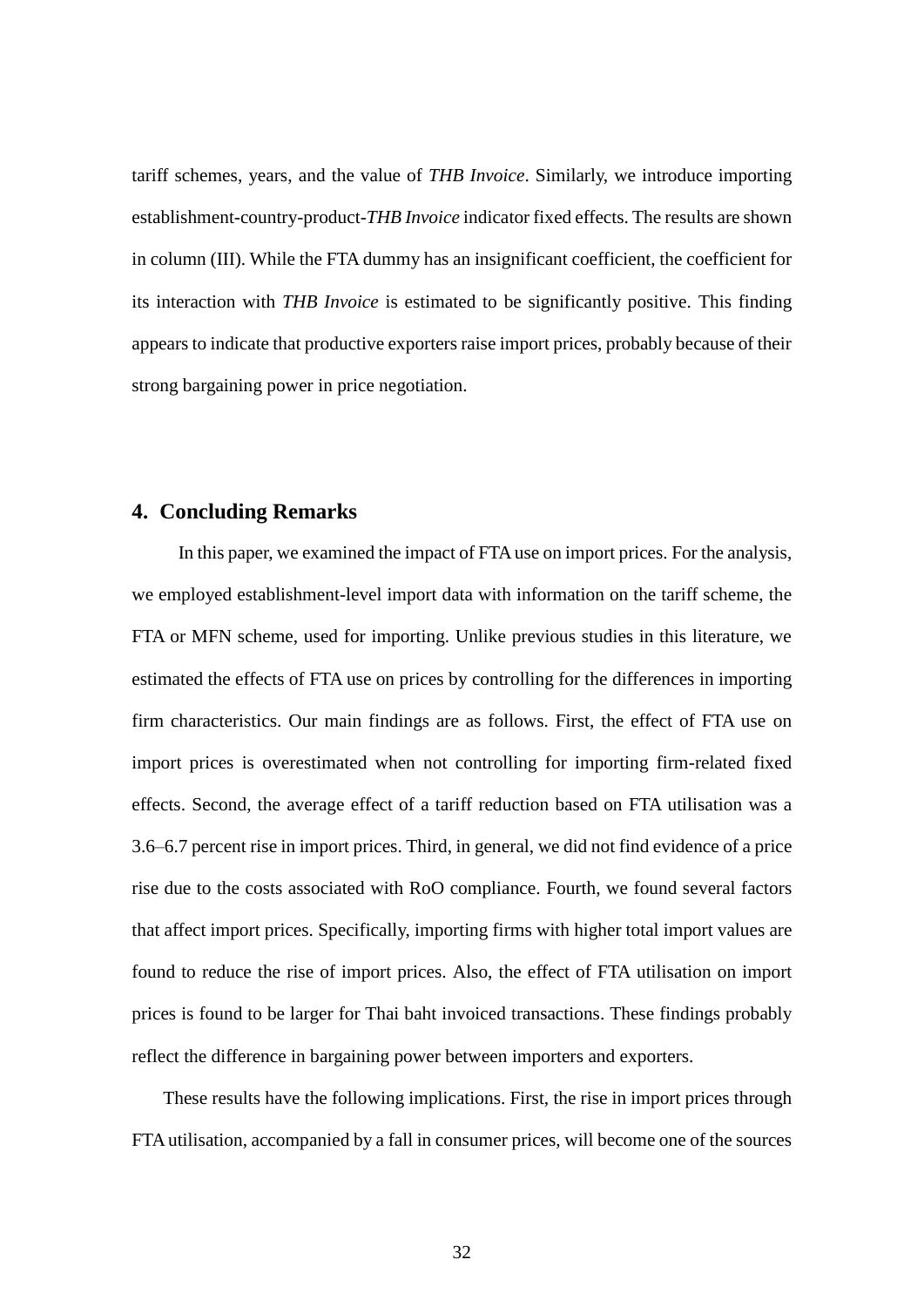for welfare improvement, not only in importing countries but also in exporting countries. This effect is based mainly on tariff reduction, which can be realised even in the case of multilateral liberalisation (i.e. tariff reduction on the MFN basis). Although exporters need to incur the additional costs of RoO compliance when utilising FTA schemes, these costs are not passed through to export prices, and under such circumstances, exporting countries may not enjoy additional welfare improvement. Second, the rise of import prices becomes micro-level evidence for the benefit of the use of FTA schemes for exporters. It is easy for policymakers to encourage importers to use FTA schemes because importers can enjoy the visible benefits of saving tariff payments. On the other hand, the benefits for exporters are not very clear because the use of FTAs requires documentationrelated work and procurement adjustments. According to our results, exporters are likely to benefit from the use of FTAs because importers are likely to allow exporters to raise export prices. Policymakers should encourage exporters to use FTA schemes by explaining these benefits, in addition to the benefits resulting from increasing their exports.

## **References**

- Amiti, M., O. Itskhoki, and J. Konings (2014), 'Importers, Exporters, and Exchange Rate Disconnect', *American Economics Review*, 104(7), pp. 1942–1978.
- Asprilla, A., N. Berman, O. Cadot, and M. Jaud (2015), 'Pricing-to-Market, Trade Policy, and Market Power', *Working Paper N IHEIDWP04-2015*, Geneva, Switzerland: The Graduate Institute of International and Development Studies.
- Behrens, K. and Y. Murata (2007), 'General Equilibrium Models of Monopolistic Competition: A New Approach', *Journal of Economic Theory*, 136(1), pp. 776– 787.
- Berman, N., P. Martin, and T. Mayer (2012), 'How Do Different Exporters React to Exchange Rate Changes?' *Quarterly Journal of Economics*, 127(1), pp. 437–492.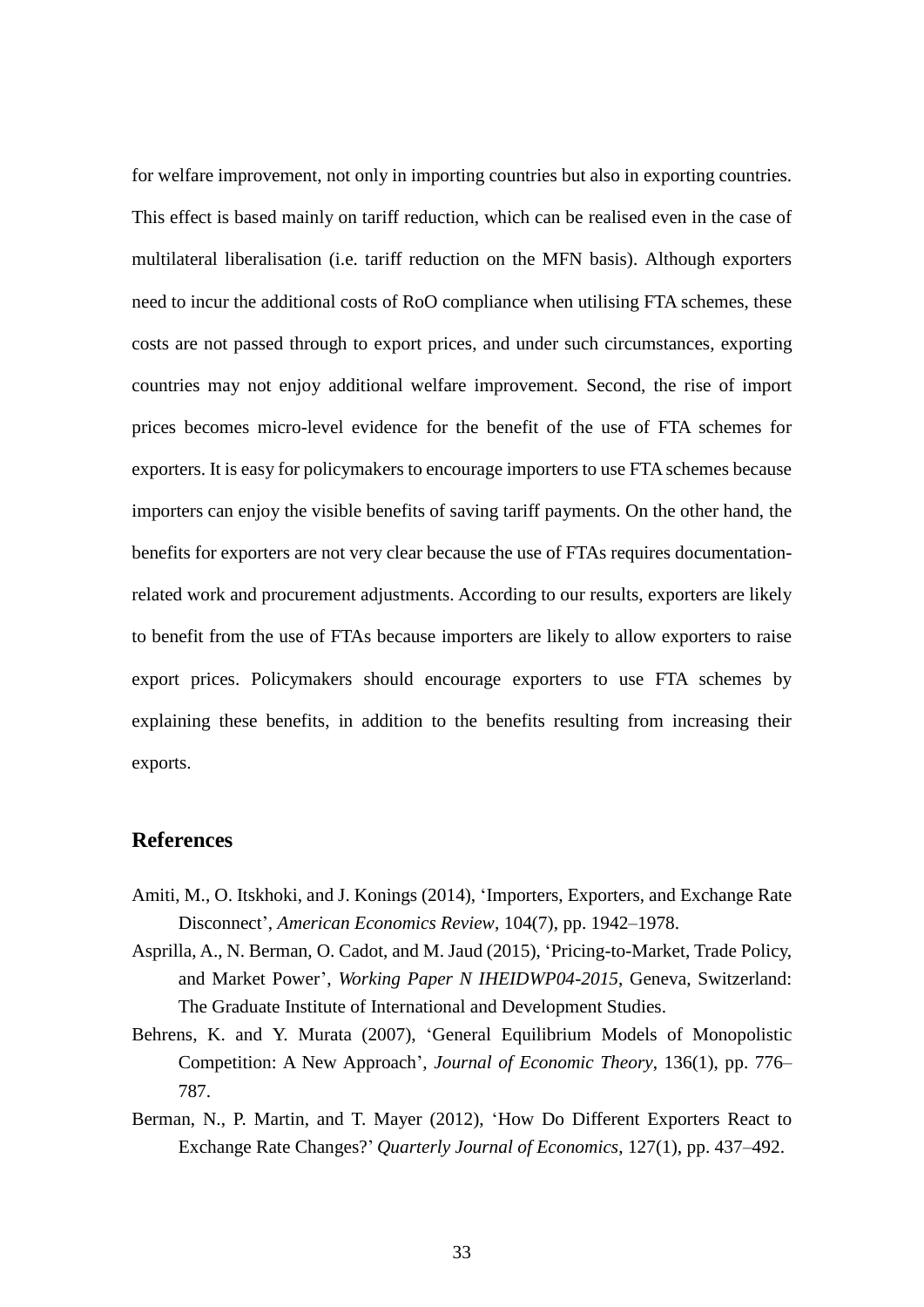- Bertoletti, P. and P. Epifani (2014), 'Monopolistic Competition: CES Redux?' *Journal of International Economics*, 93(2), pp. 227–238.
- Broda, J.G. and D. Weinstein (2006), 'From Groundnuts to Globalization: A Structural Estimate of Trade and Growth', *NBER Working Paper No. 12512*, Cambridge, MA: NBER.
- Cadot, O., C. Carrere, J. de Melo, and A. Portugal-Perez (2005), 'Market Access and Welfare under Free Trade Agreements: Textiles under NAFTA', *World Bank Economic Review*, 19(3), pp. 379–405.
- Cadot, O. and J. de Melo (2007), 'Why OECD Countries Should Reform Rules of Origin', *World Bank Research Observer*, 23(1), pp. 77–105.
- Cherkashin, I., S. Demidova, H. Kee, and K. Krishna (2015), 'Firm Heterogeneity and Costly Trade: A New Estimation Strategy and Policy Experiments', *Journal of International Economics*, 96(1), pp. 18–36.
- Cirera, X. (2014), 'Who Captures the Price Rent? The Impact of European Union Trade Preferences on Export Prices', *Review of World Economics*, 150(3), pp. 507–527.
- Demidova, S. and K. Krishna (2008), 'Firm Heterogeneity and Firm Behavior with Conditional Policies', *Economics Letters*, 98(2), pp. 122–128.
- Devereux, M., B. Tomlin, and W. Dong (2015), 'Exchange Rate Pass-through, Currency of Invoicing and Market Share', *NBER Working Paper No. 21413*, Cambridge, MA: NBER.
- Eaton, J., S. Kortum, and F. Kramarz (2011), 'An Anatomy of International Trade: Evidence From French Firms', *Econometrica,* 79(5), pp. 1453–1498.
- Feenstra, R. (1989), 'Symmetric Pass-through of Tariffs and Exchange Rates under Imperfect Competition: An Empirical Test', *Journal of International Economics*, 27(1-2), pp. 25–45.
- Feenstra, R. (2003), '*Advanced International Trade: Theory and Evidence*', Princeton University Press, Princeton.
- Francois, J., B. Hoekman, and M. Manchin (2006), 'Preference Erosion and Multilateral Trade Liberalization', *World Bank Economic Review*, 20(2), pp. 197–216.
- Gorg, H., L. Halpern, and B. Muraközy (2010), 'Why Do within Firm-product Export Prices Differ across Markets?' *Kiel Working Paper No. 1596*, Kiel, Germany: Kiel Institute for the World Economy.
- Hansen, B. (2000), 'Sample Splitting and Threshold Estimation', *Econometrica*, 68(3), pp. 575–604.
- Hayakawa, K. (2011), 'Measuring Fixed Costs for Firms' Use of a Free Trade Agreement: Threshold Regression Approach', *Economics Letters*, 113(3), pp. 301–303.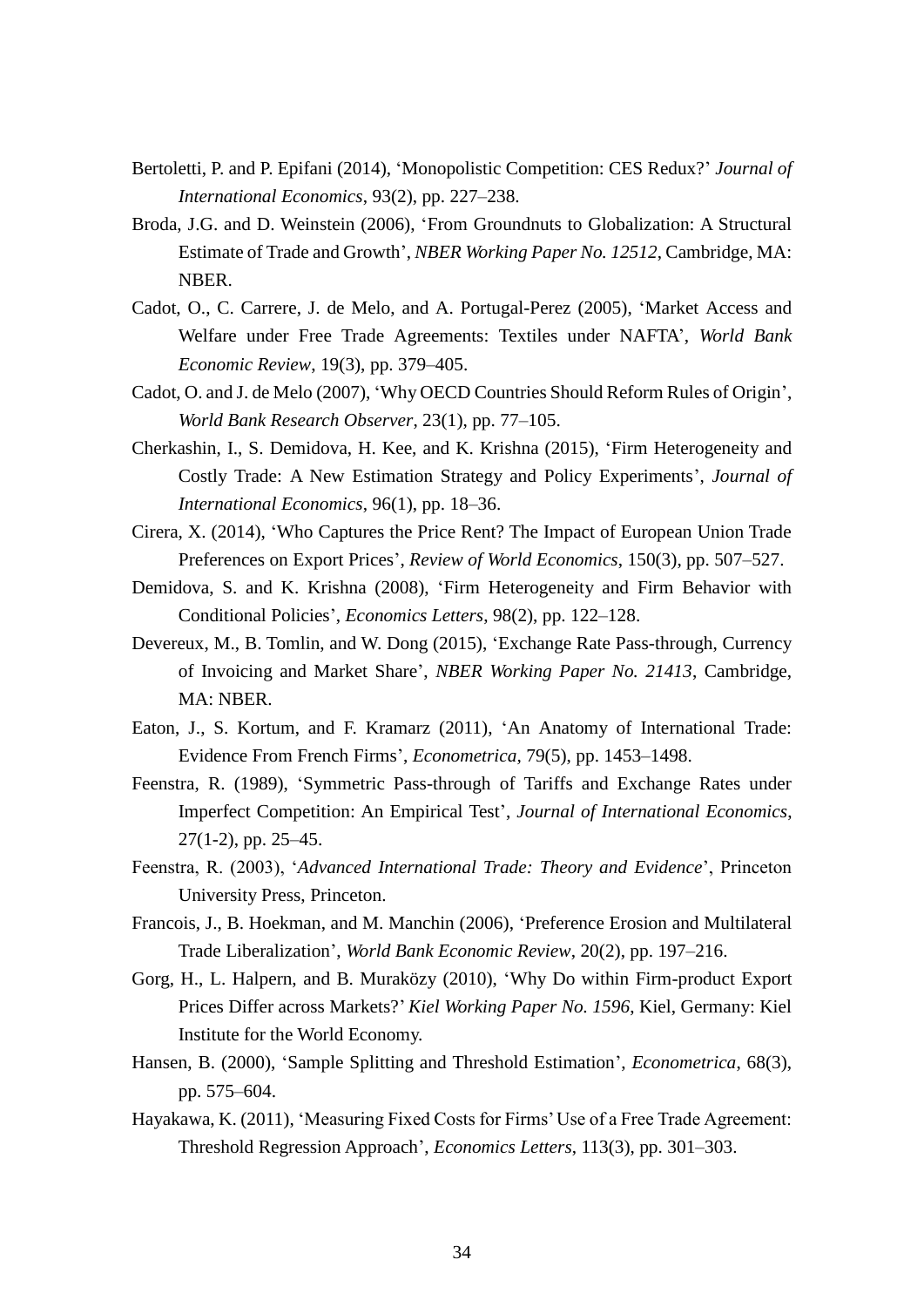- Hayakawa, K. (2014), 'Does Firm Size Matter in Exporting and Using FTA Schemes?' *Journal of International Trade and Economic Development*, 24(7), pp. 883–905.
- Hayakawa, K., H.S. Kim, N. Laksanapanyakul, and K. Shiino (2013a), 'FTA Utilization: Certificate of Origin Data versus Customs Data', *IDE Discussion Papers 428*, Tokyo: Institute of Developing Economies.
- Hayakawa, K., N. Laksanapanyakul, and K. Shiino (2013b), 'Some Practical Guidance for the Computation of Free Trade Agreement Utilization Rates', *IDE Discussion Papers 438*, Tokyo: Institute of Developing Economies.
- Kee, H.L., L. Nicita, and M. Olarreaga (2008), 'Import Demand Elasticities and Trade Distortions', *Review of Economics and Statistics*, 90(4), pp. 666–682.
- Kichko S., S. Kokovin, and E. Zhelobodko (2014), 'Trade Patterns and Export Pricing under Non-CES Preferences', *Journal of International Economics*, 94(1), pp. 129– 142.
- Krugman, P.R. (1979), 'Increasing Returns, Monopolistic Competition, and International Trade', *Journal of International Economics* 9(4), pp. 469–479.
- Lawrence, R.Z. and D. Weinstein (1999), 'Trade and Growth: Import-led or Export-led? Evidence from Japan and Korea', *NBER Working Paper, No.7264*, Cambridge, MA: NBER.
- Maddala, G.S. (1983), *Limited-dependent and Qualitative Variables in Econometrics*, Cambridge, United Kingdom: Cambridge University Press.
- Melitz, M. (2003), 'The Impact of Trade on Intra-Industry Reallocations and Aggregate Industry Productivity', *Econometrica*, 71(6), pp. 1695–1725.
- Melitz, M.J. and G.I.P. Ottaviano, (2008), 'Market Size, Trade, and Productivity', *Review of Economic Studies*, 75(1), pp. 295–316.
- Olarreaga, M. and C. Ozden (2005), 'AGOA and Apparel: Who Captures the Tariff Rent in the Presence of Preferential Market Access?'*The World Economy*, 28(1), pp. 63– 77.
- Ozden, C. and G. Sharma (2006), 'Price Effects of Preferential Market Access: Caribbean Basin Initiative and the Apparel Sector', *World Bank Economic Review*, 20(2), pp. 241–259.
- Takahashi, K. and S. Urata (2010), 'On the Use of FTAs by Japanese Firms: Further Evidence', *Business and Politics*, 12(1), pp. 1469–3569.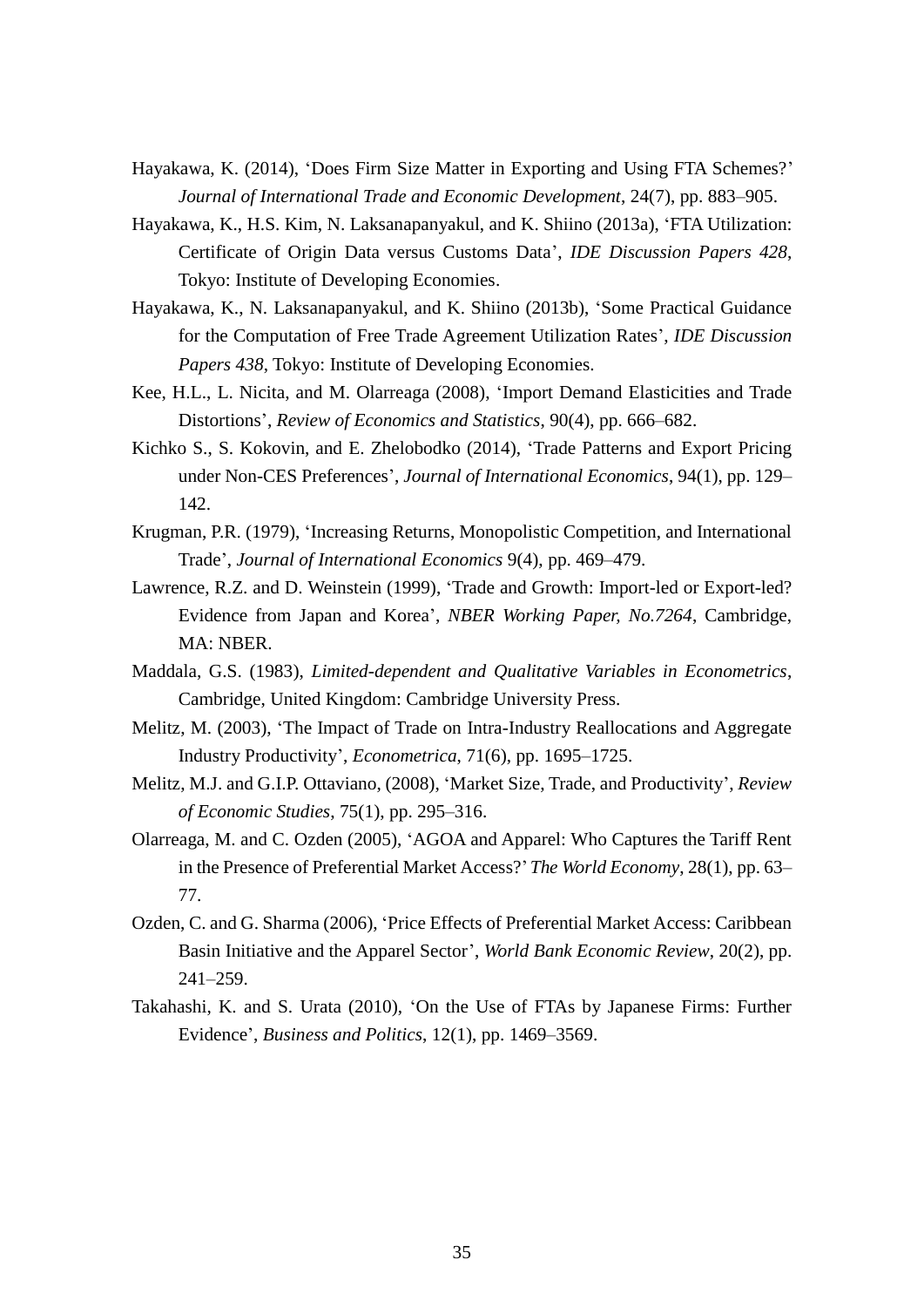# **Appendix A. AKFTA Basic Statistics**

|                   |       | Number of RoO Share of RoO $(\%$ ) |
|-------------------|-------|------------------------------------|
| CC                | 6     | 0.07                               |
| <b>CC&amp;RVC</b> | 13    | 0.16                               |
| <b>CC/RVC</b>     | 669   | 8.06                               |
| <b>CH</b>         | 17    | 0.2                                |
| CH&RVC            | 5     | 0.06                               |
| <b>CH/RVC</b>     | 6,394 | 77.04                              |
| CS/RVC            | 192   | 2.31                               |
| <b>RVC</b>        | 315   | 3.8                                |
| WO                | 689   | 8.3                                |
| Total             | 8,300 | 100                                |

#### **Table A1: Number and Share of RoO at the Tariff-line Level**

*Notes*: CC = change-in-chapter, CH = change-in-heading, CS = change-in-subheading, RoO = rules of origin,  $RVC =$  regional value content,  $WO =$  wholly obtained rule. *Source*: Authors' computation using the legal text of the AKFTA.



#### **Figure A1: Distribution of the Preferential Margin in 2010/2011**

*Note*: Products are restricted to those with a positive preference margin. *Source*: Authors' computation using the legal text of the AKFTA.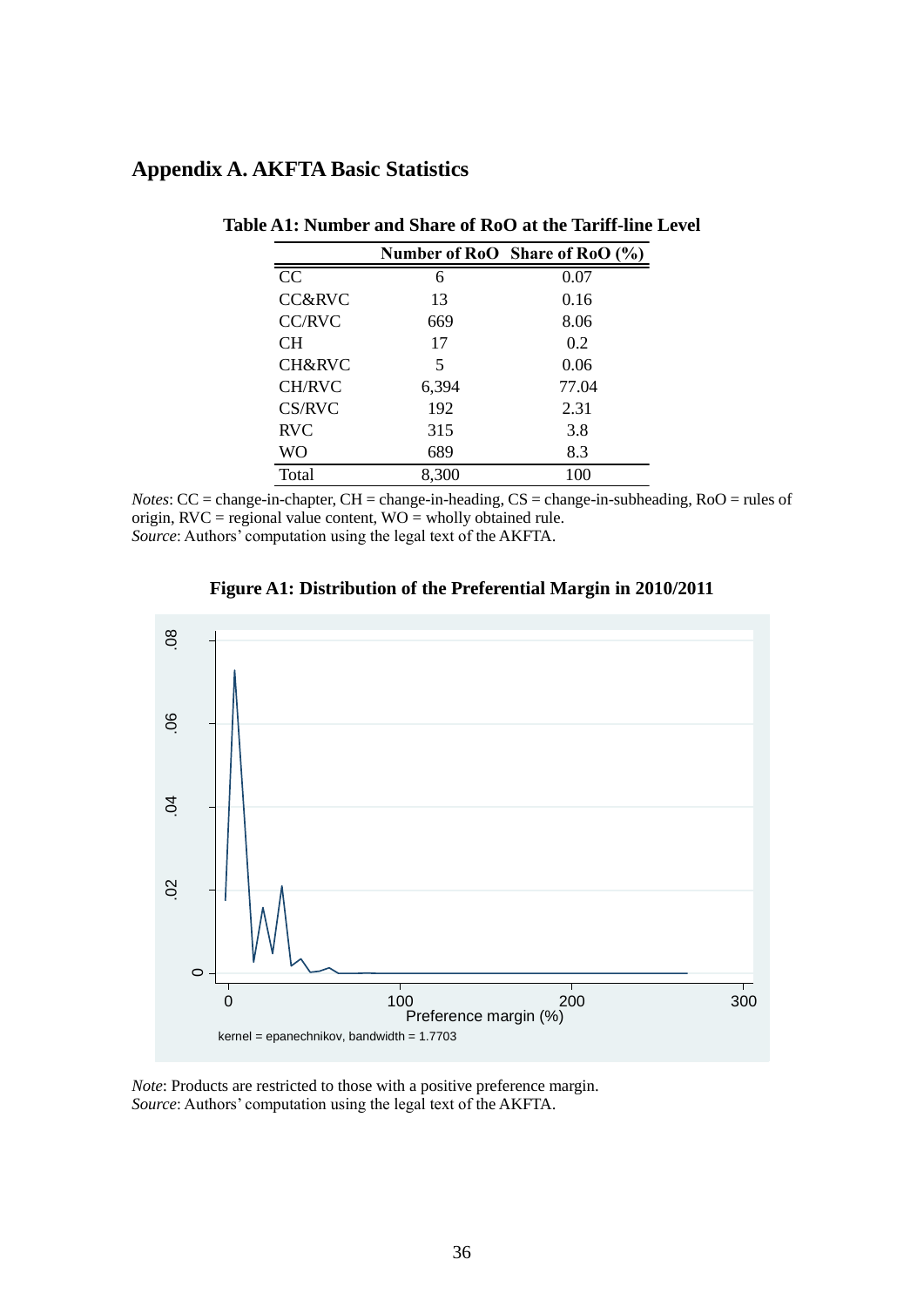## **Appendix B. Other Estimation Results**

In this appendix, we report some results of other estimations. Table B1 reports the estimation results for the endogenous switching regression model in order to explicitly incorporate firms' decisions on tariff schemes into our empirical model.<sup>24</sup> Specifically, our model to be estimated is as follows.

$$
\theta_{fbcpt} = 1 \quad \text{if } \gamma_0 + \gamma_1 \ln(1 + T_{fbcpt}) + \gamma_2 \ln TIM_{ft} + \gamma_3 \ln Margin_{pt} + \epsilon_{fbcpt} > 0
$$
\n
$$
\theta_{fbcpt} = 0 \quad \text{if } \gamma_0 + \gamma_1 \ln(1 + T_{fbcpt}) + \gamma_2 \ln TIM_{ft} + \gamma_3 \ln Margin_{pt} + \epsilon_{fbcpt} \le 0
$$
\n
$$
\ln p_{fbcpt} = \beta_{10} + \beta_{11} \ln(1 + T_{fbcpt}) + \beta_{12} \ln TIM_{ft} + \epsilon_{1fbcpt} \quad \text{if } \theta_{fbcpt} = 1
$$
\n
$$
\ln p_{fbcpt} = \beta_{20} + \beta_{21} \ln(1 + T_{fbcpt}) + \beta_{22} \ln TIM_{ft} + \epsilon_{2fbcpt} \quad \text{if } \theta_{fbcpt} = 0
$$

*TIMft* and *Marginpt* are the importing firm *f*'s total imports from the world in year *t* and the AKFTA preference margin for product *p* in year *t*, respectively. The former variable is introduced to control for time-variant importing firm characteristics. The latter variable is one of the main variables in the selection equation, as shown in Proposition 2 in Section 2.3. The results are shown in column (I) in Table B1. As is consistent with the theoretical discussion in Section 2, firms are more likely to utilise the AKFTA scheme when importing products with a larger preference margin. As in the results of the FTA dummy in Table 6, the constant term is not different between the FTA and MFN schemes and is a little smaller in the FTA scheme. We also see significantly negative coefficients for tariff rates and their quantitative difference between the FTA and MFN schemes. Notice that these coefficients are based on the cross-product differences in tariff rates rather than the over-time differences because the AKFTA rates do not change at all and the MFN rates do not change in 99.98 percent of the observations during the sample period.

We also estimate this model by introducing a dummy variable that takes the value one if the preference margin is greater than a certain cut-off level and zero otherwise,

 $\overline{a}$ 

<sup>&</sup>lt;sup>24</sup> As for the endogenous switching regression model, see Maddala (1983).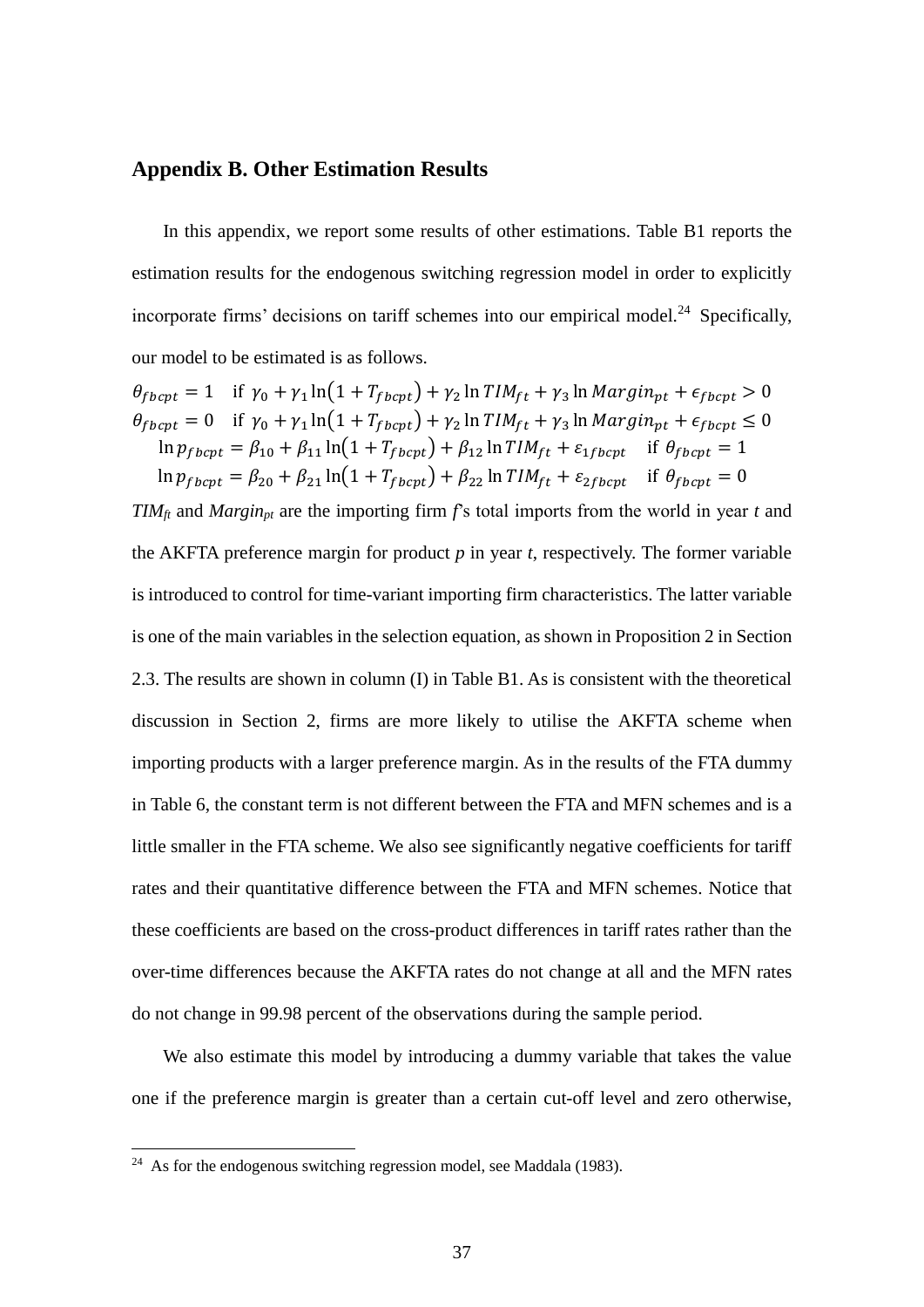instead of a continuous variable of the margin. We estimate the model, changing the cutoff level from 1 percent to the maximum level of our sample, i.e. 60 percent, by 1 percent increments and find that log pseudo-likelihood becomes highest when the cut-off is set to 3 percent.<sup>25</sup> This cut-off may be taken as the tariff equivalent rates of the FTA utilisation cost. Indeed, 3 percent lies within the range of such rates found in previous studies.<sup>26</sup> The results when the cut-off is set to 3 percent are shown in column (II) and are qualitatively unchanged with those in column (I).

In Table B2, we examine the determinants of AKFTA utilisation by employing transaction-level data. Unlike the dataset used in the text, we do not aggregate according to the year. The dependent variable is an indicator variable taking the value of one for imports under the AKFTA scheme and zero for imports under the MFN scheme. Based on the discussion in Section 2.3, independent variables are chosen. In particular, the exporting firm-specific unit cost, i.e. the inverse of productivity, is negatively associated with transaction values, as demonstrated in the following.

$$
\frac{d \ln \tilde{p}^{imp}\tilde{c}L}{d \ln \Gamma(\theta)} = \frac{d \ln \tilde{p}^{imp}}{d \ln \Gamma(\theta)} + \frac{d \ln \tilde{c}}{d \ln \Gamma(\theta)} = -\frac{\varepsilon(\tilde{c}) - 1}{m(\tilde{c})\{2 - \eta(\tilde{c})\}} < 0.
$$

We include tariff margin and transaction values as independent variables. Sample observations are restricted to imports from Korea in 2010–2011. In columns (I) and (II), we estimate the probit model, controlling for sector-year fixed effects to control for the role of RoO. We obtain the natural results that the AKFTA is more likely to be chosen in

 $25$  This grid search is based on the idea of the threshold regression model, which is proposed by Hansen (2000).

<sup>&</sup>lt;sup>26</sup> For example, applying the threshold regression approach to the utilisation rate of Cotonou preferences, Francois *et al*. (2006) found that the tariff equivalent costs of preference utilisation ranged between 4 percent and 4.5 percent. Hayakawa (2011) also showed that by employing the threshold regression method that the average tariff equivalent of fixed costs for use of an FTA for all existing FTAs in the world is estimated to be around 3 percent. Cadot and de Melo (2007), in a survey article on this literature, conclude that such fixed costs range between 3 percent and 5 percent of the product price.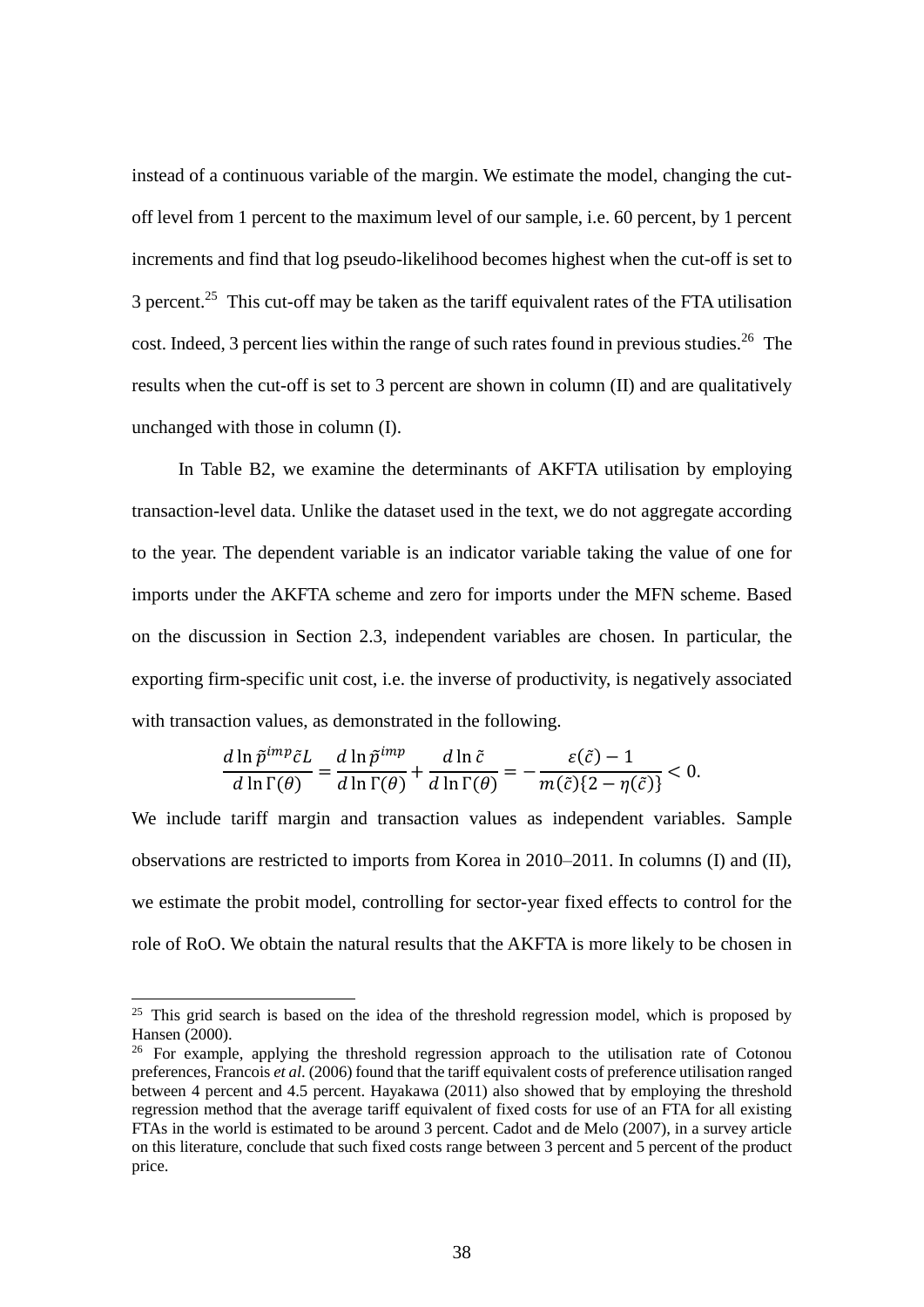the case of a larger preference margin or larger transaction values. In columns (III) and (IV), we estimate a linear probability model by controlling for importing establishmentproduct, importing firm-year, and sector-year fixed effects, and obtain similar results.

|                      | (I)          |              |             | (II)         |              |             |
|----------------------|--------------|--------------|-------------|--------------|--------------|-------------|
|                      | Select       | <b>FTA</b>   | <b>MFN</b>  | Select       | <b>FTA</b>   | <b>MFN</b>  |
| $ln(1+Tariff)$       | $-36.365***$ | $-11.898***$ | $-3.496***$ | $-25.613***$ | $-19.667***$ | $-3.564***$ |
|                      | [1.897]      | [1.352]      | [0.106]     | [1.013]      | [1.805]      | [0.107]     |
| ln TIM               | $0.009***$   | $-0.035*$    | $-0.056***$ | $0.006**$    | $-0.034*$    | $-0.056***$ |
|                      | [0.003]      | [0.019]      | [0.002]     | [0.003]      | [0.019]      | [0.002]     |
| Margin               | 32.431***    |              |             |              |              |             |
|                      | [1.608]      |              |             |              |              |             |
| D (Margin $> 3\%$ )  |              |              |             | 2.155***     |              |             |
|                      |              |              |             | [0.046]      |              |             |
| Constant             | $-1.979***$  | $6.118***$   | 7.381***    | $-2.012***$  | $5.667***$   | 7.394***    |
|                      | [0.054]      | [0.356]      | [0.045]     | [0.053]      | [0.361]      | [0.045]     |
| $\sigma_1$           | 3.088***     |              |             | $3.103***$   |              |             |
|                      | [0.013]      |              |             | [0.013]      |              |             |
| $\sigma_2$           | 3.109***     |              |             | 3.109***     |              |             |
|                      | [0.002]      |              |             | [0.002]      |              |             |
| $\rho_1$             | $0.099***$   |              |             | $0.219***$   |              |             |
|                      | [0.014]      |              |             | [0.024]      |              |             |
| $\rho_2$             | $-0.074***$  |              |             | $0.017***$   |              |             |
|                      | [0.010]      |              |             | [0.014]      |              |             |
| Number of obs.       | 159,511      |              |             | 159,511      |              |             |
| Log pseudolikelihood | $-417,466$   |              |             | -418,399     |              |             |

**Table B1: Endogenous Switching Regression Model**

 $FTA = free trade agreement, MFN = most-favoured nation.$ 

*Notes*: In the 'select' column, the dependent variable is an indicator variable taking the value of one for imports under the AKFTA scheme and zero for imports under the MFN scheme. In columns 'FTA' and 'MFN', the dependent variables are logs of the import prices under the AKFTA and MFN schemes, respectively. \*\*\*, \*\*, and \* indicate 1%, 5%, and 10% significance, respectively. Robust standard errors are in brackets. 'Total imports' indicates total imports of a given product from the world. 'D (Margin > 3%)' takes the value one if the preference margin is greater than 3% and zero otherwise. *Source*: Authors' computation.

In Tables B3–B6, we again estimate equation (22). Table B3 reports the results of the estimation for importing from all countries, including FTA member countries. As mentioned in Section 3, some countries have both bilateral and plurilateral FTAs. When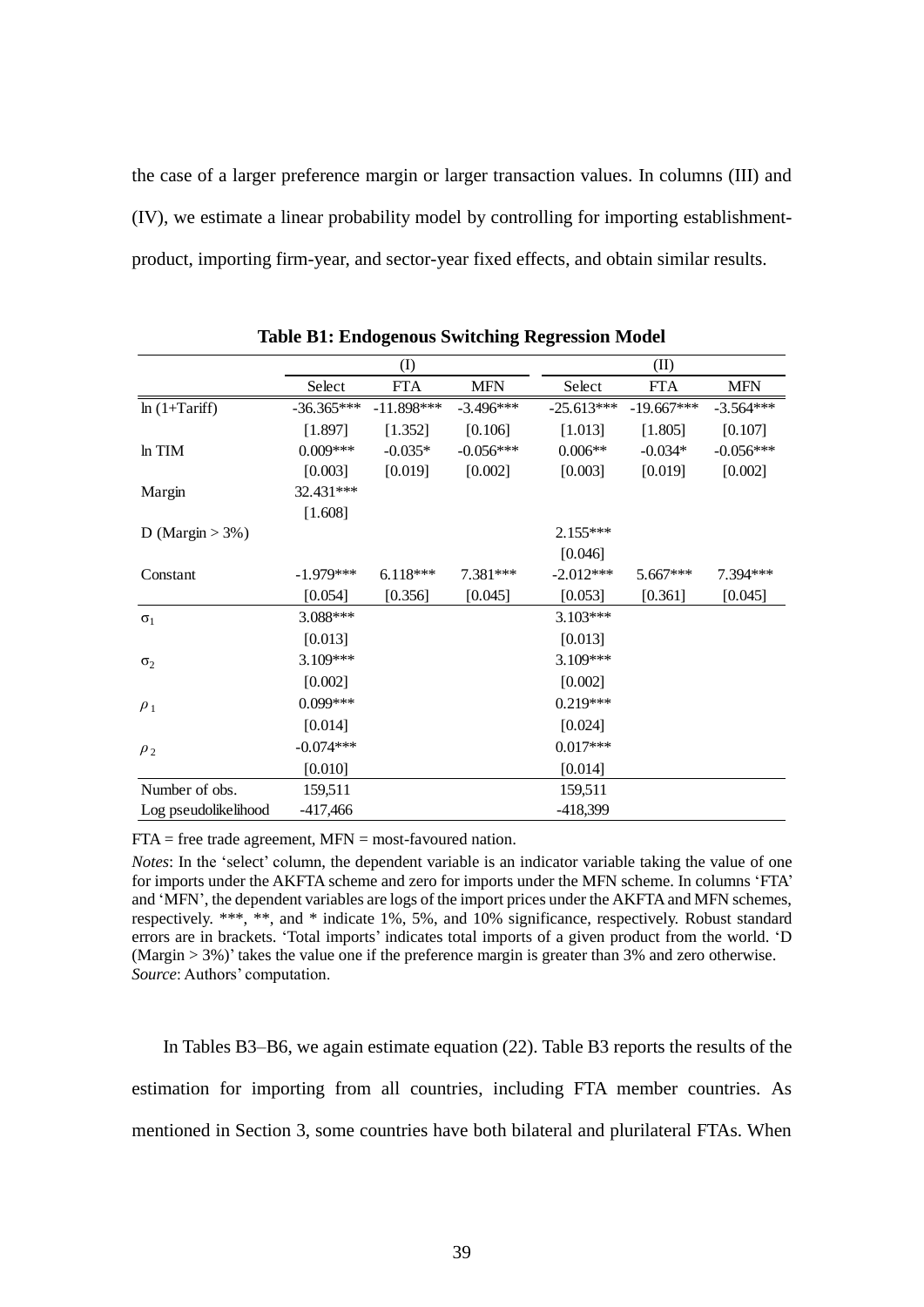constructing the FTA dummy, we do not distinguish between these FTAs, while the tariff variable is constructed from the corresponding tariff scheme. We obtain significant results for the FTA dummy and tariff rates when introducing those variables separately. In particular, the coefficient for the FTA dummy is estimated to be significantly positive. The coefficient for the tariff rate proves to be insignificant when introducing both variables. In Table B4, we use transaction-level data. As in Table B2, we do not aggregate according to year. The results are similar when introducing the two variables separately, although the coefficient for the FTA dummy is negative when introducing both variables. These results are unchanged, even when controlling for transaction-level values, as shown in column (IV), though the transaction-level values and prices are simultaneously determined.

|                      | (I)        | (II)       | (III)      | (VI)       |
|----------------------|------------|------------|------------|------------|
| Margin               | 3.934***   | $6.447***$ | $0.224***$ | $0.224***$ |
|                      | [0.042]    | [0.052]    | [0.022]    | [0.022]    |
| ln Value             |            | $0.233***$ |            | $0.005***$ |
|                      |            | [0.001]    |            | [0.000]    |
| Method               | Probit     | Probit     | <b>LPM</b> | <b>LPM</b> |
| Number of obs.       | 884,967    | 884,967    | 862,327    | 862,327    |
| Log pseudolikelihood | $-203,180$ | $-177,294$ |            |            |
| Adj R-squared        |            |            | 0.803      | 0.8037     |

**Table B2: Selection of AKFTA Utilisation at the Transaction Level**

 $FTA = free trade agreement, LPM = linear probability model, MFN = most-favoured nation.$ 

*Notes*: Observations are defined at the transaction level. The dependent variable is an indicator variable taking the value of one for imports under the AKFTA scheme and zero for imports under the MFN scheme. \*\*\*, \*\*, and \* indicate 1%, 5%, and 10% significance, respectively. Robust standard errors are in brackets. The sample exporting country is restricted to Korea. The sample years are 2010–2011. The probit model includes sector-year fixed effects. 'LPM' indicates a linear probability model and includes importing establishment-product, importing firm-year, and sector-year fixed effects. 'Value' indicates import values while 'margin' is the difference between the MFN rates and the AKFTA rates. *Source*: Authors' computation.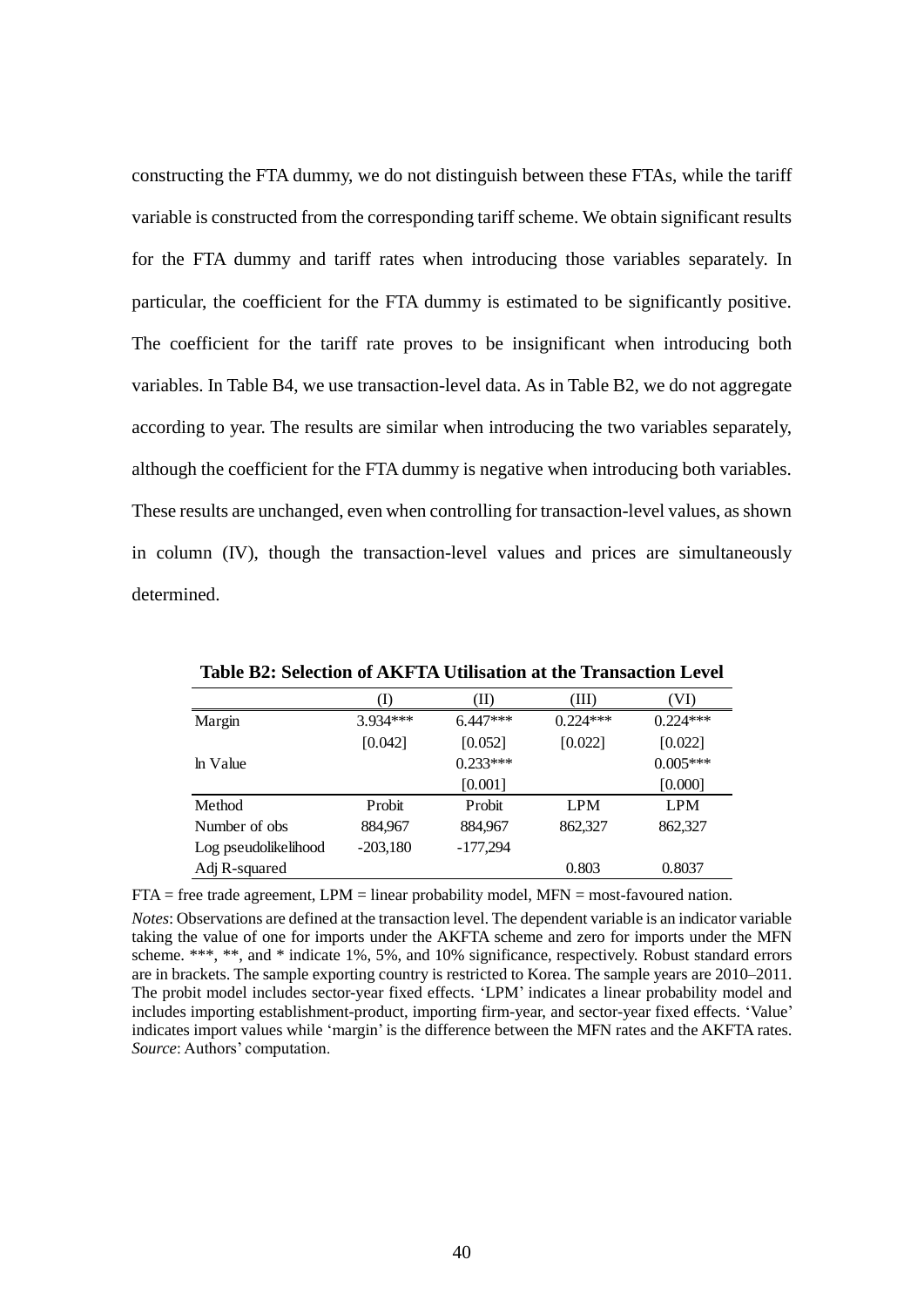The RoO effects might be different depending on the rule. Therefore, we introduce interaction terms between the FTA dummy variable and various dummy variables indicating the RoO. Specifically, we classify the RoO into the following five types and their combinations based on 'and'  $(\&)$  or 'or' (*i*): CC is change-in-chapter; RVC is regional value content; CH is change-in-heading; CS is change-in-subheading; and WO is wholly obtained rule. We set WO as the base rule. The results are reported in column (I) in Table B5. The tariff rates again have a significantly negative coefficient. The coefficient for the FTA dummy is insignificantly estimated, indicating that the RoO effect does not exist when the RoO are WO. Also, most of the interaction terms have insignificant coefficients. Only the interaction term with RVC is estimated to be significantly negative. This sign is not consistent with our expectation. Furthermore, the absolute magnitude of its coefficient is abnormally large.

These results are unchanged, even when we change the definition of the RoO and the sample products. First, we define the RoO more broadly. Specifically, we classify CC, CH, and CS into change-in-tariff classification (CTC). As shown in column (II), the abnormal result in the interaction term of the FTA dummy with RVC is unchanged. Second, the RoO effect should exist (if any) even when imported products are ineligible for the AKFTA. Even in this case, importers still have an incentive to request exporters to use FTA schemes in order to enjoy cumulation. Therefore, we also tried the estimation by restricting sample products only to such ineligible products, in order to focus on the effects of FTA utilisation other than the tariff effect. In this estimation, we do not include a tariff rate variable because the MFN rates are unchanged in 99.98 percent of all observations during our sample period. The effects of the tariff rates are absorbed by the product fixed effects. As shown in column (III), we again obtain similar results for the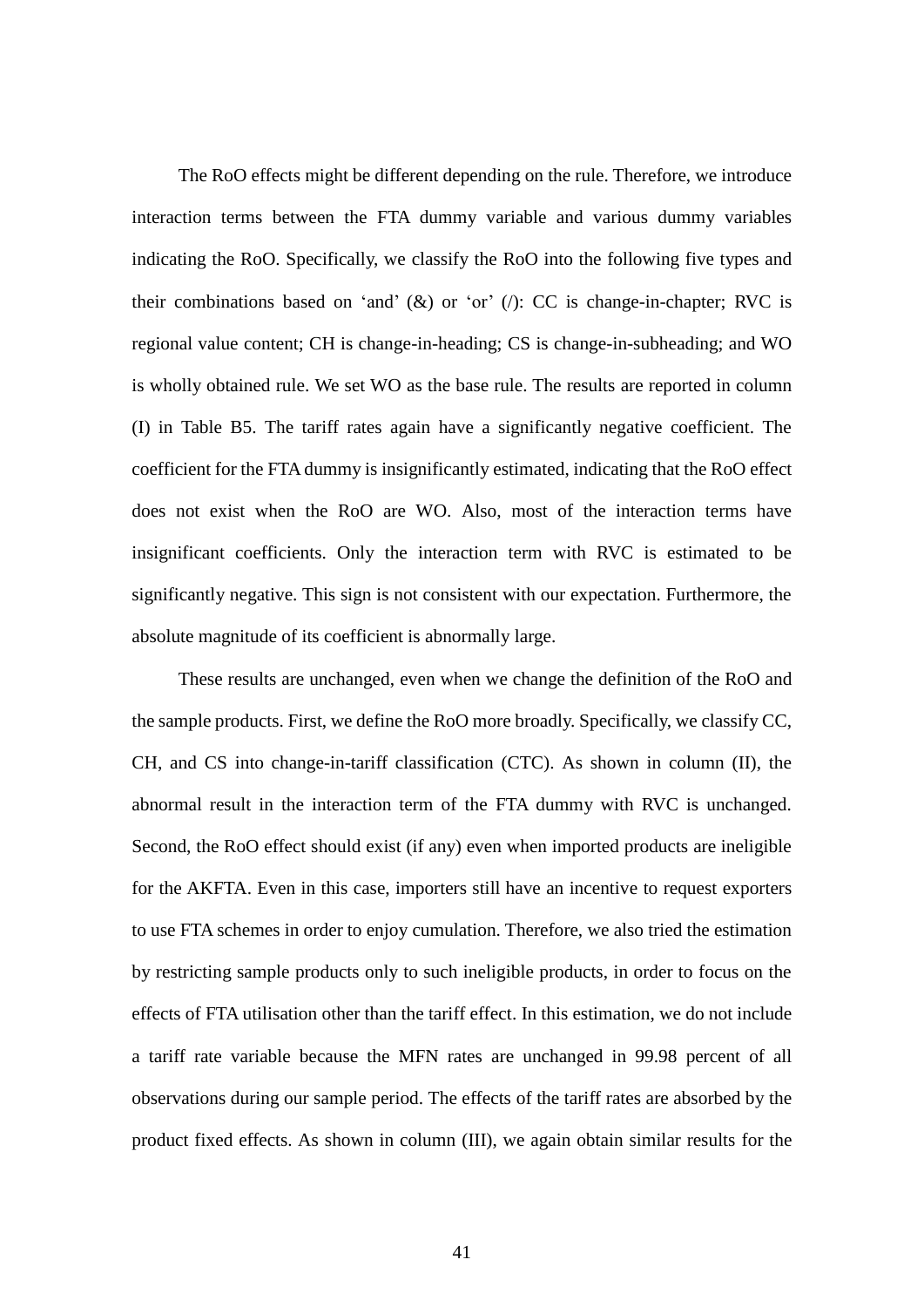interaction terms with the RoO dummy variables.

Last, we examine the relationship between the tariff effect and demand elasticity. By substituting equations  $(8)$  and  $(10)$  into  $(9)$ , we have

$$
\frac{d \ln \tilde{p}^{imp}}{d \ln \{1 + T(\theta)\}} = -\frac{\hat{\eta} - \eta(\tilde{c})}{2 - \eta(\tilde{c})}.
$$

As  $\varepsilon(\tilde{c})$  becomes larger,  $\hat{\eta} = 1 + 1/\varepsilon(\tilde{c})$  becomes smaller and  $d \ln \tilde{p}^{imp}/[d \ln(1 +$  $T(\theta)$ ] increases. This implies that the extent of the price-increasing effect of the tariff reduction becomes smaller (or the price-decreasing effect of the tariff reduction becomes larger) as the price elasticity of demand,  $\varepsilon(\tilde{c})$ , increases. Therefore, introducing the interaction term between tariff rates and the demand elasticity in Thailand (*Demand elasticity*), we empirically investigate how demand elasticity affects the tariff effect. We obtain the information on demand elasticity from Broda and Weinstein (2006) and Kee *et al*. (2008), which provide the estimates at the HS three-digit level and at the HS six-digit level, respectively.

Table B6 reports the estimation results. The results for the FTA dummy and tariff variable are unchanged from those in Table 6. The coefficient for the interaction term is estimated to be insignificant or significantly negative. This result is not consistent with the above prediction. One important reason for this inconsistent result might be that the estimates of demand elasticity are derived under the assumption of a constant price elasticity of demand. However, as we demonstrated in Section 2, under the constant price elasticity of demand, a change in the tariff rate does not affect the import price. Instead, to obtain the significant tariff effect, we need to assume variable price elasticity of demand. In sum, our result may indicate that the use of such estimates is not appropriate to examine the relationship between the tariff effect and demand elasticity.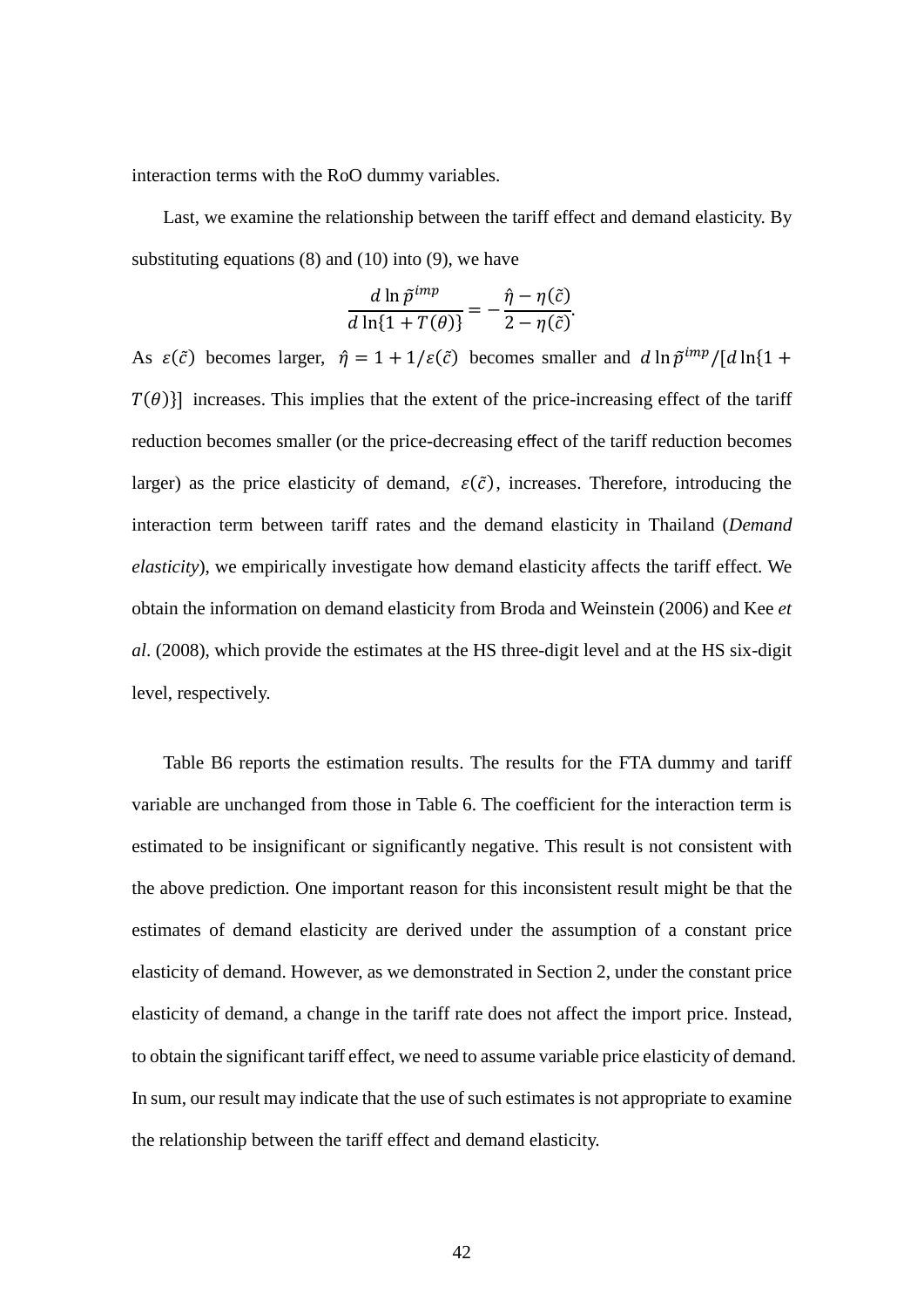|                | T)         | Ш           | (III)      |
|----------------|------------|-------------|------------|
| FTA Dummy      | $0.042***$ |             | $0.038***$ |
|                | [0.008]    |             | [0.011]    |
| $ln(1+Tariff)$ |            | $-0.272***$ | $-0.053$   |
|                |            | [0.067]     | [0.088]    |
| Number of obs  | 2,343,542  | 2,343,542   | 2,343,542  |
| Adj R-squared  | 0.8842     | 0.8842      | 0.8842     |

**Table B3: Estimation Including Other FTA Member Countries as Exporters**

FTA = free trade agreement.

*Notes*: The dependent variable is the log of import prices at the importing establishment-countryproduct-year level. \*\*\*, \*\*, and \* indicate 1%, 5%, and 10% significance, respectively. Robust standard errors are in brackets. The sample exporting countries are all countries in the world, including all FTA member countries. All specifications include importing establishment-country-product, importing firm-year, and sector-year fixed effects.

*Source*: Authors' computation.

|                | 1)         | (II)        | (III)       | (IV)        |
|----------------|------------|-------------|-------------|-------------|
| FTA Dummy      | $0.028***$ |             | $-0.079***$ | $-0.282***$ |
|                | $[0.010]$  |             | [0.015]     | [0.016]     |
| $ln(1+Tariff)$ |            | $-0.553***$ | $-1.083***$ | $-1.056***$ |
|                |            | [0.098]     | [0.157]     | [0.137]     |
| ln Value       |            |             |             | $0.370***$  |
|                |            |             |             | [0.000]     |
| Number of obs  | 16,010,533 | 16,010,533  | 16,010,533  | 16,010,533  |
| Adj R-squared  | 0.7451     | 0.7451      | 0.7451      | 0.7958      |
|                |            |             |             |             |

**Table B4: Estimation at the Transaction Level**

FTA = free trade agreement.

*Notes*: The dependent variable is the log of import prices at the transaction-level. \*\*\*, \*\*, and \* indicate 1%, 5%, and 10% significance, respectively. Robust standard errors are in brackets. All specifications include importing establishment-country-product, importing firm-year, and sector-year fixed effects.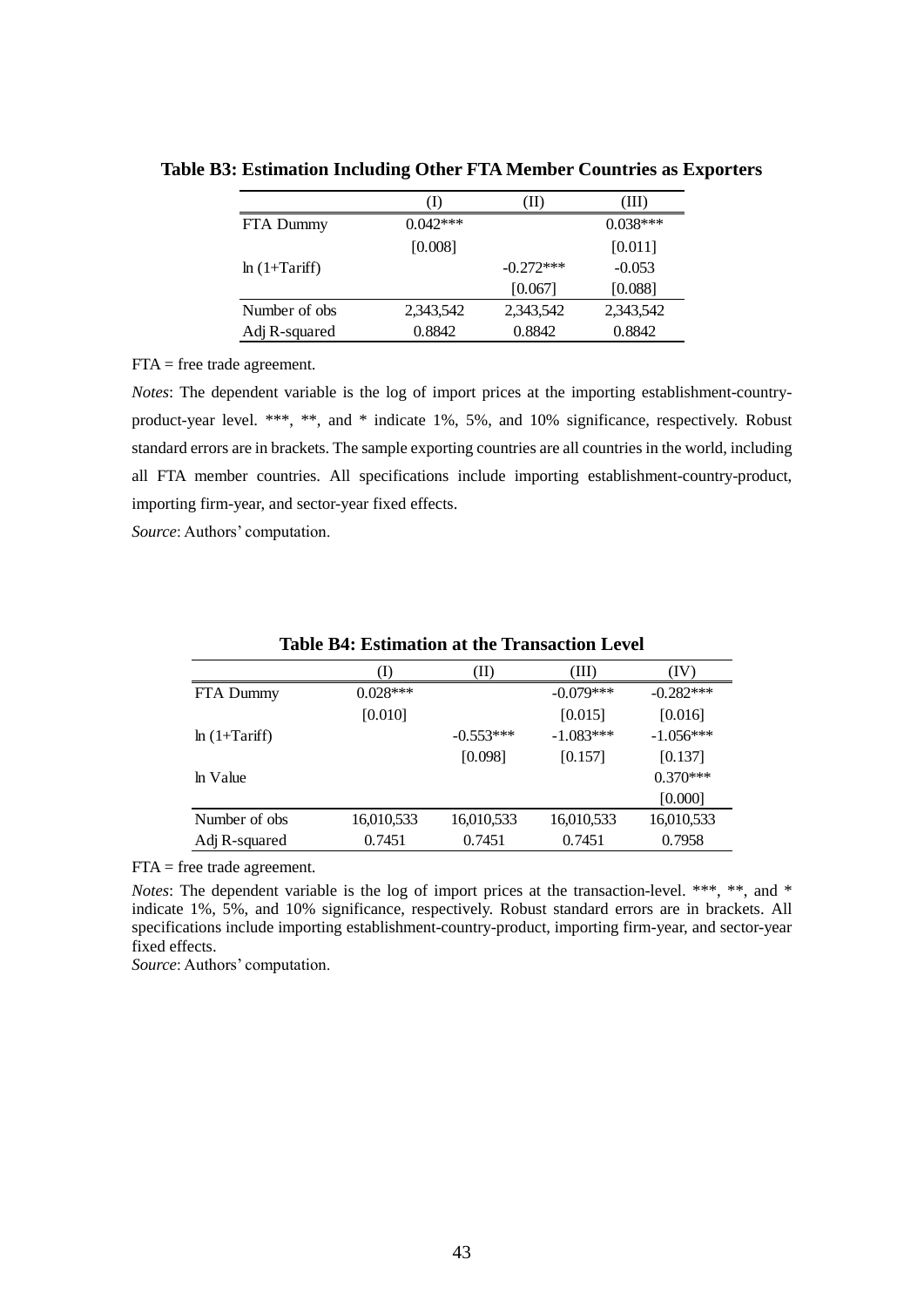|                     | (I)        | (II)       | (III)      |
|---------------------|------------|------------|------------|
| FTA Dummy           | 0.111      | 0.136      | 0.442      |
|                     | [0.288]    | [0.287]    | [0.585]    |
| FTA Dummy * CC/RVC  | $-0.291$   |            |            |
|                     | [0.276]    |            |            |
| FTA Dummy * CH/RVC  | $-0.174$   |            | $-0.722$   |
|                     | [0.266]    |            | [0.601]    |
| FTA Dummy * CS/RVC  | 0.161      |            | $-0.612$   |
|                     | [0.373]    |            | [0.611]    |
| FTA Dummy * CH&RVC  | 0.215      |            |            |
|                     | [0.507]    |            |            |
| FTA Dummy * RVC     | $-1.050**$ | $-1.073**$ | $-1.764*$  |
|                     | [0.463]    | [0.463]    | [0.911]    |
| FTA Dummy * CTC/RVC |            | $-0.199$   |            |
|                     |            | [0.264]    |            |
| FTA Dummy * CTC&RVC |            | 0.198      |            |
|                     |            | [0.507]    |            |
| $ln(1+Tariff)$      | $-1.299**$ | $-1.209*$  |            |
|                     | [0.644]    | [0.642]    |            |
| Base RoOs           | <b>WO</b>  | <b>WO</b>  | <b>WO</b>  |
| Products            | All        | All        | Ineligible |
| Number of obs       | 1,071,985  | 1,071,985  | 315,636    |
| Adj R-squared       | 0.8719     | 0.8719     | 0.8763     |

**Table B5: Decomposition of Rules of Origin Effects**

 $CC = change-in-chapper$ ,  $CH = change-in-heading$ ,  $CS = change-in-subheading$ ,  $FTA = free trade$ agreement,  $RVC =$  regional value content,  $WO =$  wholly obtained rule.

*Notes*: The dependent variable is the log of import prices at the importing establishment-countryproduct-year level. \*\*\*, \*\*, and \* indicate 1%, 5%, and 10% significance, respectively. Robust standard errors are in brackets. All specifications include importing establishment-country-product, importing firm-year, and sector-year fixed effects. In this table, we interact the RTA dummy with dummy variables indicating various RoO. 'Ineligible' in the category of products indicates that the estimation sample products are restricted to those in which the AKFTA rates are same as the MFN rates.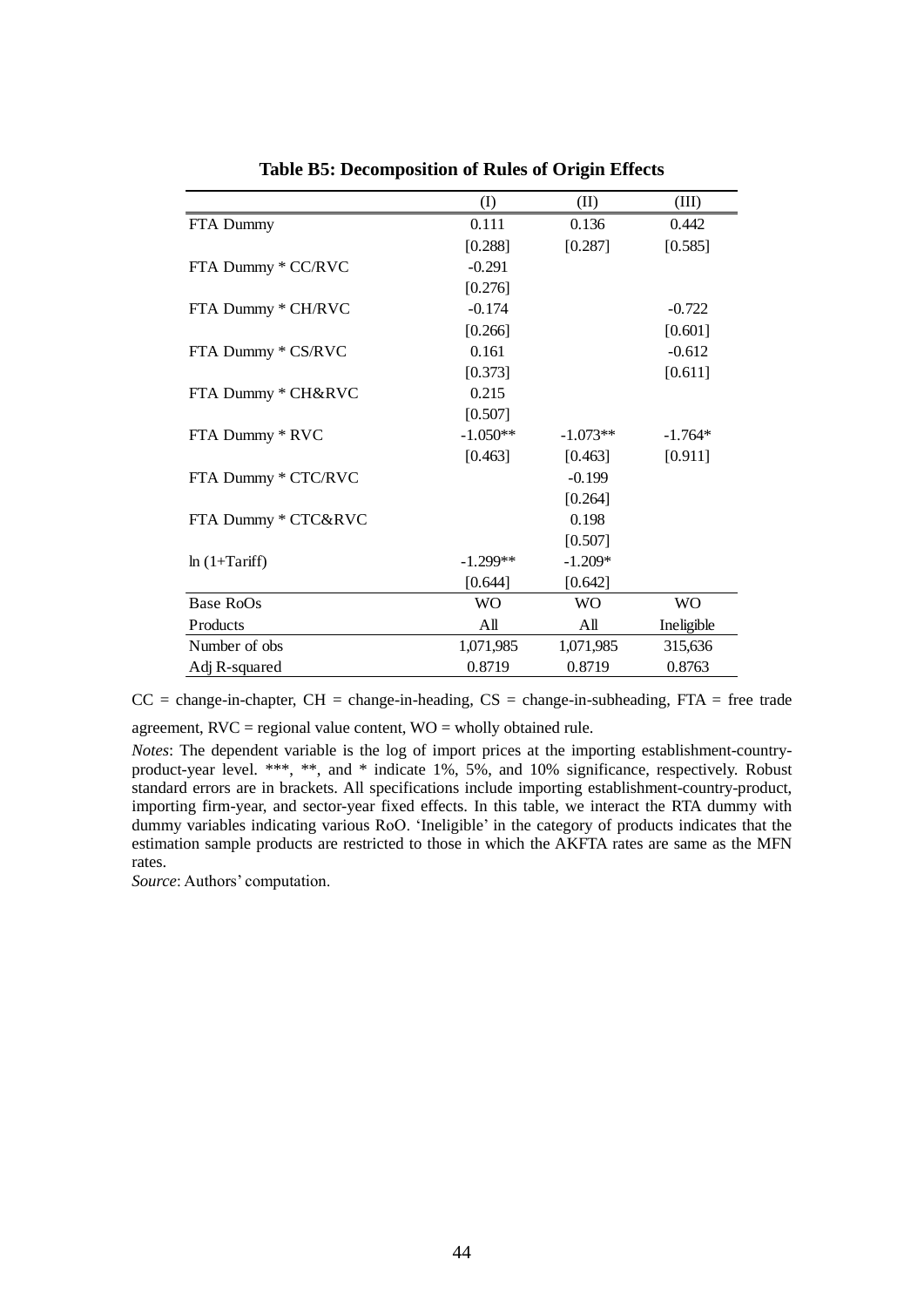|                                    | <b>BW</b>  | <b>KNO</b>  |
|------------------------------------|------------|-------------|
| FTA Dummy                          | $-0.077$   | $-0.064$    |
|                                    | [0.060]    | [0.065]     |
| $ln(1+Tariff)$                     | $-1.551**$ | $-1.458*$   |
|                                    | [0.727]    | [0.751]     |
| $ln(1+Tariff) * Demand elasticity$ | 0.049      | $-0.102***$ |
|                                    | [0.115]    | [0.038]     |
| Number of obs.                     | 1,062,859  | 985,482     |
| Adj R-squared                      | 0.872      | 0.8716      |

**Table B6: Tariff Effect and Demand Elasticity**

FTA = free trade agreement.

*Notes*: The dependent variable is the log of import prices at the importing establishment-countryproduct-year level. \*\*\*, \*\*, and \* indicate 1%, 5%, and 10% significance, respectively. Robust standard errors are in brackets. All specifications include importing establishment-country-product, importing firm-year, and sector-country-year fixed effects. In column 'BW', we use the demand elasticity obtained from Broda and Weinstein (2006). That of Kee *et al*. (2008) is used in column 'KNO'.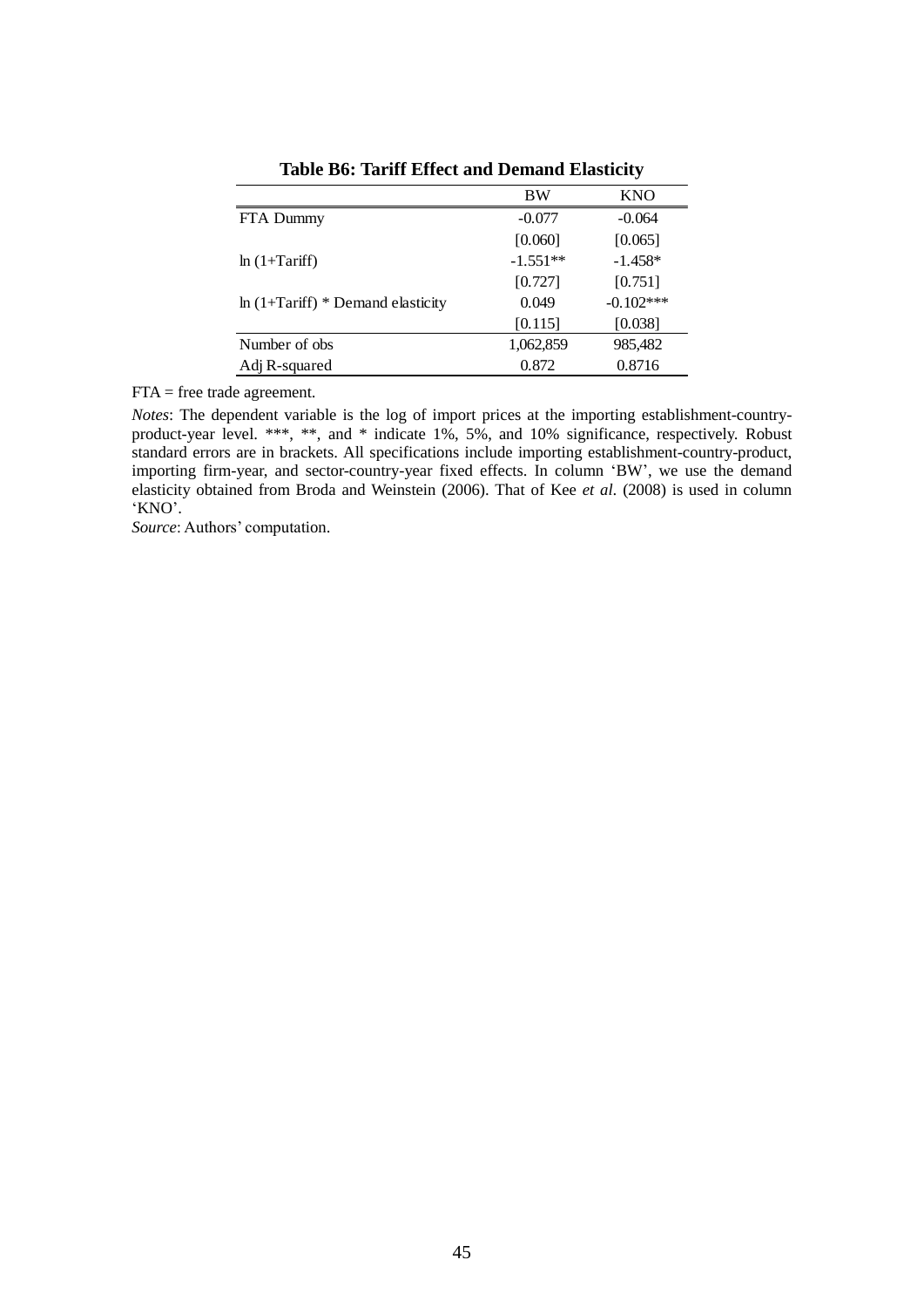| No.     | Author(s)                                                                              | <b>Title</b>                                                                                                       | Year         |
|---------|----------------------------------------------------------------------------------------|--------------------------------------------------------------------------------------------------------------------|--------------|
| 2016-24 | Kazunobu HAYAKAWA<br>Nuttawut<br>LAKSANAPANYAKUL<br>Hiroshi MUKUNOKI<br>Shujiro URATA  | <b>Impact of Free Trade Agreement</b><br><b>Utilisation on Import Prices</b>                                       | Aug<br>2016  |
| 2016-23 | Lili Yan ING, Olivier<br>CADOT and Janine<br><b>WALZ</b>                               | Transparency in Non-tariff Meausres: An<br><b>International Comparison</b>                                         | Aug<br>2016  |
| 2016-22 | VO Tri Thanh and<br>Cuong Van NGUYEN                                                   | <b>Towards Responsive Regulatory</b><br><b>Management Systems: Country Report</b><br>for Viet Nam                  | July<br>2016 |
| 2016-21 | Gilberto M. LLANTO                                                                     | Towards a Requisite Regulatory<br>Management System: Philippines                                                   | June<br>2016 |
| 2016-20 | Lili Yan ING and<br>Olivier CADOT                                                      | Facilitating ASEAN Trade in Goods                                                                                  | June<br>2016 |
| 2016-19 | Doan Thi Thanh HA,<br>Kozo KIYOTA, and<br>Kenta YAMANOUCHI                             | Misallocation and Productivity:<br>The Case of Vietnamese Manufacturing                                            | May<br>2016  |
| 2016-18 | Vangimalla R. REDDY,<br>Shardendu K. SINGH<br>Venkatachalam<br>and<br><b>ANBUMOZHI</b> | Food Supply Chain Disruption due to<br>Natural Disasters: Entities, Risks, and<br><b>Strategies for Resilience</b> | May<br>2016  |
| 2016-17 | Arindam DAS-GUPTA, Measuring<br>Donghyun PARK                                          | Tax<br>Administration<br>Gemma B. ESTRADA, Effectiveness and its Impact on Tax<br>Revenue                          | Apr<br>2016  |
| 2016-16 | Naohiro YASHIRO                                                                        | Regulatory Coherence: The Case of Japan                                                                            | Mar<br>2016  |
| 2016-15 | Song June KIM and Dae<br>Yong CHOI                                                     | Regulatory Coherence: The Case of the<br>Republic of Korea                                                         | Mar<br>2016  |

# **ERIA Discussion Paper Series**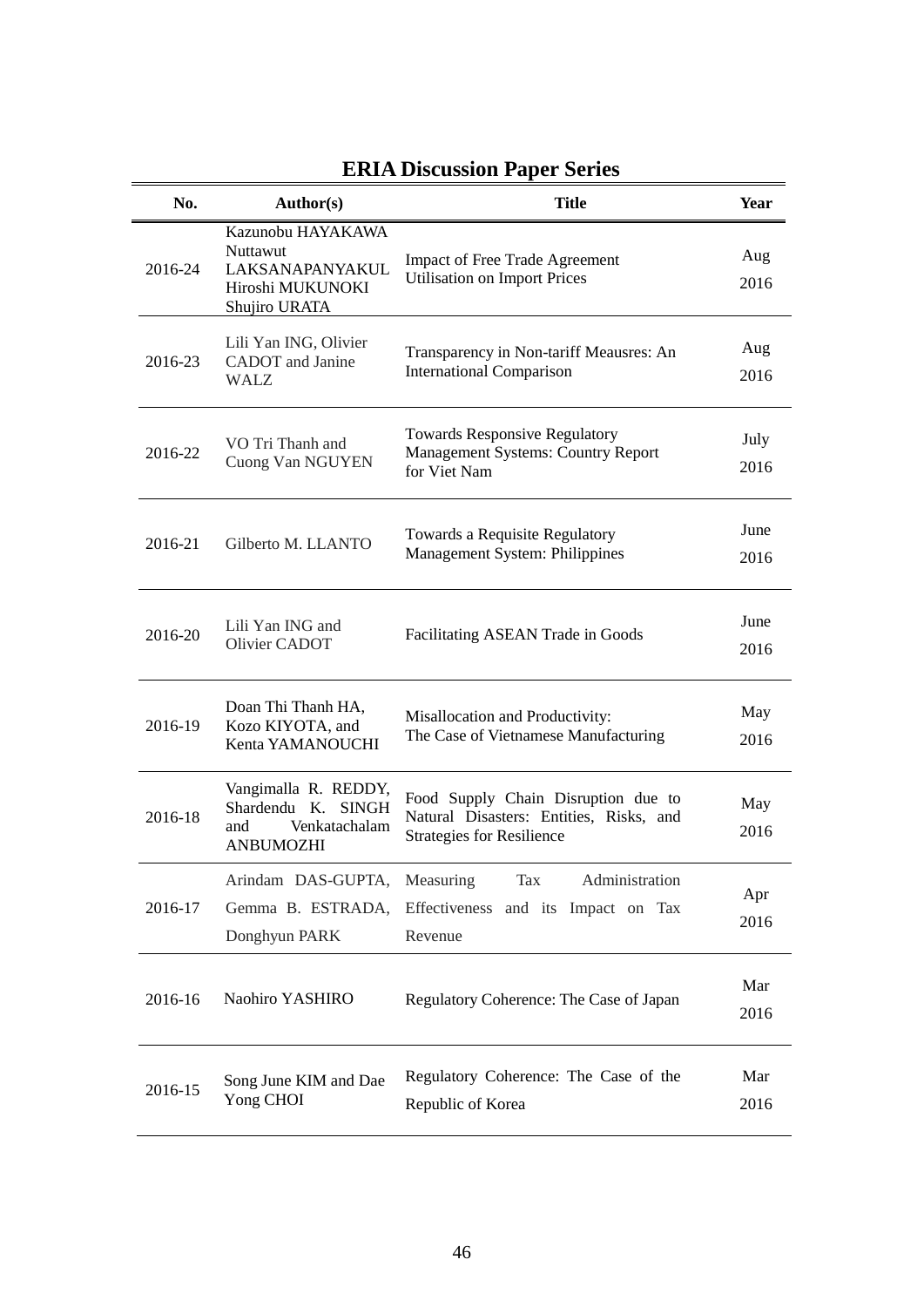| No.     | Author(s)                                                                    | <b>Title</b>                                                                                                                                | <b>Year</b> |
|---------|------------------------------------------------------------------------------|---------------------------------------------------------------------------------------------------------------------------------------------|-------------|
| 2016-14 | Peter CARROLL,<br>Gregory BOUNDS and<br><b>Rex DEIGHTON-</b><br><b>SMITH</b> | Towards Responsive Regulations<br>and<br>Regulatory Coherence in ASEAN and<br>East Asia: The Case of Australia                              | Mar<br>2016 |
| 2016-13 | Derek GILL                                                                   | Defining Regulatory Management System                                                                                                       | Mar<br>2016 |
| 2016-12 | Derek GILL                                                                   | Regulatory Coherence: The Case of New<br>Zealand                                                                                            | Mar<br>2016 |
| 2016-11 | Sang-Hyop LEE,<br>Jungsuk KIM and<br>Donghyun PARK                           | Demographic<br>Fiscal<br>Change<br>and<br>Sustainability in Asia                                                                            | Mar<br>2016 |
| 2016-10 | Ayako OBASHI and<br>Fukunari KIMURA                                          | The Role of China, Japan, and Korea in<br><b>Machinery Production Networks</b>                                                              | Mar<br>2016 |
| 2016-09 | Ayako OBASHI and<br>Fukunari KIMURA                                          | Deepening and Widening<br>Production<br>Networks in ASEAN                                                                                   | Mar<br>2016 |
| 2016-08 | Willem THORBECKE                                                             | Increasing the Resilience of Asian Supply<br>Chains to Natural Disasters: The Role of<br>the Financial Sector                               | Feb<br>2016 |
| 2016-07 | Hiroyuki NAKATA,<br>Yasuyuki SAWADA and<br>Kunio SEKIGUCHI                   | Market<br>Concentration<br>Risk-<br>and<br>Prevention Incentives: The Case of the<br>Hard Disk Drive Industry                               | Feb<br>2016 |
| 2016-06 | Meinhard BREILING                                                            | Tourism Supply Chains and Natural<br>Disasters: The Vulnerability Challenge<br>and Business Continuity Models for<br><b>ASEAN Countries</b> | Feb<br>2016 |
| 2016-05 | Masaru TANAKA and<br>Shigeatsu<br><b>HATAKEYAMA</b>                          | Towards Reframing the Spirit of ASEAN<br>Environmentalism: Insights from Japan's<br><b>COHHO Experience and Studies</b>                     | Feb<br>2016 |